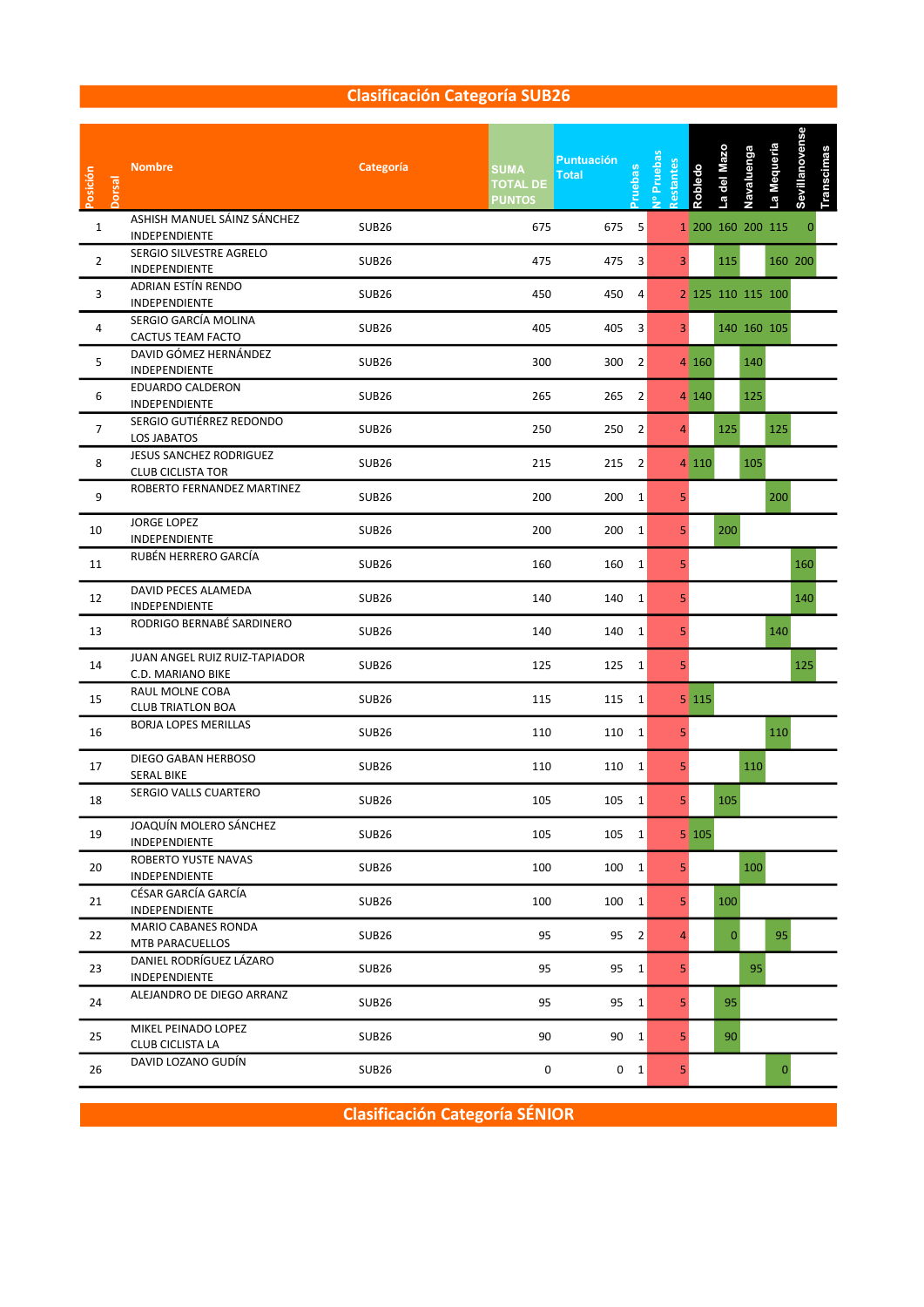| Posición<br><b>Dorsal</b> | <b>Nombre</b>                                       | Categoría     | <b>SUMA</b><br><b>TOTAL DE</b><br><b>PUNTOS</b> | <b>Puntuación</b><br><b>Total</b> | <b>cepan</b>            | vº Pruebas<br>estantes | <b>Robledo</b> | a del Mazo            | Navaluenga | -a Mequeria    | Sevillanovense | <b>Transcimas</b> |  |  |
|---------------------------|-----------------------------------------------------|---------------|-------------------------------------------------|-----------------------------------|-------------------------|------------------------|----------------|-----------------------|------------|----------------|----------------|-------------------|--|--|
| $\mathbf{1}$              | CRISTIAN ROJAS ARROYO<br>PANTER BIKE RACIN          | SÉNIOR        | 920                                             | 920                               | -5                      |                        |                | 1 160 200 200 160 200 |            |                |                |                   |  |  |
| $\overline{2}$            | ALEJANDRO GOMEZ NOVO<br><b>FASTER WEAR TEAM</b>     | SÉNIOR        | 690                                             | 690                               | 5                       |                        |                | 1 140 100 110 200 140 |            |                |                |                   |  |  |
| 3                         | RAÚL FERNÁNDEZ MUÑOZ<br>INDEPENDIENTE               | SÉNIOR        | 370                                             | 370 3                             |                         |                        |                | 3 105 140 125         |            |                |                |                   |  |  |
| 4                         | ALBERTO CABO GOMEZ<br>PANTER BIKE RACIN             | SÉNIOR        | 340                                             | 340                               | $\overline{\mathbf{3}}$ |                        | 3 200          |                       | 0 140      |                |                |                   |  |  |
| 5                         | ALEJANDRO SUÁREZ RUIZ                               | SÉNIOR        | 265                                             | 265 2                             |                         | $\overline{4}$         |                |                       |            | 140 125        |                |                   |  |  |
| 6                         | <b>CARLOS PRIETO MORALES</b><br>AL SAQRA XC RACIN   | SÉNIOR        | 230                                             | 230 2                             |                         |                        |                | 4 125 105             |            |                |                |                   |  |  |
| $\overline{7}$            | ALBERTO SANZ CALLE<br>INDEPENDIENTE                 | SÉNIOR        | 215                                             | 215                               | 3                       |                        | 3 110          |                       | 105        | $\overline{0}$ |                |                   |  |  |
| 8                         | DANIEL CENTENERA PÉREZ<br><b>TODO VERTICAL</b>      | SÉNIOR        | 185                                             | 185 2                             |                         | 4                      |                | 90 95                 |            |                |                |                   |  |  |
| 9                         | EMILIO MUDARRA FERNANDEZ<br>INDEPENDIENTE           | SÉNIOR        | 160                                             | 160 1                             |                         | 5                      |                |                       |            |                | 160            |                   |  |  |
| 10                        | FERNANDO AMORIM DIEZ<br>MTB RACE TORREJON           | SÉNIOR        | 160                                             | 160                               | $\mathbf{1}$            | 5 <sub>1</sub>         |                |                       | 160        |                |                |                   |  |  |
| 11                        | MARIO LUCAS CALCEDO<br>FLYZROTHARRACINGT            | SÉNIOR        | 160                                             | 160 1                             |                         | 5 <sub>1</sub>         |                | 160                   |            |                |                |                   |  |  |
| 12                        | ADRIAN JIMÉNEZ JIMÉNEZ                              | SÉNIOR        | 125                                             | 125 1                             |                         | 5 <sub>1</sub>         |                |                       |            | 125            |                |                   |  |  |
| 13                        | DAVID GALLO<br><b>ESCARABAJOS TEAM</b>              | SÉNIOR        | 125                                             | 125 1                             |                         | 5                      |                | 125                   |            |                |                |                   |  |  |
| 14                        | GONZALO FECED FERNÁNDEZ<br><b>BIKESUPPORT</b>       | SÉNIOR        | 115                                             | 115 1                             |                         | 5                      |                |                       |            |                | 115            |                   |  |  |
| 15                        | SAMUEL QUEVEDO CUELLO DE ORO                        | SÉNIOR        | 115                                             | 115 1                             |                         | 5 <sup>1</sup>         |                |                       |            | 115            |                |                   |  |  |
| 16                        | ARNALDO ROCHA ORTEGA<br>INDEPENDIENTE               | SÉNIOR        | 115                                             | 115 1                             |                         | 5 <sup>1</sup>         |                |                       | 115        |                |                |                   |  |  |
| 17                        | DIEGO ABAJO PALOMO                                  | SÉNIOR        | 115                                             | 115 1                             |                         | 5 <sub>1</sub>         |                | 115                   |            |                |                |                   |  |  |
| 18                        | DAVID GALLEGO SAGUAR<br>INDEPENDIENTE               | SÉNIOR        | 115                                             | 115 1                             |                         |                        | 5 115          |                       |            |                |                |                   |  |  |
| 19                        | ANDRÉ JESÚS FLORES CASAS                            | SÉNIOR        | 110                                             | 110 1                             |                         | 5 <sup>1</sup>         |                |                       |            | 110            |                |                   |  |  |
| 20                        | <b>ALBERTO DURAN CONTRERAS</b><br>SPORTSDEALER RACI | SÉNIOR        | 110                                             | 110 1                             |                         | 5 <sup>1</sup>         |                | 110                   |            |                |                |                   |  |  |
| 21                        | <b>ENRIQUE CORONADO BARCO</b>                       | SÉNIOR        | 105                                             | 105 1                             |                         | 5 <sub>1</sub>         |                |                       |            | 105            |                |                   |  |  |
| 22                        | SAMUEL CECA ILLAN<br>INDEPENDIENTE                  | SÉNIOR        | 100                                             | 100 1                             |                         | 5 <sub>1</sub>         |                |                       | 100        |                |                |                   |  |  |
| 23                        | DANIEL VALERO MERINO<br>PANTER BIKE RACIN           | SÉNIOR        | 100                                             | 100 1                             |                         |                        | 5 100          |                       |            |                |                |                   |  |  |
| 24                        | ALBERTO GARCIA PRIETO<br>INDEPENDIENTE              | <b>SÉNIOR</b> | 95                                              | 95 1                              |                         | 5 <sup>1</sup>         |                |                       | 95         |                |                |                   |  |  |
| 25                        | <b>CARLOS JIMÉNEZ HONRADO</b><br>INDEPENDIENTE      | SÉNIOR        | 95                                              | 95 1                              |                         |                        | $5$ 95         |                       |            |                |                |                   |  |  |
| 26                        | CRISTIAN CANO MANGUERO<br>INDEPENDIENTE             | SÉNIOR        | 90                                              | 90 1                              |                         | 5 <sup>1</sup>         |                |                       | 90         |                |                |                   |  |  |
| 27                        | MARKEL BILBAO CENGOTITABENGOA                       | SÉNIOR        | 90                                              | 90 1                              |                         | 5 <sup>1</sup>         |                | 90                    |            |                |                |                   |  |  |
| 28                        | MIGUEL ÁLVAREZ GRANDE<br>TORNA TEAM.                | SÉNIOR        | 85                                              | 85 1                              |                         | 5 <sup>1</sup>         |                |                       | 85         |                |                |                   |  |  |
| 29                        | XABIER LACHAGA AZCARATE<br>INDEPENDIENTE            | SÉNIOR        | 85                                              | 85 1                              |                         | 5 <sup>1</sup>         |                | 85                    |            |                |                |                   |  |  |
| 30                        | ALFONSO MUÑOZ ALVAREZ<br>INDEPENDIENTE              | SÉNIOR        | 80                                              | 80 1                              |                         | 5 <sup>1</sup>         |                | 80                    |            |                |                |                   |  |  |
| 31                        | ENRIQUE GARCÍA RINCÓN<br>INDEPENDIENTE              | SÉNIOR        | 75                                              | 75 1                              |                         | 5 <sub>1</sub>         |                | 75                    |            |                |                |                   |  |  |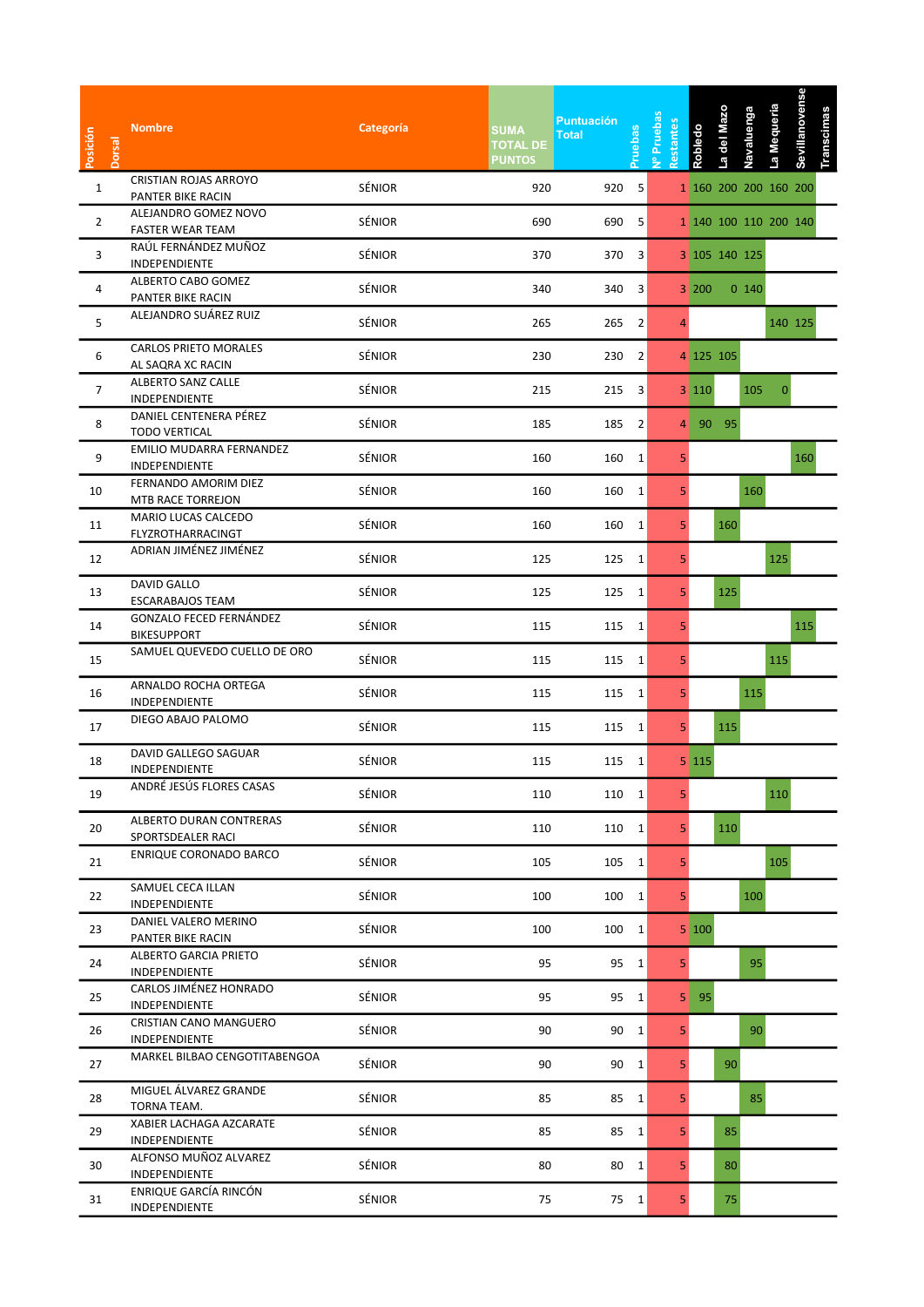| 32 | LUIS MIGUEL DOÑORO ANCHUELO                      | SÉNIOR        | 70 | 70<br>1 | 70       |  |
|----|--------------------------------------------------|---------------|----|---------|----------|--|
| 33 | <b>JORGE MARCOS ISLA</b><br><b>INDEPENDIENTE</b> | SÉNIOR        | 0  | 0       | 0        |  |
| 34 | <b>JAIME VILLA RAMON</b><br><b>INDEPENDIENTE</b> | <b>SÉNIOR</b> | 0  | 0<br>1  | $\Omega$ |  |
| 35 | <b>JORGE SORIANO</b>                             | <b>SÉNIOR</b> | 0  | 0<br>1  | 0        |  |
| 36 | <b>JUAN ESTALELLA GIRON</b>                      | <b>SÉNIOR</b> | 0  | 0       | 0        |  |

| Posición<br>Dorsal | <b>Nombre</b>                                    | Categoría | <b>SUMA</b><br><b>TOTAL DE</b><br><b>PUNTOS</b> | <b>Puntuación</b><br>ruebas<br><b>Total</b> | v <sup>o</sup> Prueba:<br>Restantes | <b>Robledo</b>                    | a del Mazo          | Navaluenga | La Mequeria    | Sevillanovense | Transcimas |  |  |
|--------------------|--------------------------------------------------|-----------|-------------------------------------------------|---------------------------------------------|-------------------------------------|-----------------------------------|---------------------|------------|----------------|----------------|------------|--|--|
| $\mathbf{1}$       | JORGE DÍAZ ARRANZ<br>INDEPENDIENTE               | MÁSTER30  | 495                                             | 495<br>-5                                   |                                     | 90<br>$\mathbf{1}$                |                     |            | 30 125 110 140 |                |            |  |  |
| $\overline{2}$     | SAMUEL FLECHILLAS PINILLA<br>ARCICOLLAR MTB      | MÁSTER30  | 470                                             | 470<br>$\overline{a}$                       |                                     |                                   | 2 115 100 140       |            |                | 115            |            |  |  |
| 3                  | ÁNGEL BLASCO DONALONSO                           | MÁSTER30  | 400                                             | 400<br>$\overline{2}$                       |                                     | 4                                 |                     |            |                | 200 200        |            |  |  |
| 4                  | ADRIÁN MARTÍNEZ SOMOLINOS<br>INDEPENDIENTE       | MÁSTER30  | 355                                             | 355 3                                       |                                     | 3 110                             |                     |            |                | 140 105        |            |  |  |
| 5                  | ÁNGEL GERMAN BARROSO<br><b>EXPERIENCIA BIKER</b> | MÁSTER30  | 325                                             | 325 4                                       |                                     | 2 <sup>1</sup>                    |                     |            | 30 100 105 90  |                |            |  |  |
| 6                  | HUGO MÉNDEZ MARTÍNEZ<br>MARLINS TRIATLÓN         | MÁSTER30  | 320                                             | 320 2                                       |                                     |                                   | 4 160 160           |            |                |                |            |  |  |
| $\overline{7}$     | <b>CRISTIAN ESCOREDO</b><br>PANTER BIKE RACIN    | MÁSTER30  | 285                                             | 285<br>3                                    |                                     | 3 125                             |                     | $0$ 160    |                |                |            |  |  |
| 8                  | DAVID GARCIA LABRADOR<br>PANTER BIKE RACIN       | MÁSTER30  | 220                                             | 220<br>$\overline{2}$                       |                                     | 4 105                             |                     | 115        |                |                |            |  |  |
| 9                  | ADRIAN LOPEZ PANIAGUA<br>SPORTSDEALER RACI       | MÁSTER30  | 210                                             | 210 2                                       |                                     | $\overline{4}$                    | 50                  |            |                | 160            |            |  |  |
| 10                 | XIPI GARCÍA<br>INDEPENDIENTE                     | MÁSTER30  | 210                                             | 210<br>3                                    |                                     |                                   | 3 75 30 105         |            |                |                |            |  |  |
| 11                 | SAMUEL MUÑOZ MARTÍN<br>LA NEGRA OVEJA CY         | MÁSTER30  | 205                                             | 205 2                                       |                                     |                                   | $4 \ 140 \ 65$      |            |                |                |            |  |  |
| 12                 | ZOILO LÓPEZ LORENZO<br>VALDELAGUA                | MÁSTER30  | 200                                             | 200<br>4                                    |                                     |                                   | $2 \mid 45 \mid 30$ |            | 125            | $\Omega$       |            |  |  |
| 13                 | JESUS GALAN COLLADO<br>ARGUSTEC-DESOKUPA         | MÁSTER30  | 200                                             | 200 1                                       |                                     | 5                                 |                     | 200        |                |                |            |  |  |
| 14                 | DAVID VALLEJO LÓPEZ<br>INDEPENDIENTE             | MÁSTER30  | 200                                             | 200 1                                       |                                     | 5 <sup>1</sup>                    | 200                 |            |                |                |            |  |  |
| 15                 | FRANCISCO DE BORJA ÁLVAREZ-OSS<br>INDEPENDIENTE  | MÁSTER30  | 200                                             | 200<br>$\mathbf{1}$                         |                                     | $5 \overline{\smash{\big)}\ 200}$ |                     |            |                |                |            |  |  |
| 16                 | <b>FRAN RICO RODRÍGUEZ</b><br>MTB PELAYOS        | MÁSTER30  | 190                                             | 190<br>$\overline{2}$                       |                                     | 95<br>$\overline{4}$              |                     | 95         |                |                |            |  |  |
| 17                 | MIGUEL CARABEL MARTIN<br>INDEPENDIENTE           | MÁSTER30  | 190                                             | 190 2                                       |                                     |                                   | 4 85 105            |            |                |                |            |  |  |
| 18                 | <b>BORJA PACHECO AGUDO</b>                       | MÁSTER30  | 160                                             | 160<br>1                                    |                                     | 5 <sup>1</sup>                    |                     |            | 160            |                |            |  |  |
| 19                 | MIGUEL ÁGUEDA<br>INDEPENDIENTE                   | MÁSTER30  | 140                                             | 140 1                                       |                                     | 5 <sup>1</sup>                    | 140                 |            |                |                |            |  |  |
| 20                 | <b>BORJA PRIETO LÓPEZ</b><br>INDEPENDIENTE       | MÁSTER30  | 130                                             | $130 \quad 3$                               |                                     |                                   | 3 30 30             |            | 70             |                |            |  |  |
| 21                 | ALVARO JIMENEZ ALVAREZ<br>INDEPENDIENTE          | MÁSTER30  | 125                                             | 125 1                                       |                                     | 5 <sup>1</sup>                    |                     |            |                | 125            |            |  |  |
| 22                 | MIGUEL GOMEZ ESTEBAN<br>INDEPENDIENTE            | MÁSTER30  | 125                                             | 125 1                                       |                                     | 5 <sup>1</sup>                    | 125                 |            |                |                |            |  |  |
| 23                 | JUAN JOSE ARIZA MARQUEZ                          | MÁSTER30  | 115                                             | 115 1                                       |                                     | 5 <sup>1</sup>                    |                     |            | 115            |                |            |  |  |
| 24                 | JAVIER GONZÁLEZ CASTILLO<br>MONTE LLUSA - RIO    | MÁSTER30  | 115                                             | 115 1                                       |                                     | 5 <sup>1</sup>                    | 115                 |            |                |                |            |  |  |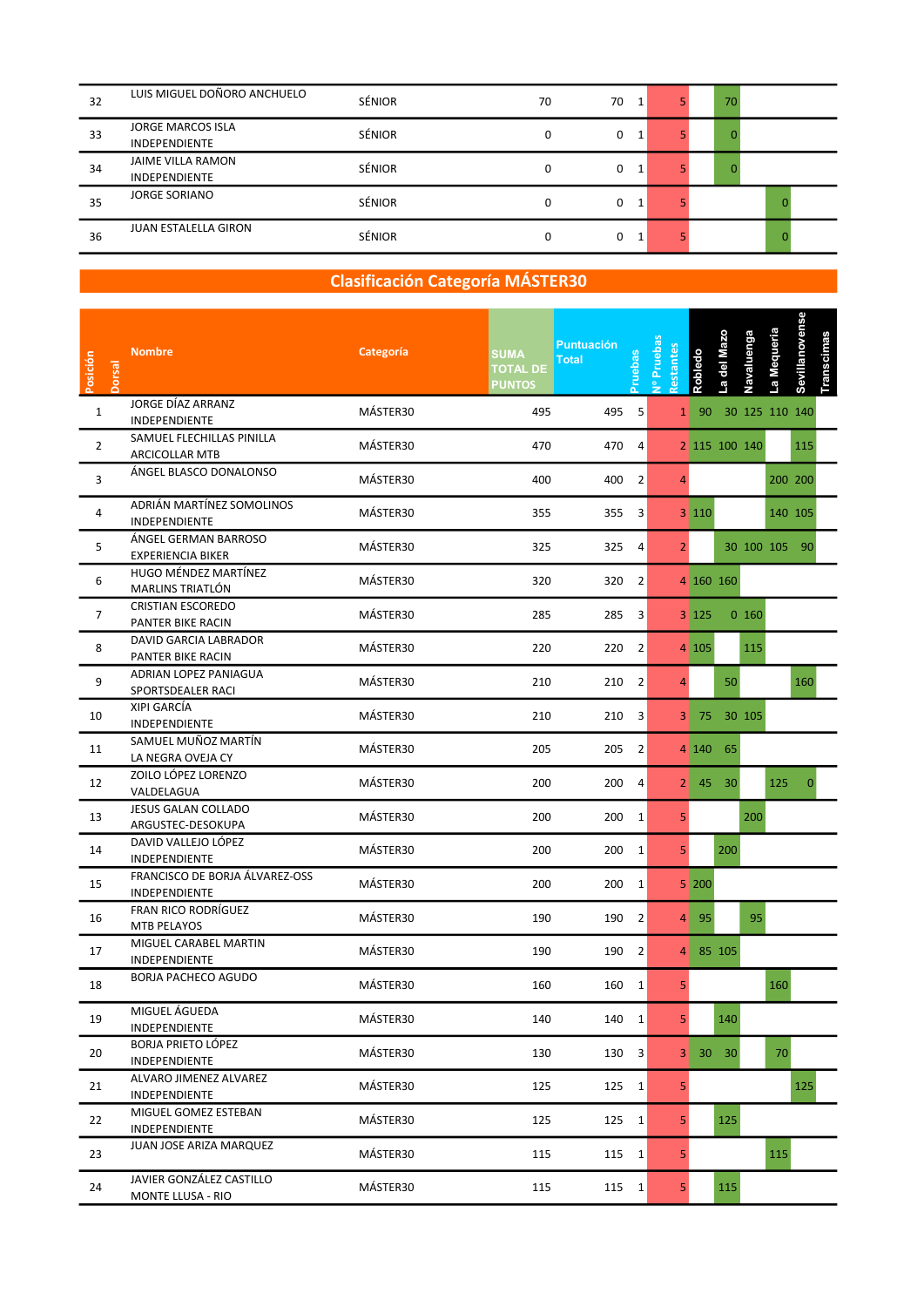| 25 | <b>HUGO SOBRINO</b><br>INDEPENDIENTE                  | MÁSTER30 | 110 | 110<br>1              | 5              | 110                                   |
|----|-------------------------------------------------------|----------|-----|-----------------------|----------------|---------------------------------------|
| 26 | SERGIO RODERA CADIERNO<br><b>INDEPENDIENTE</b>        | MÁSTER30 | 110 | 110<br>$\mathbf{1}$   | 5              | 110                                   |
| 27 | <b>CARLOS NIETO SIMON</b><br>SALTAMONTES RACIN        | MÁSTER30 | 110 | $\mathbf{1}$<br>110   | 5              | 110                                   |
| 28 | ANGEL LUIS AYLLON PARRA<br><b>MTB RIVAS</b>           | MÁSTER30 | 100 | 100<br>$\mathbf{1}$   | 5              | 100                                   |
| 29 | ADRIAN NAVARRO OLMO                                   | MÁSTER30 | 100 | 100<br>$\mathbf{1}$   | 5              | 100                                   |
| 30 | <b>EUGENIO PIÑERO GARRIDO</b><br>INDEPENDIENTE        | MÁSTER30 | 100 | $\overline{2}$<br>100 | 4              | 70 30                                 |
| 31 | <b>JORGE BENITO</b><br><b>CLUB CICLISTA OSC</b>       | MÁSTER30 | 100 | 100<br>$\mathbf{1}$   |                | 5 100                                 |
| 32 | JOSE ALFONSO AGUDO PEREZ<br>C.C. VILLAMANTA           | MÁSTER30 | 95  | 95<br>$\mathbf{1}$    | 5              | 95                                    |
| 33 | <b>JESUS FERRER ALMELA</b>                            | MÁSTER30 | 95  | 95<br>$\mathbf{1}$    | 5              | 95                                    |
| 34 | <b>BRYAN GONZÁLÇ</b><br>OREKA TEAM                    | MÁSTER30 | 95  | 95<br>$\mathbf{1}$    | 5              | 95                                    |
| 35 | MARIO DE LA HOZ<br>INDEPENDIENTE                      | MÁSTER30 | 95  | 95<br>$\overline{2}$  | $\overline{4}$ | 65<br>30                              |
| 36 | ADRIAN JIMENEZ POZUELO                                | MÁSTER30 | 90  | 90<br>$\mathbf{1}$    | 5              | 90                                    |
| 37 | DANIEL MORÁN SÁNCHEZ<br>INDEPENDIENTE                 | MÁSTER30 | 90  | 90<br>$\mathbf{1}$    | 5              | 90                                    |
| 38 | ÁLVARO SAN ROMÁN SOTO<br>INDEPENDIENTE                | MÁSTER30 | 90  | 90<br>1               | 5              | 90                                    |
| 39 | ENRIQUE CAMPILLO MUÑOZ<br>INDEPENDIENTE               | MÁSTER30 | 90  | 90<br>$\overline{2}$  | 4              | 60<br>30                              |
| 40 | PABLO SIERRA MIGUEL<br>INDEPENDIENTE                  | MÁSTER30 | 85  | 85<br>$\mathbf{1}$    | 5              | 85                                    |
| 41 | ADRIÁN SANÍN FANDIÑO                                  | MÁSTER30 | 85  | 85<br>$\mathbf{1}$    | 5              | 85                                    |
| 42 | CARLOS GAYO GARCÍA<br><b>BUHOBIKE CONTRA E</b>        | MÁSTER30 | 85  | 85<br>$\mathbf{1}$    | 5              | 85                                    |
| 43 | OVIDIO RODRÍGUEZ GONZALEZ<br><b>CDE CICLISTA SUAV</b> | MÁSTER30 | 85  | 85<br>1               | 5              | 85                                    |
| 44 | JAVIER LÓPEZ INIESTA                                  | MÁSTER30 | 80  | 80<br>$\mathbf{1}$    | 5              | 80                                    |
| 45 | RAÚL CALDERÓN JUÁREZ<br>PANTER BIKE                   | MÁSTER30 | 80  | 80<br>$\mathbf{1}$    | 5              | 80                                    |
| 46 | ALEJANDRO MONTERO HERNANDEZ<br><b>INDEPENDIENTE</b>   | MÁSTER30 | 80  | 80<br>$\mathbf{1}$    | 5              | 80                                    |
| 47 | ALEXANDER JOHN CRISP<br>INDEPENDIENTE                 | MÁSTER30 | 80  | 80<br>1               | 5              | 80                                    |
| 48 | CARLOS MARTINEZ VAQUERO                               | MÁSTER30 | 75  | 75<br>$\mathbf{1}$    | 5              | 75                                    |
| 49 | CARLOS GALÁN GUTIÉRREZ<br>INDEPENDIENTE               | MÁSTER30 | 75  | 75<br>$\mathbf{1}$    | 5              | 75                                    |
| 50 | JUAN ALVARO FILIP HERNÁN<br><b>GRUPETA CICLISTA</b>   | MÁSTER30 | 75  | 75<br>$\mathbf{1}$    | 5              | 75                                    |
| 51 | <b>BORJA GARCIA ALONSO</b><br>C.D JARRA Y PEDAL       | MÁSTER30 | 70  | 70<br>1               | 5              | 70                                    |
| 52 | JESÚS LORENTE<br>CLUB CICLISTA LA                     | MÁSTER30 | 70  | 70<br>$\mathbf{1}$    | 5              | 70                                    |
| 53 | <b>HÉCTOR RUEDA YUSTE</b><br>INDEPENDIENTE            | MÁSTER30 | 65  | 65<br>1               | 5              | 65                                    |
| 54 | ROBERTO MAZARIO BELLO<br>INDEPENDIENTE                | MÁSTER30 | 60  | 60<br>3               | 3              | 30 <sup>°</sup><br>30<br>$\mathbf{0}$ |
| 55 | VÍCTOR MANUEL FUENTES BRIÑAS                          | MÁSTER30 | 60  | $\mathbf{1}$<br>60    | 5              | 60                                    |
| 56 | ADRIÁN JORGE CORONADO<br>CC BICICLETAS JOS            | MÁSTER30 | 55  | 55<br>1               | 5              | 55                                    |
| 57 | IGNACIO ESPINOSA DE LOS MONTER<br>INDEPENDIENTE       | MÁSTER30 | 55  | 55<br>1               | 5 <sub>1</sub> | 55                                    |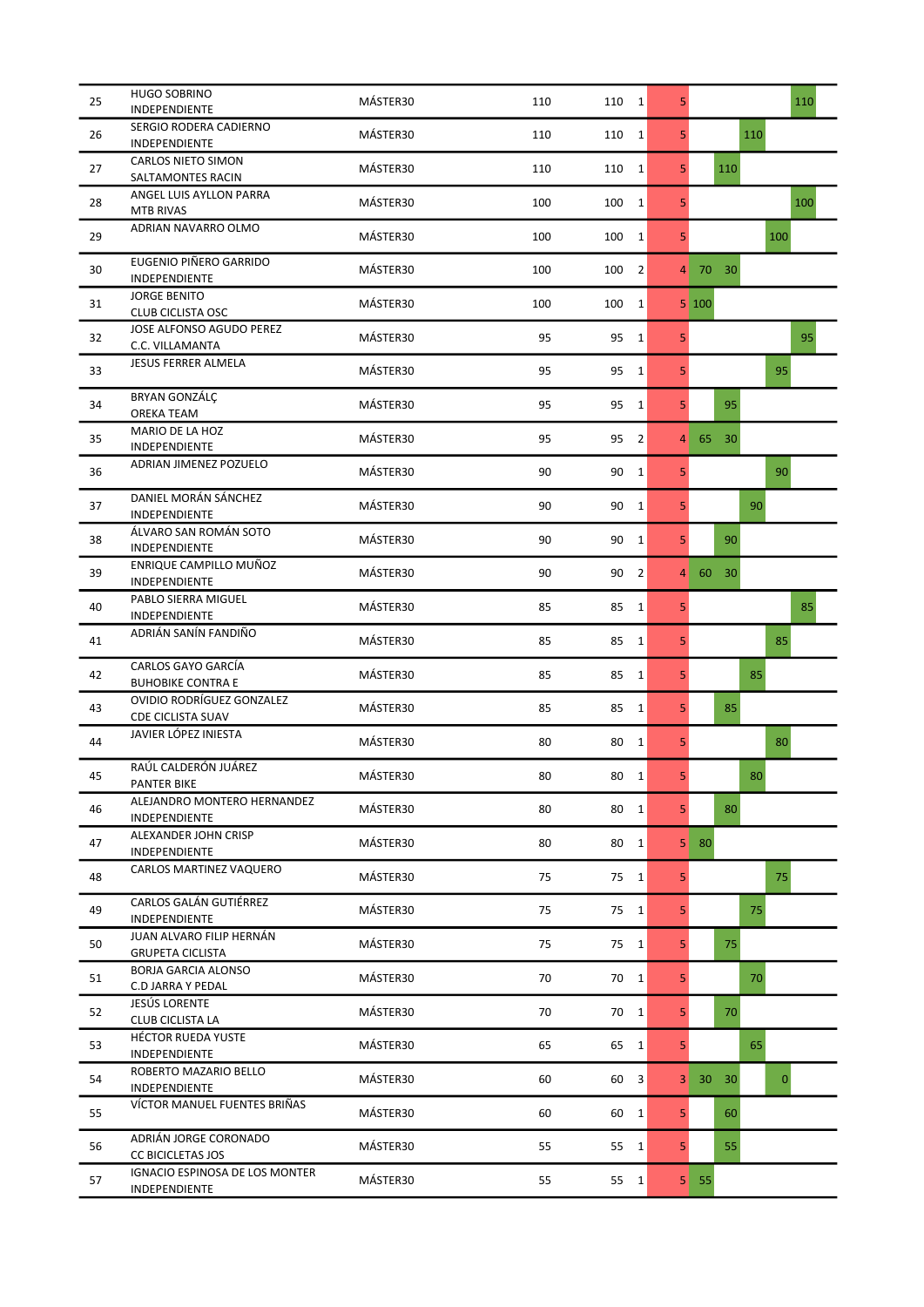| PABLO INFANTES JABATO<br>MÁSTER30<br>59<br>45<br>5<br>45<br>45<br>$\mathbf{1}$<br>PEDALEARTE<br><b>JAVIER RICO PONCE</b><br>MÁSTER30<br>40<br>5<br>40<br>60<br>40<br>$\mathbf{1}$<br>DANIEL GARCÍA MASCARAQUE<br>MÁSTER30<br>40<br>5 <sup>1</sup><br>61<br>40<br>40<br>1<br>C.C. YEPES<br>ALFONSO PARDO TRUJILLO<br>MÁSTER30<br>35<br>5<br>35<br>62<br>35<br>$\mathbf{1}$<br>BERNARDO ARIAS DE COS<br>MÁSTER30<br>35<br>63<br>35<br>5<br>35<br>1<br>PERSONAL RUNNING<br>ERITZ CONTRERAS IGLESIAS<br>MÁSTER30<br>30<br>1<br>5<br>64<br>30<br>30<br>IBAI ETXEBARRIA ARANA<br>5<br>65<br>MÁSTER30<br>30<br>$\mathbf{1}$<br>30<br>30<br>ETXEBARRIA TEAM<br>MIGUEL REYERO DIEZ<br>MÁSTER30<br>5<br>66<br>30<br>30<br>1<br>30<br>INDEPENDIENTE<br><b>ERNESTO RIVAS GIMENO</b><br>5<br>MÁSTER30<br>67<br>30<br>$\mathbf{1}$<br>30<br>30<br><b>CD. TRIATLON ARAN</b><br>JAVIER DE SANTIAGO LOPEZ<br>MÁSTER30<br>30<br>5<br>68<br>30<br>$\mathbf{1}$<br>30<br>INDEPENDIENTE<br>ANGEL RODILLA EPIFANIO<br>MÁSTER30<br>5<br>30<br>30<br>69<br>30<br>$\mathbf{1}$<br>SERGIO ARROYO CANCELA<br>70<br>MÁSTER30<br>5<br>30<br>30<br>$\mathbf{1}$<br>30<br><b>BALAS VERDES</b><br><b>OSCAR MANZANEQUE</b><br>MÁSTER30<br>5<br>71<br>30<br>30<br>30<br>1<br>CLUB MADROÑO MTB<br>JORGE BOVÉ MUÑOZ<br>MÁSTER30<br>5<br>72<br>30<br>30<br>$\mathbf{1}$<br>30<br>INDEPENDIENTE<br>ANDRÉS HERNÁNDEZ<br>MÁSTER30<br>5<br>73<br>30<br>30<br>30<br>1<br>INDEPENDIENTE<br>GUILLERMO FERNÁNDEZ ARROYO<br>MÁSTER30<br>30<br>5<br>74<br>30<br>1<br>30<br>PATATAS BRAVAS<br>JAVIER CARRETERO GIL<br>MÁSTER30<br>5<br>75<br>30<br>30<br>1<br>30<br>INDEPENDIENTE<br>JAVIER MARTÍN VIVAS<br>MÁSTER30<br>30<br>5<br>76<br>30 1<br>30<br>PATATAS BRAVAS<br>DIEGO CHAPARRO HIJANO<br>MÁSTER30<br>5<br>77<br>30<br>30<br>30<br>1<br>INDEPENDIENTE<br><b>IVAN CANO MARTINEZ</b><br>MÁSTER30<br>5<br>30<br>78<br>30<br>30 1<br>INDEPENDIENTE<br><b>MARIO FERRIN PÉREZ</b><br>MÁSTER30<br>30<br>30 1<br>5<br>79<br>30<br><b>CLUB CICLISTA VIN</b><br>JAVIER QUINTANA GARCÍA<br>MÁSTER30<br>80<br>5<br>30<br>30 1<br>30<br>RAFAEL CASTELO BRANCO<br>MÁSTER30<br>30<br>81<br>30<br>$\mathbf 1$<br>5 <sup>1</sup><br>30<br>INDEPENDIENTE<br>ADÁN GUILLERMO RODRÍGUEZ AYUD<br>MÁSTER30<br>82<br>30<br>30 1<br>5<br>30<br>BCNMAD TRIATLÓN<br><b>IGNACIO PÉREZ ROJAS</b><br>MÁSTER30<br>0<br>5<br>83<br>$0\quad 1$<br>0<br>INDEPENDIENTE<br>STEFANO LEONINO<br>MÁSTER30<br>0<br>5<br>84<br>$0\quad 1$<br>$\mathbf{0}$<br>SERGEL - SIERRA B<br>JOSÉ DANIEL MATEOS ROBLEDILLO<br>MÁSTER30<br>0<br>5<br>85<br>$0\quad 1$<br>$\mathbf{0}$<br>PATATAS BRAVAS<br>SERGIO SÁNCHEZ PLAZA<br>MÁSTER30<br>86<br>0<br>$0\quad 1$<br>5<br>$\mathbf{0}$<br>INDEPENDIENTE<br><b>IGNACIO HERRANZ MORENO</b><br>MÁSTER30<br>0<br>$0\quad 1$<br>5<br>87<br>0<br>IÑIGO CONTRERAS<br>MÁSTER30<br>0<br>5<br>88<br>$0\quad 1$<br>$\mathbf{0}$ | 58 | RUBÉN DEL RÍO MUÑOZ<br>INDEPENDIENTE | MÁSTER30 | 50 | 50 1 | $5 \quad 50$ |  |
|----------------------------------------------------------------------------------------------------------------------------------------------------------------------------------------------------------------------------------------------------------------------------------------------------------------------------------------------------------------------------------------------------------------------------------------------------------------------------------------------------------------------------------------------------------------------------------------------------------------------------------------------------------------------------------------------------------------------------------------------------------------------------------------------------------------------------------------------------------------------------------------------------------------------------------------------------------------------------------------------------------------------------------------------------------------------------------------------------------------------------------------------------------------------------------------------------------------------------------------------------------------------------------------------------------------------------------------------------------------------------------------------------------------------------------------------------------------------------------------------------------------------------------------------------------------------------------------------------------------------------------------------------------------------------------------------------------------------------------------------------------------------------------------------------------------------------------------------------------------------------------------------------------------------------------------------------------------------------------------------------------------------------------------------------------------------------------------------------------------------------------------------------------------------------------------------------------------------------------------------------------------------------------------------------------------------------------------------------------------------------------------------------------------------------------------------------------------------------------------------------------------------------------------------------------------------------------------------------------------------------------------------------------------------------------------------------------------------------------------------------------------------------------------------------------------------------------------------------------------------------|----|--------------------------------------|----------|----|------|--------------|--|
|                                                                                                                                                                                                                                                                                                                                                                                                                                                                                                                                                                                                                                                                                                                                                                                                                                                                                                                                                                                                                                                                                                                                                                                                                                                                                                                                                                                                                                                                                                                                                                                                                                                                                                                                                                                                                                                                                                                                                                                                                                                                                                                                                                                                                                                                                                                                                                                                                                                                                                                                                                                                                                                                                                                                                                                                                                                                            |    |                                      |          |    |      |              |  |
|                                                                                                                                                                                                                                                                                                                                                                                                                                                                                                                                                                                                                                                                                                                                                                                                                                                                                                                                                                                                                                                                                                                                                                                                                                                                                                                                                                                                                                                                                                                                                                                                                                                                                                                                                                                                                                                                                                                                                                                                                                                                                                                                                                                                                                                                                                                                                                                                                                                                                                                                                                                                                                                                                                                                                                                                                                                                            |    |                                      |          |    |      |              |  |
|                                                                                                                                                                                                                                                                                                                                                                                                                                                                                                                                                                                                                                                                                                                                                                                                                                                                                                                                                                                                                                                                                                                                                                                                                                                                                                                                                                                                                                                                                                                                                                                                                                                                                                                                                                                                                                                                                                                                                                                                                                                                                                                                                                                                                                                                                                                                                                                                                                                                                                                                                                                                                                                                                                                                                                                                                                                                            |    |                                      |          |    |      |              |  |
|                                                                                                                                                                                                                                                                                                                                                                                                                                                                                                                                                                                                                                                                                                                                                                                                                                                                                                                                                                                                                                                                                                                                                                                                                                                                                                                                                                                                                                                                                                                                                                                                                                                                                                                                                                                                                                                                                                                                                                                                                                                                                                                                                                                                                                                                                                                                                                                                                                                                                                                                                                                                                                                                                                                                                                                                                                                                            |    |                                      |          |    |      |              |  |
|                                                                                                                                                                                                                                                                                                                                                                                                                                                                                                                                                                                                                                                                                                                                                                                                                                                                                                                                                                                                                                                                                                                                                                                                                                                                                                                                                                                                                                                                                                                                                                                                                                                                                                                                                                                                                                                                                                                                                                                                                                                                                                                                                                                                                                                                                                                                                                                                                                                                                                                                                                                                                                                                                                                                                                                                                                                                            |    |                                      |          |    |      |              |  |
|                                                                                                                                                                                                                                                                                                                                                                                                                                                                                                                                                                                                                                                                                                                                                                                                                                                                                                                                                                                                                                                                                                                                                                                                                                                                                                                                                                                                                                                                                                                                                                                                                                                                                                                                                                                                                                                                                                                                                                                                                                                                                                                                                                                                                                                                                                                                                                                                                                                                                                                                                                                                                                                                                                                                                                                                                                                                            |    |                                      |          |    |      |              |  |
|                                                                                                                                                                                                                                                                                                                                                                                                                                                                                                                                                                                                                                                                                                                                                                                                                                                                                                                                                                                                                                                                                                                                                                                                                                                                                                                                                                                                                                                                                                                                                                                                                                                                                                                                                                                                                                                                                                                                                                                                                                                                                                                                                                                                                                                                                                                                                                                                                                                                                                                                                                                                                                                                                                                                                                                                                                                                            |    |                                      |          |    |      |              |  |
|                                                                                                                                                                                                                                                                                                                                                                                                                                                                                                                                                                                                                                                                                                                                                                                                                                                                                                                                                                                                                                                                                                                                                                                                                                                                                                                                                                                                                                                                                                                                                                                                                                                                                                                                                                                                                                                                                                                                                                                                                                                                                                                                                                                                                                                                                                                                                                                                                                                                                                                                                                                                                                                                                                                                                                                                                                                                            |    |                                      |          |    |      |              |  |
|                                                                                                                                                                                                                                                                                                                                                                                                                                                                                                                                                                                                                                                                                                                                                                                                                                                                                                                                                                                                                                                                                                                                                                                                                                                                                                                                                                                                                                                                                                                                                                                                                                                                                                                                                                                                                                                                                                                                                                                                                                                                                                                                                                                                                                                                                                                                                                                                                                                                                                                                                                                                                                                                                                                                                                                                                                                                            |    |                                      |          |    |      |              |  |
|                                                                                                                                                                                                                                                                                                                                                                                                                                                                                                                                                                                                                                                                                                                                                                                                                                                                                                                                                                                                                                                                                                                                                                                                                                                                                                                                                                                                                                                                                                                                                                                                                                                                                                                                                                                                                                                                                                                                                                                                                                                                                                                                                                                                                                                                                                                                                                                                                                                                                                                                                                                                                                                                                                                                                                                                                                                                            |    |                                      |          |    |      |              |  |
|                                                                                                                                                                                                                                                                                                                                                                                                                                                                                                                                                                                                                                                                                                                                                                                                                                                                                                                                                                                                                                                                                                                                                                                                                                                                                                                                                                                                                                                                                                                                                                                                                                                                                                                                                                                                                                                                                                                                                                                                                                                                                                                                                                                                                                                                                                                                                                                                                                                                                                                                                                                                                                                                                                                                                                                                                                                                            |    |                                      |          |    |      |              |  |
|                                                                                                                                                                                                                                                                                                                                                                                                                                                                                                                                                                                                                                                                                                                                                                                                                                                                                                                                                                                                                                                                                                                                                                                                                                                                                                                                                                                                                                                                                                                                                                                                                                                                                                                                                                                                                                                                                                                                                                                                                                                                                                                                                                                                                                                                                                                                                                                                                                                                                                                                                                                                                                                                                                                                                                                                                                                                            |    |                                      |          |    |      |              |  |
|                                                                                                                                                                                                                                                                                                                                                                                                                                                                                                                                                                                                                                                                                                                                                                                                                                                                                                                                                                                                                                                                                                                                                                                                                                                                                                                                                                                                                                                                                                                                                                                                                                                                                                                                                                                                                                                                                                                                                                                                                                                                                                                                                                                                                                                                                                                                                                                                                                                                                                                                                                                                                                                                                                                                                                                                                                                                            |    |                                      |          |    |      |              |  |
|                                                                                                                                                                                                                                                                                                                                                                                                                                                                                                                                                                                                                                                                                                                                                                                                                                                                                                                                                                                                                                                                                                                                                                                                                                                                                                                                                                                                                                                                                                                                                                                                                                                                                                                                                                                                                                                                                                                                                                                                                                                                                                                                                                                                                                                                                                                                                                                                                                                                                                                                                                                                                                                                                                                                                                                                                                                                            |    |                                      |          |    |      |              |  |
|                                                                                                                                                                                                                                                                                                                                                                                                                                                                                                                                                                                                                                                                                                                                                                                                                                                                                                                                                                                                                                                                                                                                                                                                                                                                                                                                                                                                                                                                                                                                                                                                                                                                                                                                                                                                                                                                                                                                                                                                                                                                                                                                                                                                                                                                                                                                                                                                                                                                                                                                                                                                                                                                                                                                                                                                                                                                            |    |                                      |          |    |      |              |  |
|                                                                                                                                                                                                                                                                                                                                                                                                                                                                                                                                                                                                                                                                                                                                                                                                                                                                                                                                                                                                                                                                                                                                                                                                                                                                                                                                                                                                                                                                                                                                                                                                                                                                                                                                                                                                                                                                                                                                                                                                                                                                                                                                                                                                                                                                                                                                                                                                                                                                                                                                                                                                                                                                                                                                                                                                                                                                            |    |                                      |          |    |      |              |  |
|                                                                                                                                                                                                                                                                                                                                                                                                                                                                                                                                                                                                                                                                                                                                                                                                                                                                                                                                                                                                                                                                                                                                                                                                                                                                                                                                                                                                                                                                                                                                                                                                                                                                                                                                                                                                                                                                                                                                                                                                                                                                                                                                                                                                                                                                                                                                                                                                                                                                                                                                                                                                                                                                                                                                                                                                                                                                            |    |                                      |          |    |      |              |  |
|                                                                                                                                                                                                                                                                                                                                                                                                                                                                                                                                                                                                                                                                                                                                                                                                                                                                                                                                                                                                                                                                                                                                                                                                                                                                                                                                                                                                                                                                                                                                                                                                                                                                                                                                                                                                                                                                                                                                                                                                                                                                                                                                                                                                                                                                                                                                                                                                                                                                                                                                                                                                                                                                                                                                                                                                                                                                            |    |                                      |          |    |      |              |  |
|                                                                                                                                                                                                                                                                                                                                                                                                                                                                                                                                                                                                                                                                                                                                                                                                                                                                                                                                                                                                                                                                                                                                                                                                                                                                                                                                                                                                                                                                                                                                                                                                                                                                                                                                                                                                                                                                                                                                                                                                                                                                                                                                                                                                                                                                                                                                                                                                                                                                                                                                                                                                                                                                                                                                                                                                                                                                            |    |                                      |          |    |      |              |  |
|                                                                                                                                                                                                                                                                                                                                                                                                                                                                                                                                                                                                                                                                                                                                                                                                                                                                                                                                                                                                                                                                                                                                                                                                                                                                                                                                                                                                                                                                                                                                                                                                                                                                                                                                                                                                                                                                                                                                                                                                                                                                                                                                                                                                                                                                                                                                                                                                                                                                                                                                                                                                                                                                                                                                                                                                                                                                            |    |                                      |          |    |      |              |  |
|                                                                                                                                                                                                                                                                                                                                                                                                                                                                                                                                                                                                                                                                                                                                                                                                                                                                                                                                                                                                                                                                                                                                                                                                                                                                                                                                                                                                                                                                                                                                                                                                                                                                                                                                                                                                                                                                                                                                                                                                                                                                                                                                                                                                                                                                                                                                                                                                                                                                                                                                                                                                                                                                                                                                                                                                                                                                            |    |                                      |          |    |      |              |  |
|                                                                                                                                                                                                                                                                                                                                                                                                                                                                                                                                                                                                                                                                                                                                                                                                                                                                                                                                                                                                                                                                                                                                                                                                                                                                                                                                                                                                                                                                                                                                                                                                                                                                                                                                                                                                                                                                                                                                                                                                                                                                                                                                                                                                                                                                                                                                                                                                                                                                                                                                                                                                                                                                                                                                                                                                                                                                            |    |                                      |          |    |      |              |  |
|                                                                                                                                                                                                                                                                                                                                                                                                                                                                                                                                                                                                                                                                                                                                                                                                                                                                                                                                                                                                                                                                                                                                                                                                                                                                                                                                                                                                                                                                                                                                                                                                                                                                                                                                                                                                                                                                                                                                                                                                                                                                                                                                                                                                                                                                                                                                                                                                                                                                                                                                                                                                                                                                                                                                                                                                                                                                            |    |                                      |          |    |      |              |  |
|                                                                                                                                                                                                                                                                                                                                                                                                                                                                                                                                                                                                                                                                                                                                                                                                                                                                                                                                                                                                                                                                                                                                                                                                                                                                                                                                                                                                                                                                                                                                                                                                                                                                                                                                                                                                                                                                                                                                                                                                                                                                                                                                                                                                                                                                                                                                                                                                                                                                                                                                                                                                                                                                                                                                                                                                                                                                            |    |                                      |          |    |      |              |  |
|                                                                                                                                                                                                                                                                                                                                                                                                                                                                                                                                                                                                                                                                                                                                                                                                                                                                                                                                                                                                                                                                                                                                                                                                                                                                                                                                                                                                                                                                                                                                                                                                                                                                                                                                                                                                                                                                                                                                                                                                                                                                                                                                                                                                                                                                                                                                                                                                                                                                                                                                                                                                                                                                                                                                                                                                                                                                            |    |                                      |          |    |      |              |  |
|                                                                                                                                                                                                                                                                                                                                                                                                                                                                                                                                                                                                                                                                                                                                                                                                                                                                                                                                                                                                                                                                                                                                                                                                                                                                                                                                                                                                                                                                                                                                                                                                                                                                                                                                                                                                                                                                                                                                                                                                                                                                                                                                                                                                                                                                                                                                                                                                                                                                                                                                                                                                                                                                                                                                                                                                                                                                            |    |                                      |          |    |      |              |  |
|                                                                                                                                                                                                                                                                                                                                                                                                                                                                                                                                                                                                                                                                                                                                                                                                                                                                                                                                                                                                                                                                                                                                                                                                                                                                                                                                                                                                                                                                                                                                                                                                                                                                                                                                                                                                                                                                                                                                                                                                                                                                                                                                                                                                                                                                                                                                                                                                                                                                                                                                                                                                                                                                                                                                                                                                                                                                            |    |                                      |          |    |      |              |  |
|                                                                                                                                                                                                                                                                                                                                                                                                                                                                                                                                                                                                                                                                                                                                                                                                                                                                                                                                                                                                                                                                                                                                                                                                                                                                                                                                                                                                                                                                                                                                                                                                                                                                                                                                                                                                                                                                                                                                                                                                                                                                                                                                                                                                                                                                                                                                                                                                                                                                                                                                                                                                                                                                                                                                                                                                                                                                            |    |                                      |          |    |      |              |  |
|                                                                                                                                                                                                                                                                                                                                                                                                                                                                                                                                                                                                                                                                                                                                                                                                                                                                                                                                                                                                                                                                                                                                                                                                                                                                                                                                                                                                                                                                                                                                                                                                                                                                                                                                                                                                                                                                                                                                                                                                                                                                                                                                                                                                                                                                                                                                                                                                                                                                                                                                                                                                                                                                                                                                                                                                                                                                            |    |                                      |          |    |      |              |  |
|                                                                                                                                                                                                                                                                                                                                                                                                                                                                                                                                                                                                                                                                                                                                                                                                                                                                                                                                                                                                                                                                                                                                                                                                                                                                                                                                                                                                                                                                                                                                                                                                                                                                                                                                                                                                                                                                                                                                                                                                                                                                                                                                                                                                                                                                                                                                                                                                                                                                                                                                                                                                                                                                                                                                                                                                                                                                            |    |                                      |          |    |      |              |  |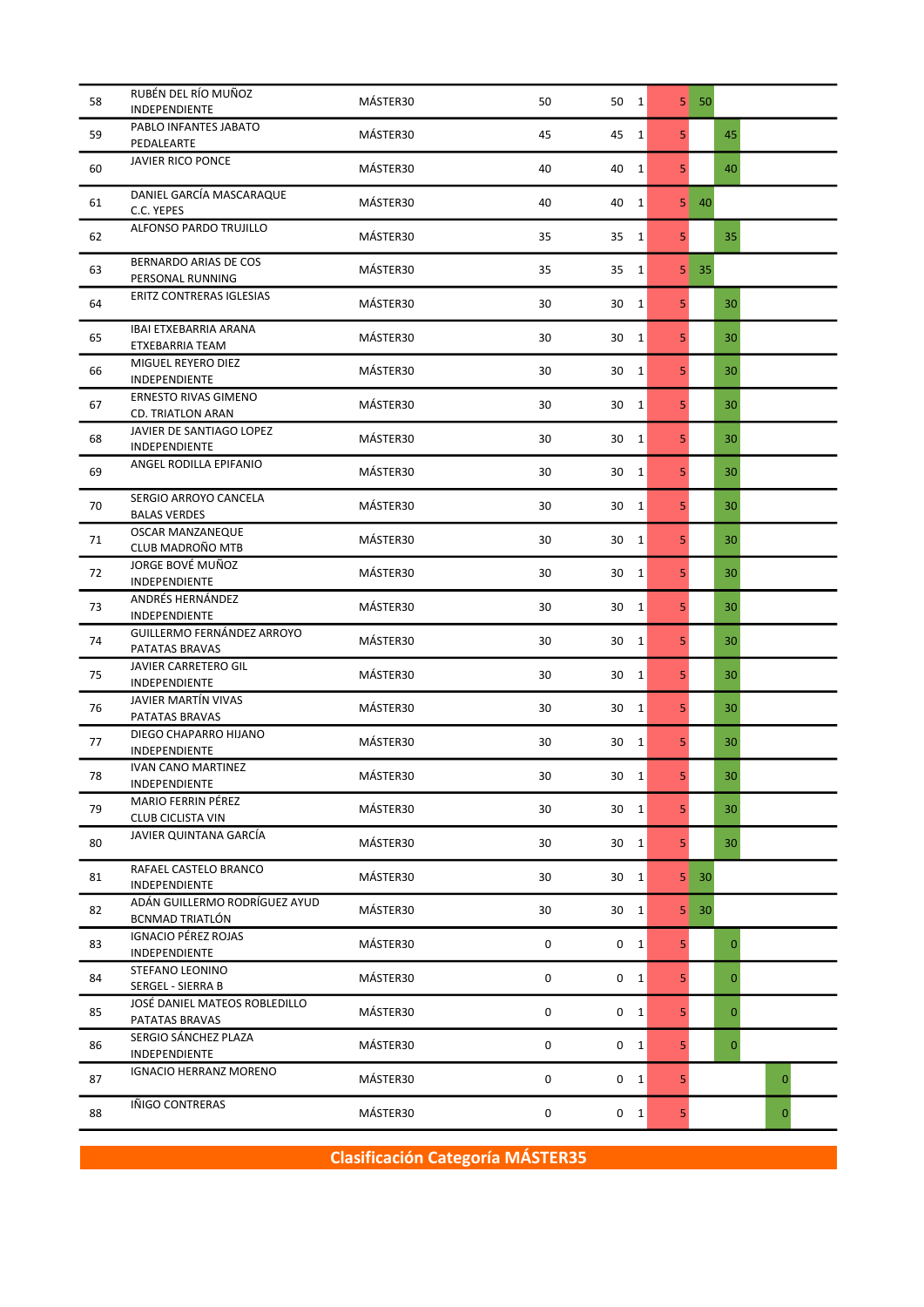| MIGUEL ANGEL CALVENTE ALONSO<br>840<br>$\mathbf{1}$<br>MÁSTER35<br>840<br>-5<br>1 200 140 140 200 160<br>INDEPENDIENTE<br>ENRIQUE CARVAJAL JARA<br>MÁSTER35<br>745<br>5<br>$\overline{2}$<br>745<br>1 160 100 200 160 125<br>CC GUISANDO GREDO<br>JORGE GONZAGA<br>MÁSTER35<br>3<br>505<br>505<br>4<br>2 140 115 110 140<br>INDEPENDIENTE<br>ALBERTO ARÉVALO DE ANDRÉS<br>MÁSTER35<br>475<br>475 5<br>4<br>1 125 110 115 125<br><b>INDEPENDIENTE</b><br>FRANCISCO LOPEZ BALLESTEROS<br>MÁSTER35<br>5<br>370<br>370 5<br>1 70 95 95<br>0110<br><b>KBIKE SPECIALIZED</b><br><b>CESAR TEJEDOR BENAYAS</b><br>MÁSTER35<br>6<br>310<br>310 2<br>4 110 200<br>CD VALDEBEBAS<br>JOSE ÁNGEL SALVADOR TENORIO<br>$\overline{7}$<br>MÁSTER35<br>300<br>300<br>$\overline{2}$<br>160<br>140<br>4<br><b>BICICLETAS PINA</b><br>DAVID FRIAS BLANCO<br>MÁSTER35<br>8<br>265<br>265<br>$2 \t 55 \t 30$<br>85 95<br>4<br>INDEPENDIENTE<br>JOSÉ MANUEL GARCÍA VALENCIANO<br>9<br>MÁSTER35<br>230<br>230 3<br>3 100 30<br>100<br>CAPRICCIO DI MITT<br><b>GORDY MARTÍNEZ MANCHA</b><br>MÁSTER35<br>230<br>30 75 65 60<br>10<br>230<br>4<br>2 <sup>1</sup><br>AMIROLLO MTB<br>DAVID SILVAN PARRO<br>MÁSTER35<br>200<br>200 1<br>5<br>11<br>200<br>ALMOROXBIKE<br>DANIEL SÁNCHEZ DÍAZ<br>MÁSTER35<br>12<br>190<br>190<br>2 30 30 60 70<br>4<br><b>STAY WILD</b><br>RAMSÉS JIMENEZ<br>MÁSTER35<br>180<br>180 2<br>75<br>105<br>13<br>4<br>ESKALADORES<br>IVÁN GAÑÁN MORENO<br>MÁSTER35<br>165 2<br>14<br>165<br>80 85<br>4<br>VICTOR AZCONA TORRES<br>MÁSTER35<br>165<br>165<br>$\overline{2}$<br>4 105 60<br>15<br><b>REOJOS</b><br>ISMAEL MONTESINOS GALISTEO<br>MÁSTER35<br>160<br>160 1<br>5 <sup>1</sup><br>160<br>16<br>JOSE MANUEL VILLAREJO MAROTO<br>MÁSTER35<br>105<br>135<br>135 2<br>17<br>30<br>4<br>C.D. VALDEBEBAS<br>ALBERTO GARCIA DE PRÁDENA<br>MÁSTER35<br>135<br>135 3<br>3 30 30<br>75<br>18<br>INDEPENDIENTE<br><b>GUILLERMO BENEDI GRACIA</b><br>MÁSTER35<br>135<br>135 2<br>85 50<br>19<br>4<br>SPORTS DEALER RAC<br>JOSE ANTONIO BLAZQUEZ ARRABAL<br>MÁSTER35<br>125<br>125 1<br>5 <sub>1</sub><br>125<br>20<br>ARGUSTEC-DESOKUPA<br>MANUEL CHENA SOMOZA<br>MÁSTER35<br>125<br>5 <sup>1</sup><br>125<br>125 1<br>21<br>CLUB DEPORTIVO VA<br>ANTONIO GARCÍA INIESTA<br>MÁSTER35<br>115<br>115 1<br>22<br>5<br>115<br>MCM-NAVARRO TRAIN<br><b>DAVID VEGAS</b><br>MÁSTER35<br>5 <sub>1</sub><br>115<br>115<br>115 1<br>23<br>JUAN CARLOS MARTÍN MARTÍNEZ<br>MÁSTER35<br>30<br>85<br>115<br>115 2<br>24<br>$\overline{4}$<br>FRANCISCO JOSE SANCHEZ<br>MÁSTER35<br>115<br>115 1<br>5 115<br>25<br>INDEPENDIENTE<br>JAVIER MARTÍN VÁZQUEZ<br>MÁSTER35<br>110<br>5 <sub>1</sub><br>26<br>110<br>110 1<br><b>JUSTO SANCHO</b><br>MÁSTER35<br>27<br>105<br>105 2<br>35<br>$\overline{4}$<br>70<br>INDEPENDIENTE |
|------------------------------------------------------------------------------------------------------------------------------------------------------------------------------------------------------------------------------------------------------------------------------------------------------------------------------------------------------------------------------------------------------------------------------------------------------------------------------------------------------------------------------------------------------------------------------------------------------------------------------------------------------------------------------------------------------------------------------------------------------------------------------------------------------------------------------------------------------------------------------------------------------------------------------------------------------------------------------------------------------------------------------------------------------------------------------------------------------------------------------------------------------------------------------------------------------------------------------------------------------------------------------------------------------------------------------------------------------------------------------------------------------------------------------------------------------------------------------------------------------------------------------------------------------------------------------------------------------------------------------------------------------------------------------------------------------------------------------------------------------------------------------------------------------------------------------------------------------------------------------------------------------------------------------------------------------------------------------------------------------------------------------------------------------------------------------------------------------------------------------------------------------------------------------------------------------------------------------------------------------------------------------------------------------------------------------------------------------------------------------------------------------------------------------------------------------------------------------------------------------------------------------------------------------------------------------------------------------------------------------------------------------------------------------------------------------------------------------------------------------------------------------------------------------------|
|                                                                                                                                                                                                                                                                                                                                                                                                                                                                                                                                                                                                                                                                                                                                                                                                                                                                                                                                                                                                                                                                                                                                                                                                                                                                                                                                                                                                                                                                                                                                                                                                                                                                                                                                                                                                                                                                                                                                                                                                                                                                                                                                                                                                                                                                                                                                                                                                                                                                                                                                                                                                                                                                                                                                                                                                            |
|                                                                                                                                                                                                                                                                                                                                                                                                                                                                                                                                                                                                                                                                                                                                                                                                                                                                                                                                                                                                                                                                                                                                                                                                                                                                                                                                                                                                                                                                                                                                                                                                                                                                                                                                                                                                                                                                                                                                                                                                                                                                                                                                                                                                                                                                                                                                                                                                                                                                                                                                                                                                                                                                                                                                                                                                            |
|                                                                                                                                                                                                                                                                                                                                                                                                                                                                                                                                                                                                                                                                                                                                                                                                                                                                                                                                                                                                                                                                                                                                                                                                                                                                                                                                                                                                                                                                                                                                                                                                                                                                                                                                                                                                                                                                                                                                                                                                                                                                                                                                                                                                                                                                                                                                                                                                                                                                                                                                                                                                                                                                                                                                                                                                            |
|                                                                                                                                                                                                                                                                                                                                                                                                                                                                                                                                                                                                                                                                                                                                                                                                                                                                                                                                                                                                                                                                                                                                                                                                                                                                                                                                                                                                                                                                                                                                                                                                                                                                                                                                                                                                                                                                                                                                                                                                                                                                                                                                                                                                                                                                                                                                                                                                                                                                                                                                                                                                                                                                                                                                                                                                            |
|                                                                                                                                                                                                                                                                                                                                                                                                                                                                                                                                                                                                                                                                                                                                                                                                                                                                                                                                                                                                                                                                                                                                                                                                                                                                                                                                                                                                                                                                                                                                                                                                                                                                                                                                                                                                                                                                                                                                                                                                                                                                                                                                                                                                                                                                                                                                                                                                                                                                                                                                                                                                                                                                                                                                                                                                            |
|                                                                                                                                                                                                                                                                                                                                                                                                                                                                                                                                                                                                                                                                                                                                                                                                                                                                                                                                                                                                                                                                                                                                                                                                                                                                                                                                                                                                                                                                                                                                                                                                                                                                                                                                                                                                                                                                                                                                                                                                                                                                                                                                                                                                                                                                                                                                                                                                                                                                                                                                                                                                                                                                                                                                                                                                            |
|                                                                                                                                                                                                                                                                                                                                                                                                                                                                                                                                                                                                                                                                                                                                                                                                                                                                                                                                                                                                                                                                                                                                                                                                                                                                                                                                                                                                                                                                                                                                                                                                                                                                                                                                                                                                                                                                                                                                                                                                                                                                                                                                                                                                                                                                                                                                                                                                                                                                                                                                                                                                                                                                                                                                                                                                            |
|                                                                                                                                                                                                                                                                                                                                                                                                                                                                                                                                                                                                                                                                                                                                                                                                                                                                                                                                                                                                                                                                                                                                                                                                                                                                                                                                                                                                                                                                                                                                                                                                                                                                                                                                                                                                                                                                                                                                                                                                                                                                                                                                                                                                                                                                                                                                                                                                                                                                                                                                                                                                                                                                                                                                                                                                            |
|                                                                                                                                                                                                                                                                                                                                                                                                                                                                                                                                                                                                                                                                                                                                                                                                                                                                                                                                                                                                                                                                                                                                                                                                                                                                                                                                                                                                                                                                                                                                                                                                                                                                                                                                                                                                                                                                                                                                                                                                                                                                                                                                                                                                                                                                                                                                                                                                                                                                                                                                                                                                                                                                                                                                                                                                            |
|                                                                                                                                                                                                                                                                                                                                                                                                                                                                                                                                                                                                                                                                                                                                                                                                                                                                                                                                                                                                                                                                                                                                                                                                                                                                                                                                                                                                                                                                                                                                                                                                                                                                                                                                                                                                                                                                                                                                                                                                                                                                                                                                                                                                                                                                                                                                                                                                                                                                                                                                                                                                                                                                                                                                                                                                            |
|                                                                                                                                                                                                                                                                                                                                                                                                                                                                                                                                                                                                                                                                                                                                                                                                                                                                                                                                                                                                                                                                                                                                                                                                                                                                                                                                                                                                                                                                                                                                                                                                                                                                                                                                                                                                                                                                                                                                                                                                                                                                                                                                                                                                                                                                                                                                                                                                                                                                                                                                                                                                                                                                                                                                                                                                            |
|                                                                                                                                                                                                                                                                                                                                                                                                                                                                                                                                                                                                                                                                                                                                                                                                                                                                                                                                                                                                                                                                                                                                                                                                                                                                                                                                                                                                                                                                                                                                                                                                                                                                                                                                                                                                                                                                                                                                                                                                                                                                                                                                                                                                                                                                                                                                                                                                                                                                                                                                                                                                                                                                                                                                                                                                            |
|                                                                                                                                                                                                                                                                                                                                                                                                                                                                                                                                                                                                                                                                                                                                                                                                                                                                                                                                                                                                                                                                                                                                                                                                                                                                                                                                                                                                                                                                                                                                                                                                                                                                                                                                                                                                                                                                                                                                                                                                                                                                                                                                                                                                                                                                                                                                                                                                                                                                                                                                                                                                                                                                                                                                                                                                            |
|                                                                                                                                                                                                                                                                                                                                                                                                                                                                                                                                                                                                                                                                                                                                                                                                                                                                                                                                                                                                                                                                                                                                                                                                                                                                                                                                                                                                                                                                                                                                                                                                                                                                                                                                                                                                                                                                                                                                                                                                                                                                                                                                                                                                                                                                                                                                                                                                                                                                                                                                                                                                                                                                                                                                                                                                            |
|                                                                                                                                                                                                                                                                                                                                                                                                                                                                                                                                                                                                                                                                                                                                                                                                                                                                                                                                                                                                                                                                                                                                                                                                                                                                                                                                                                                                                                                                                                                                                                                                                                                                                                                                                                                                                                                                                                                                                                                                                                                                                                                                                                                                                                                                                                                                                                                                                                                                                                                                                                                                                                                                                                                                                                                                            |
|                                                                                                                                                                                                                                                                                                                                                                                                                                                                                                                                                                                                                                                                                                                                                                                                                                                                                                                                                                                                                                                                                                                                                                                                                                                                                                                                                                                                                                                                                                                                                                                                                                                                                                                                                                                                                                                                                                                                                                                                                                                                                                                                                                                                                                                                                                                                                                                                                                                                                                                                                                                                                                                                                                                                                                                                            |
|                                                                                                                                                                                                                                                                                                                                                                                                                                                                                                                                                                                                                                                                                                                                                                                                                                                                                                                                                                                                                                                                                                                                                                                                                                                                                                                                                                                                                                                                                                                                                                                                                                                                                                                                                                                                                                                                                                                                                                                                                                                                                                                                                                                                                                                                                                                                                                                                                                                                                                                                                                                                                                                                                                                                                                                                            |
|                                                                                                                                                                                                                                                                                                                                                                                                                                                                                                                                                                                                                                                                                                                                                                                                                                                                                                                                                                                                                                                                                                                                                                                                                                                                                                                                                                                                                                                                                                                                                                                                                                                                                                                                                                                                                                                                                                                                                                                                                                                                                                                                                                                                                                                                                                                                                                                                                                                                                                                                                                                                                                                                                                                                                                                                            |
|                                                                                                                                                                                                                                                                                                                                                                                                                                                                                                                                                                                                                                                                                                                                                                                                                                                                                                                                                                                                                                                                                                                                                                                                                                                                                                                                                                                                                                                                                                                                                                                                                                                                                                                                                                                                                                                                                                                                                                                                                                                                                                                                                                                                                                                                                                                                                                                                                                                                                                                                                                                                                                                                                                                                                                                                            |
|                                                                                                                                                                                                                                                                                                                                                                                                                                                                                                                                                                                                                                                                                                                                                                                                                                                                                                                                                                                                                                                                                                                                                                                                                                                                                                                                                                                                                                                                                                                                                                                                                                                                                                                                                                                                                                                                                                                                                                                                                                                                                                                                                                                                                                                                                                                                                                                                                                                                                                                                                                                                                                                                                                                                                                                                            |
|                                                                                                                                                                                                                                                                                                                                                                                                                                                                                                                                                                                                                                                                                                                                                                                                                                                                                                                                                                                                                                                                                                                                                                                                                                                                                                                                                                                                                                                                                                                                                                                                                                                                                                                                                                                                                                                                                                                                                                                                                                                                                                                                                                                                                                                                                                                                                                                                                                                                                                                                                                                                                                                                                                                                                                                                            |
|                                                                                                                                                                                                                                                                                                                                                                                                                                                                                                                                                                                                                                                                                                                                                                                                                                                                                                                                                                                                                                                                                                                                                                                                                                                                                                                                                                                                                                                                                                                                                                                                                                                                                                                                                                                                                                                                                                                                                                                                                                                                                                                                                                                                                                                                                                                                                                                                                                                                                                                                                                                                                                                                                                                                                                                                            |
|                                                                                                                                                                                                                                                                                                                                                                                                                                                                                                                                                                                                                                                                                                                                                                                                                                                                                                                                                                                                                                                                                                                                                                                                                                                                                                                                                                                                                                                                                                                                                                                                                                                                                                                                                                                                                                                                                                                                                                                                                                                                                                                                                                                                                                                                                                                                                                                                                                                                                                                                                                                                                                                                                                                                                                                                            |
|                                                                                                                                                                                                                                                                                                                                                                                                                                                                                                                                                                                                                                                                                                                                                                                                                                                                                                                                                                                                                                                                                                                                                                                                                                                                                                                                                                                                                                                                                                                                                                                                                                                                                                                                                                                                                                                                                                                                                                                                                                                                                                                                                                                                                                                                                                                                                                                                                                                                                                                                                                                                                                                                                                                                                                                                            |
|                                                                                                                                                                                                                                                                                                                                                                                                                                                                                                                                                                                                                                                                                                                                                                                                                                                                                                                                                                                                                                                                                                                                                                                                                                                                                                                                                                                                                                                                                                                                                                                                                                                                                                                                                                                                                                                                                                                                                                                                                                                                                                                                                                                                                                                                                                                                                                                                                                                                                                                                                                                                                                                                                                                                                                                                            |
|                                                                                                                                                                                                                                                                                                                                                                                                                                                                                                                                                                                                                                                                                                                                                                                                                                                                                                                                                                                                                                                                                                                                                                                                                                                                                                                                                                                                                                                                                                                                                                                                                                                                                                                                                                                                                                                                                                                                                                                                                                                                                                                                                                                                                                                                                                                                                                                                                                                                                                                                                                                                                                                                                                                                                                                                            |
|                                                                                                                                                                                                                                                                                                                                                                                                                                                                                                                                                                                                                                                                                                                                                                                                                                                                                                                                                                                                                                                                                                                                                                                                                                                                                                                                                                                                                                                                                                                                                                                                                                                                                                                                                                                                                                                                                                                                                                                                                                                                                                                                                                                                                                                                                                                                                                                                                                                                                                                                                                                                                                                                                                                                                                                                            |
| <b>JORGE GARCIA PEREZ</b><br>MÁSTER35<br>105 4<br>$2 \ 30 \ 30$<br>$0$ 45<br>28<br>105<br>INDEPENDIENTE                                                                                                                                                                                                                                                                                                                                                                                                                                                                                                                                                                                                                                                                                                                                                                                                                                                                                                                                                                                                                                                                                                                                                                                                                                                                                                                                                                                                                                                                                                                                                                                                                                                                                                                                                                                                                                                                                                                                                                                                                                                                                                                                                                                                                                                                                                                                                                                                                                                                                                                                                                                                                                                                                                    |
| ALEJANDRO SEGOVIA SASTRE<br>MÁSTER35<br>105 1<br>5 <sup>1</sup><br>105<br>29<br>105<br>INDEPENDIENTE                                                                                                                                                                                                                                                                                                                                                                                                                                                                                                                                                                                                                                                                                                                                                                                                                                                                                                                                                                                                                                                                                                                                                                                                                                                                                                                                                                                                                                                                                                                                                                                                                                                                                                                                                                                                                                                                                                                                                                                                                                                                                                                                                                                                                                                                                                                                                                                                                                                                                                                                                                                                                                                                                                       |
| CARLOS MAURICIO OCAMPO RUEDA<br>MÁSTER35<br>5 <sub>1</sub><br>30<br>105<br>105 1<br>105<br><b>ESCARABAJOS TEAM</b>                                                                                                                                                                                                                                                                                                                                                                                                                                                                                                                                                                                                                                                                                                                                                                                                                                                                                                                                                                                                                                                                                                                                                                                                                                                                                                                                                                                                                                                                                                                                                                                                                                                                                                                                                                                                                                                                                                                                                                                                                                                                                                                                                                                                                                                                                                                                                                                                                                                                                                                                                                                                                                                                                         |
| IVÁN PICAZO PICAZO<br>MÁSTER35<br>105<br>$105 \quad 2$<br>4 75 30<br>31<br><b>CLUB CICLISTA TRE</b>                                                                                                                                                                                                                                                                                                                                                                                                                                                                                                                                                                                                                                                                                                                                                                                                                                                                                                                                                                                                                                                                                                                                                                                                                                                                                                                                                                                                                                                                                                                                                                                                                                                                                                                                                                                                                                                                                                                                                                                                                                                                                                                                                                                                                                                                                                                                                                                                                                                                                                                                                                                                                                                                                                        |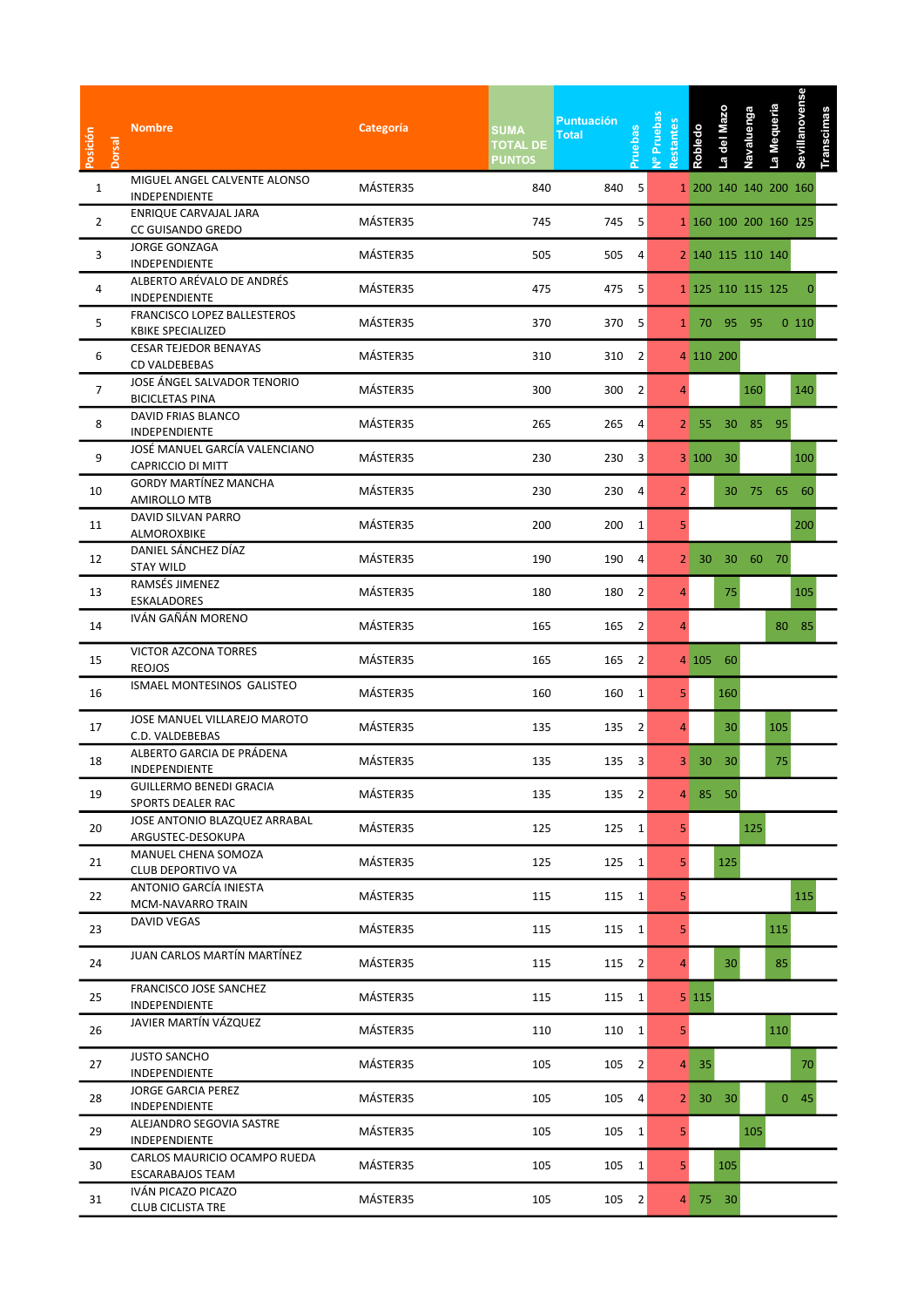| 32 | <b>SERGIO ARENAS MORENO</b>                               | MÁSTER35 | 100 | 100  | $\mathbf{1}$   | 5              |          |          | 100          |    |
|----|-----------------------------------------------------------|----------|-----|------|----------------|----------------|----------|----------|--------------|----|
| 33 | ESAU MUÑOZ DAVID<br><b>PANTER BIKE</b>                    | MÁSTER35 | 100 | 100  | $\mathbf{1}$   | 5              |          | 100      |              |    |
| 34 | JUAN MANUEL SANTAMARIA PANADER<br><b>INDEPENDIENTE</b>    | MÁSTER35 | 95  | 95   | 1              | 5              |          |          |              | 95 |
| 35 | ERIC SIMÓN SANCHEZ<br>INDEPENDIENTE                       | MÁSTER35 | 95  | 95   | 3              | 3              |          | 30 65    | $\mathbf{0}$ |    |
| 36 | <b>VICTOR HONTANAR GARCIA</b><br>PERSONAL RUNNING         | MÁSTER35 | 95  | 95   | $\overline{2}$ | 4              | 30<br>65 |          |              |    |
| 37 | <b>CARLOS MARTÍN CANALES</b><br>PERSONAL RUNNING          | MÁSTER35 | 95  | 95   | $\mathbf{1}$   | 5              | 95       |          |              |    |
| 38 | IÑAKI DE LA PAZ PONCE                                     | MÁSTER35 | 90  | 90   | $\mathbf{1}$   | 5              |          |          |              | 90 |
| 39 | FRANCISCO BUITRAGO PAVÓN                                  | MÁSTER35 | 90  | 90   | $\mathbf{1}$   | 5              |          |          | 90           |    |
| 40 | FERNANDO PRIETO TENA                                      | MÁSTER35 | 90  | 90   | $\overline{2}$ | $\overline{4}$ |          | 30       | 60           |    |
| 41 | JOSE MIGUEL CARDEÑA RAMOS<br><b>INDEPENDIENTE</b>         | MÁSTER35 | 90  | 90   | $\mathbf{1}$   | 5              |          | 90       |              |    |
| 42 | FERNANDO SANZ ABELLA<br><b>CLUB TRIATLON MAR</b>          | MÁSTER35 | 90  | 90   | 1              | 5              |          | 90       |              |    |
| 43 | RAFAEL CALLEJO DOSSET<br>INDEPENDIENTE                    | MÁSTER35 | 90  | 90   | $\mathbf{1}$   | 5              | 90       |          |              |    |
| 44 | PEDRO SAN MIGUEL<br>INDEPENDIENTE                         | MÁSTER35 | 85  | 85   | 2              | $\overline{4}$ |          | 55<br>30 |              |    |
| 45 | <b>JULIAN MUGA CARPIO</b>                                 | MÁSTER35 | 85  | 85   | $\mathbf{1}$   | 5              |          | 85       |              |    |
| 46 | SERGIO VALERO ALCALDE<br><b>WATTSLAB</b>                  | MÁSTER35 | 80  | 80   | $\mathbf{1}$   | 5              |          |          |              | 80 |
| 47 | FERNANDO MORILLO PALOMO<br>PEÑA CICLISTA MON              | MÁSTER35 | 80  | 80   | $\mathbf{1}$   | 5              |          | 80       |              |    |
| 48 | DAVID GARCIA<br>INDEPENDIENTE                             | MÁSTER35 | 80  | 80   | $\mathbf{1}$   | 5              |          | 80       |              |    |
| 49 | JOSE ANTONIO DE LA FLOR PRADA<br><b>SURICATOS TRIATLO</b> | MÁSTER35 | 80  | 80   | $\mathbf{1}$   | 5              | 80       |          |              |    |
| 50 | <b>OTMAN TAHAJIT</b><br>MATALACARRERA                     | MÁSTER35 | 75  | 75   | 1              | 5              |          |          |              | 75 |
| 51 | DARWIN AGUILAR<br>INDEPENDIENTE                           | MÁSTER35 | 70  | 70   | 3              | 3              | 40<br>30 |          | $\mathbf{0}$ |    |
| 52 | EMILIO JOSE FERNANDEZ FERNANDE<br><b>PANTER BIKE</b>      | MÁSTER35 | 70  | 70   | 1              | 5              |          | 70       |              |    |
| 53 | GUILLERMO DIEGUEZ RODRÍGUEZ<br><b>JABATOS TEAM</b>        | MÁSTER35 | 70  | 70 1 |                | 5              |          | 70       |              |    |
| 54 | <b>IGNACIO MARTIN GORDO</b><br>C.C. VILLAMANTA            | MÁSTER35 | 65  | 65   | $\mathbf{1}$   | 5              |          |          |              | 65 |
| 55 | CARLOS ÁLVAREZ PUYOL                                      | MÁSTER35 | 65  | 65   | $\overline{2}$ | $\overline{4}$ |          | 35       | 30           |    |
| 56 | JOSÉ ANTONIO RODRÍGUEZ MEDINA<br>C.C.BICICLETAS JO        | MÁSTER35 | 65  | 65   | $\mathbf{1}$   | 5              |          | 65       |              |    |
| 57 | ANTONIO JOSÉ SÁNCHEZ PÉREZ<br><b>BICIKLETOS</b>           | MÁSTER35 | 60  | 60   | $\overline{2}$ | 4              |          | 30       | 30           |    |
| 58 | <b>JAVIER CALVO VALLE</b><br>INDEPENDIENTE                | MÁSTER35 | 60  | 60   | $\overline{2}$ | 4              | 30<br>30 |          |              |    |
| 59 | YAGO ACON RASPALL<br>INDEPENDIENTE                        | MÁSTER35 | 60  | 60   | $\mathbf{1}$   | 5              | 60       |          |              |    |
| 60 | JAVIER RODRÍGUEZ ARENAL<br>INDEPENDIENTE                  | MÁSTER35 | 55  | 55   | $\mathbf{1}$   | 5              |          |          |              | 55 |
| 61 | GERMÁN AMADOR ORENGA                                      | MÁSTER35 | 55  | 55 1 |                | 5              |          |          | 55           |    |
| 62 | RAUL MONTERO MARTÍNEZ<br>INDEPENDIENTE                    | MÁSTER35 | 55  | 55   | $\mathbf{1}$   | 5              |          | 55       |              |    |
| 63 | ROBERTO CALETRIO MATA                                     | MÁSTER35 | 50  | 50   | 1              | 5              |          |          |              | 50 |
| 64 | <b>FRANCISCO GONZALEZ VICENTE</b>                         | MÁSTER35 | 50  | 50 1 |                | 5              |          |          | 50           |    |
|    |                                                           |          |     |      |                |                |          |          |              |    |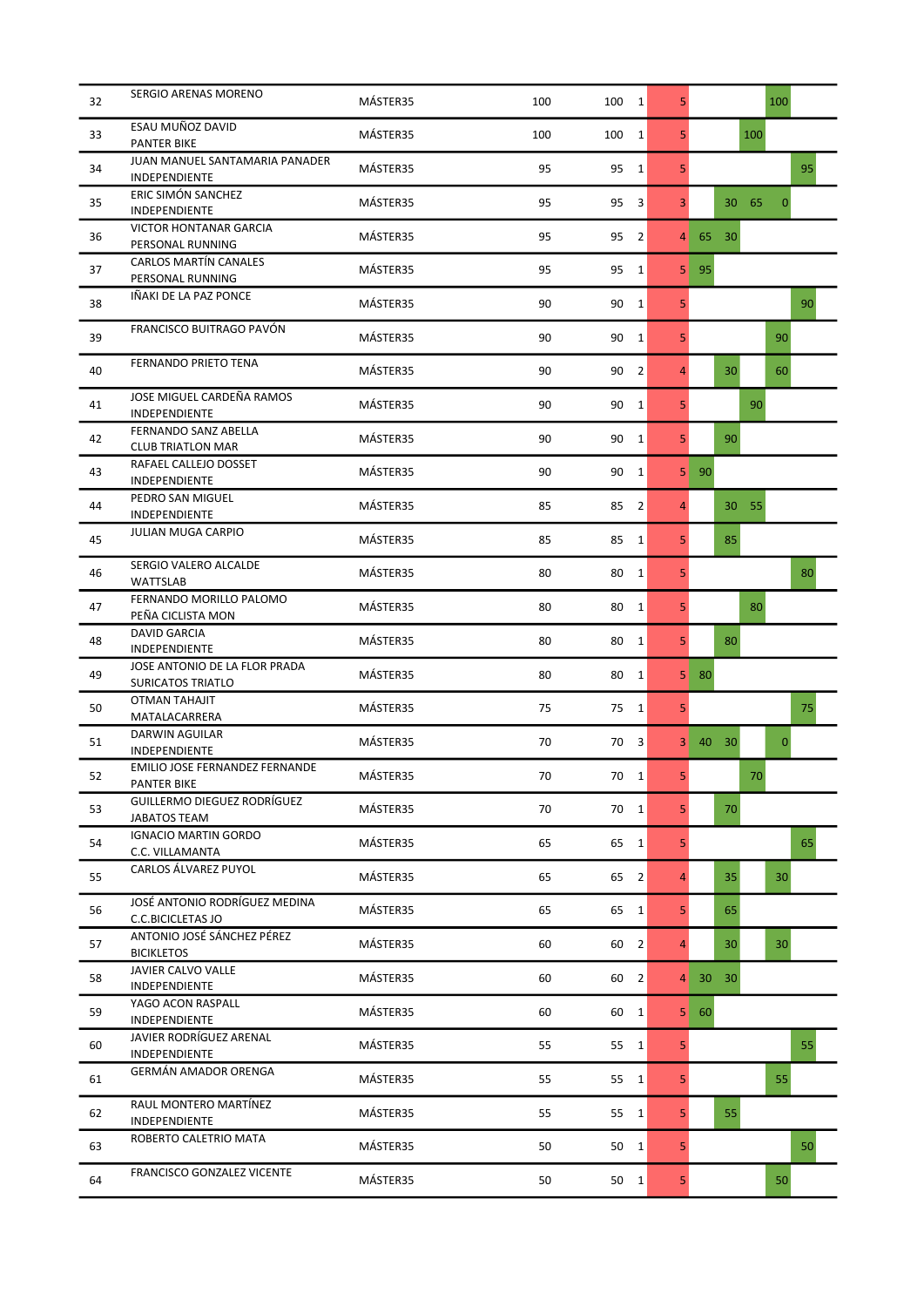| 65 | DAVID LANCHA AVILA<br>INDEPENDIENTE                  | MÁSTER35 | 50 | 50 1                 | 5              |                    | 50 |                |
|----|------------------------------------------------------|----------|----|----------------------|----------------|--------------------|----|----------------|
| 66 | VICTOR PASAMONTES VERDESOTO<br>INDEPENDIENTE         | MÁSTER35 | 50 | 50<br>1              | 5              | 50                 |    |                |
| 67 | JESÚS SERRANO GRANADOS                               | MÁSTER35 | 45 | 45<br>$\mathbf{1}$   | 5              |                    |    | 45             |
| 68 | DANIEL VINDEL MANZANARES<br>INDEPENDIENTE            | MÁSTER35 | 45 | 45<br>$\mathbf{1}$   | 5              | 45                 |    |                |
| 69 | NACHO VINUESA FERNÁNDEZ-VELILL<br>PERSONAL RUNNING   | MÁSTER35 | 45 | 45<br>$\overline{2}$ | $\overline{4}$ | 45<br>$\mathbf{0}$ |    |                |
| 70 | PABLO FERNÁNDEZ SANTOS                               | MÁSTER35 | 40 | 40<br>$\mathbf{1}$   | 5              |                    |    | 40             |
| 71 | RICARDO CIRUELOS SANTOS                              | MÁSTER35 | 40 | $\mathbf{1}$<br>40   | 5              |                    |    | 40             |
| 72 | ROBERTO BLANCO SÁNCHEZ<br>INDEPENDIENTE              | MÁSTER35 | 40 | 40<br>1              | 5              | 40                 |    |                |
| 73 | MARIANO GONZALEZ MORALES                             | MÁSTER35 | 35 | 35<br>$\mathbf{1}$   | 5              |                    |    | 35             |
| 74 | LUIS MIGUEL ALEGRIA SUAREZ<br>MOTIVAOS TEAM C.D      | MÁSTER35 | 30 | $\overline{2}$<br>30 | 4              | 30                 |    | $\overline{0}$ |
| 75 | JORGE DÍAZ PARRA<br>INDEPENDIENTE                    | MÁSTER35 | 30 | 30<br>$\overline{2}$ | $\overline{4}$ | 30                 |    | $\overline{0}$ |
| 76 | ALVARO GONZALEZ<br>ATL ALMODOVAR MTB                 | MÁSTER35 | 30 | 30<br>$\mathbf{1}$   | 5              | 30                 |    |                |
| 77 | EUGENIO PEREZ MARTINEZ<br>ATL ALMODOVAR MTB          | MÁSTER35 | 30 | 30<br>$\mathbf{1}$   | 5              | 30                 |    |                |
| 78 | TOMAS PADRÓN VIERA<br>RETO AL ALZHEIMER              | MÁSTER35 | 30 | 30<br>1              | 5              | 30                 |    |                |
| 79 | HUGO GARCÍA PIEDRAS<br>JABATOS TEAM                  | MÁSTER35 | 30 | 30<br>$\mathbf{1}$   | 5              | 30                 |    |                |
| 80 | DIEGO ORTEGA FERNÁNDEZ<br><b>JABATOS TEAM</b>        | MÁSTER35 | 30 | 30<br>1              | 5              | 30                 |    |                |
| 81 | SERGIO GARCÍA LORENZO<br>PERLAS TRIATLON             | MÁSTER35 | 30 | 30<br>1              | 5              | 30                 |    |                |
| 82 | MIKEL AGUAYO BILBAO<br>INDEPENDIENTE                 | MÁSTER35 | 30 | 30<br>$\mathbf{1}$   | 5              | 30                 |    |                |
| 83 | JESÚS GÓMEZ MARTÍN<br>P.C.ONDARRETA                  | MÁSTER35 | 30 | 30<br>1              | 5              | 30                 |    |                |
| 84 | DIEGO VÁZQUEZ LINIERS<br>INDEPENDIENTE               | MÁSTER35 | 30 | 30<br>1              | 5              | 30                 |    |                |
| 85 | SERGIO SANCHEZ RUBIO<br>ALCORKOM TEAM                | MÁSTER35 | 30 | 30 1                 | 5              | 30                 |    |                |
| 86 | RAÚL RODRÍGUEZ CANALES<br>KIKI'S MTB                 | MÁSTER35 | 30 | $30 \quad 1$         | 5 <sup>1</sup> | 30                 |    |                |
| 87 | RAFAEL DEL RIO                                       | MÁSTER35 | 30 | 30<br>$\mathbf{1}$   | 5 <sup>1</sup> | 30                 |    |                |
| 88 | ALEJANDRO RINCÓN ALARCÓN                             | MÁSTER35 | 30 | 30<br>$\mathbf{1}$   | 5 <sup>1</sup> | 30                 |    |                |
| 89 | SERGIO MUÑOZ MATELLANO<br>INDEPENDIENTE              | MÁSTER35 | 30 | 30 1                 | 5              | 30                 |    |                |
| 90 | HIRNELD DANIEL OVANDO SALABARR<br><b>BIZZIS TEAM</b> | MÁSTER35 | 30 | 30<br>$\overline{1}$ | 5              | 30                 |    |                |
| 91 | <b>ENRIQUE GONZALEZ</b><br>ATL ALMODOVAR MTB         | MÁSTER35 | 30 | 30 1                 | 5              | 30                 |    |                |
| 92 | JOSÉ MARÍA MORALES PLATA<br>INDEPENDIENTE            | MÁSTER35 | 30 | 30<br>$\mathbf{1}$   | 5 <sup>1</sup> | 30                 |    |                |
| 93 | MIGUEL MAESTRE GAGO<br>INDEPENDIENTE                 | MÁSTER35 | 30 | 30<br>1              | 5 <sup>1</sup> | 30                 |    |                |
| 94 | RAUL LÓPEZ PETISCO<br>CLUB MADROÑO MTB               | MÁSTER35 | 30 | 30 1                 | 5 <sup>1</sup> | 30                 |    |                |
| 95 | OSCAR ESTEVEZ GARCIA                                 | MÁSTER35 | 30 | 30 1                 | 5              | 30                 |    |                |
| 96 | ANDRES ALCALA MARTINEZ                               | MÁSTER35 | 30 | 30<br>1              | 5              | 30                 |    |                |
| 97 | <b>BENITO ORTEGA SANZ</b>                            | MÁSTER35 | 30 | 30<br>$\mathbf{1}$   | 5 <sup>1</sup> | 30                 |    |                |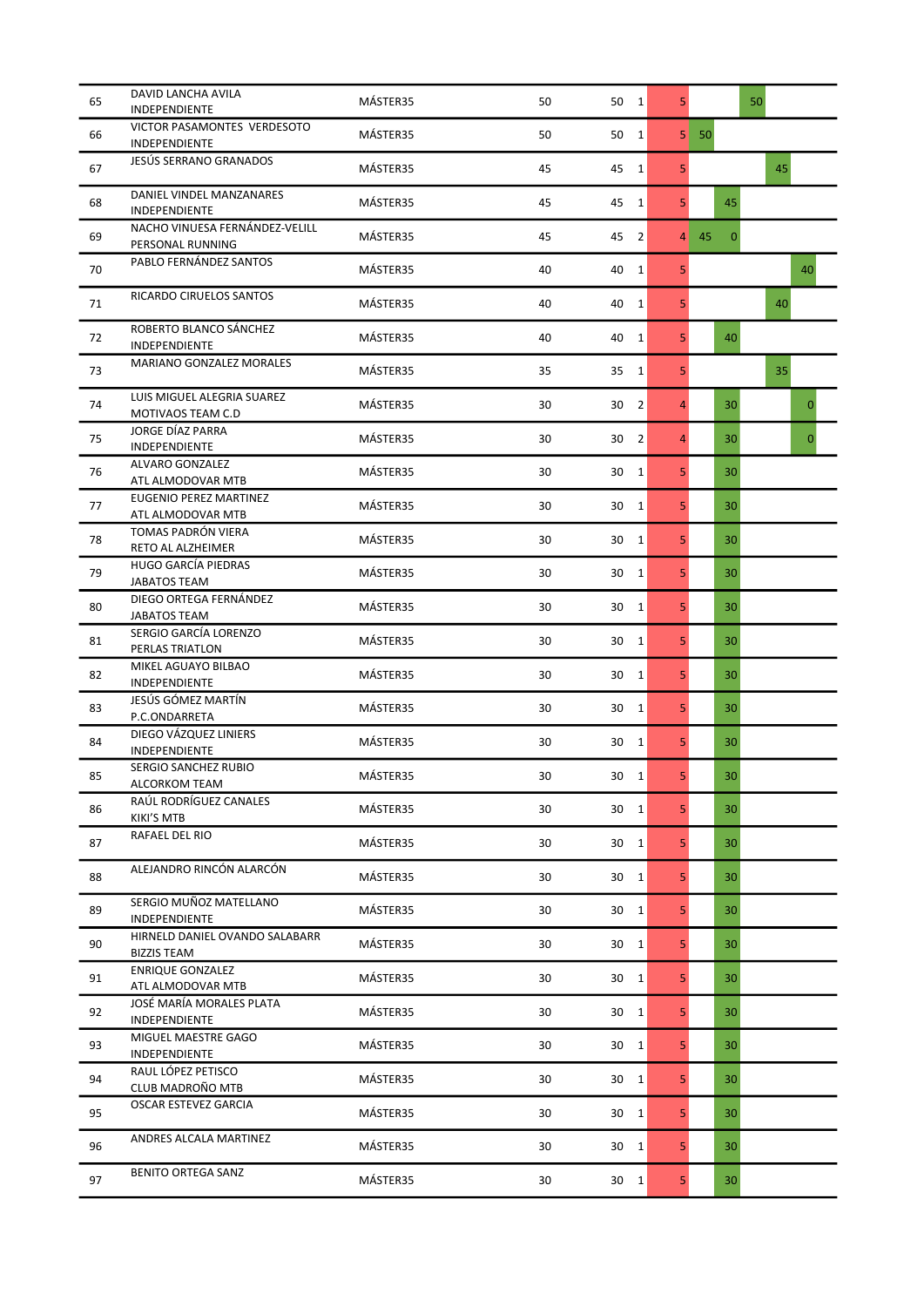| 98  | DANIEL TURRILLO LÓPEZ<br>INDEPENDIENTE            | MÁSTER35 | 30 | 30 1                        | 5              | 30              |                |          |
|-----|---------------------------------------------------|----------|----|-----------------------------|----------------|-----------------|----------------|----------|
| 99  | CARLOS CASADO VAZQUEZ<br>6 MTB ZARZAQUEMAD        | MÁSTER35 | 30 | 30<br>$\mathbf{1}$          | 5              | 30              |                |          |
| 100 | ANGEL COBO MELLADO<br>INDEPENDIENTE               | MÁSTER35 | 30 | 30<br>$\mathbf{1}$          | 5              | 30              |                |          |
| 101 | SILVIU IRINEL CALIN<br>INDEPENDIENTE              | MÁSTER35 | 30 | 30<br>$\mathbf{1}$          | 5              | 30 <sup>°</sup> |                |          |
| 102 | EMILIO JOSÉ CASTELLANOS CANO<br>INDEPENDIENTE     | MÁSTER35 | 30 | 30<br>$\mathbf{1}$          | 5              | 30              |                |          |
| 103 | MIGUEL ANGEL BALLESTEROS PRADO<br><b>BHS TEAM</b> | MÁSTER35 | 30 | 30<br>$\mathbf{1}$          | 5              | 30              |                |          |
| 104 | CARLOS J. GARCÍA ELVIRA<br>INDEPENDIENTE          | MÁSTER35 | 30 | 30<br>$\mathbf{1}$          | 5              | 30              |                |          |
| 105 | RAUL ORTEGA SANZ                                  | MÁSTER35 | 30 | $\mathbf{1}$<br>30          | 5              | 30              |                |          |
| 106 | JAIME CORTÉS CORONADO<br>PEÑA CICLISTA VAL        | MÁSTER35 | 30 | 30<br>$\mathbf{1}$          | 5 <sup>1</sup> | 30              |                |          |
| 107 | ENRIQUE MÉNDEZ PÉREZ                              | MÁSTER35 | 30 | 30<br>1                     | 5              | 30              |                |          |
| 108 | MIGUEL ÁNGEL POZA IZQUIERDO<br>INDEPENDIENTE      | MÁSTER35 | 30 | 30<br>1                     | 5              | 30              |                |          |
| 109 | JAVIER RELAÑO ORASIO                              | MÁSTER35 | 30 | 30<br>$\mathbf{1}$          | 5              |                 | 30             |          |
| 110 | RUBEN CASTRO RUBIO                                | MÁSTER35 | 30 | 30<br>$\mathbf{1}$          | 5              |                 | 30             |          |
| 111 | <b>JULIAN ANGOSTO PALLARÉS</b>                    | MÁSTER35 | 0  | $0\quad 1$                  | 5              | $\mathbf 0$     |                |          |
| 112 | DANIEL CIUDAD ENRIQUEZ<br>BIKEPOLITAN             | MÁSTER35 | 0  | 0<br>$\mathbf{1}$           | 5              | $\overline{0}$  |                |          |
| 113 | FERNANDO DOMINGO HERNÁNDEZ                        | MÁSTER35 | 0  | 0<br>$\mathbf{1}$           | 5 <sub>1</sub> | $\mathbf{0}$    |                |          |
| 114 | <b>OSCAR POLO FERNANDEZ</b><br>CLUB MADROÑO MTB   | MÁSTER35 | 0  | 0<br>1                      | 5 <sup>1</sup> | 0               |                |          |
| 115 | EDUARDO SANCHEZ ROLDAN<br>INDEPENDIENTE           | MÁSTER35 | 0  | 0 <sub>1</sub>              | 5              | $\mathbf 0$     |                |          |
| 116 | ABEL RODRIGO CUESTA                               | MÁSTER35 | 0  | 0 <sub>1</sub>              | 5              | 0               |                |          |
| 117 | RAMÓN PEREZ ARAUJO<br><b>BICI MONTAÑA LOPE</b>    | MÁSTER35 | 0  | 0 <sub>1</sub>              | 5              | $\overline{0}$  |                |          |
| 118 | ALBERTO CARBO CERVILLA<br>TREPACANTOS CASTE       | MÁSTER35 | 0  | 0<br>1                      | 5              | $\overline{0}$  |                |          |
| 119 | ROBERTO CASTRO SIERRA<br>INDEPENDIENTE            | MÁSTER35 | 0  | 0 <sub>1</sub>              | 5 <sup>1</sup> | $\mathbf{0}$    |                |          |
| 120 | MARCOS ARIZTI TEXIDO                              | MÁSTER35 | 0  | $0\quad 1$                  | 5              |                 | $\mathbf 0$    |          |
| 121 | RAUL JIMENEZ JIMENEZ                              | MÁSTER35 | 0  | $\mathbf 0$<br>$\mathbf{1}$ | 5              |                 | $\mathbf{0}$   |          |
| 122 | MIGUEL ANGEL SANCHEZ ROBLES                       | MÁSTER35 | 0  | 0 <sub>1</sub>              | 5 <sup>1</sup> |                 | $\mathbf{0}$   |          |
| 123 | JOSE IGNACIO DÍAZ RUIZ                            | MÁSTER35 | 0  | $0\quad 1$                  | 5              |                 | $\mathbf{0}$   |          |
| 124 | TOMÁS POVEDANO MORENO                             | MÁSTER35 | 0  | $0\quad 1$                  | 5              |                 | $\mathbf 0$    |          |
| 125 | IÑIGO GONZALEZ GARCIA                             | MÁSTER35 | 0  | 0 <sub>1</sub>              | 5 <sup>1</sup> |                 | $\mathbf{0}$   |          |
| 126 | ALEJANDRO RUIZ RODRÍGUEZ                          | MÁSTER35 | 0  | $\mathbf 0$<br>$\mathbf{1}$ | 5              |                 | $\mathbf{0}$   |          |
| 127 | EFRÉN LEÓN CALSO                                  | MÁSTER35 | 0  | 0 <sub>1</sub>              | 5              |                 | $\mathbf 0$    |          |
| 128 | JOSE IGNACIO DENGRA ALIFA                         | MÁSTER35 | 0  | 0 <sub>1</sub>              | 5              |                 | $\overline{0}$ |          |
| 129 | EDUARDO GUERRA MARTINEZ<br>INDEPENDIENTE          | MÁSTER35 | 0  | 0<br>$\mathbf{1}$           | 5              |                 |                | $\Omega$ |
| 130 | <b>CARLOS TRAPERO</b><br><b>BADANA Y PEDAL</b>    | MÁSTER35 | 0  | $0\quad 1$                  | 5 <sup>1</sup> |                 |                | 0        |
|     |                                                   |          |    |                             |                |                 |                |          |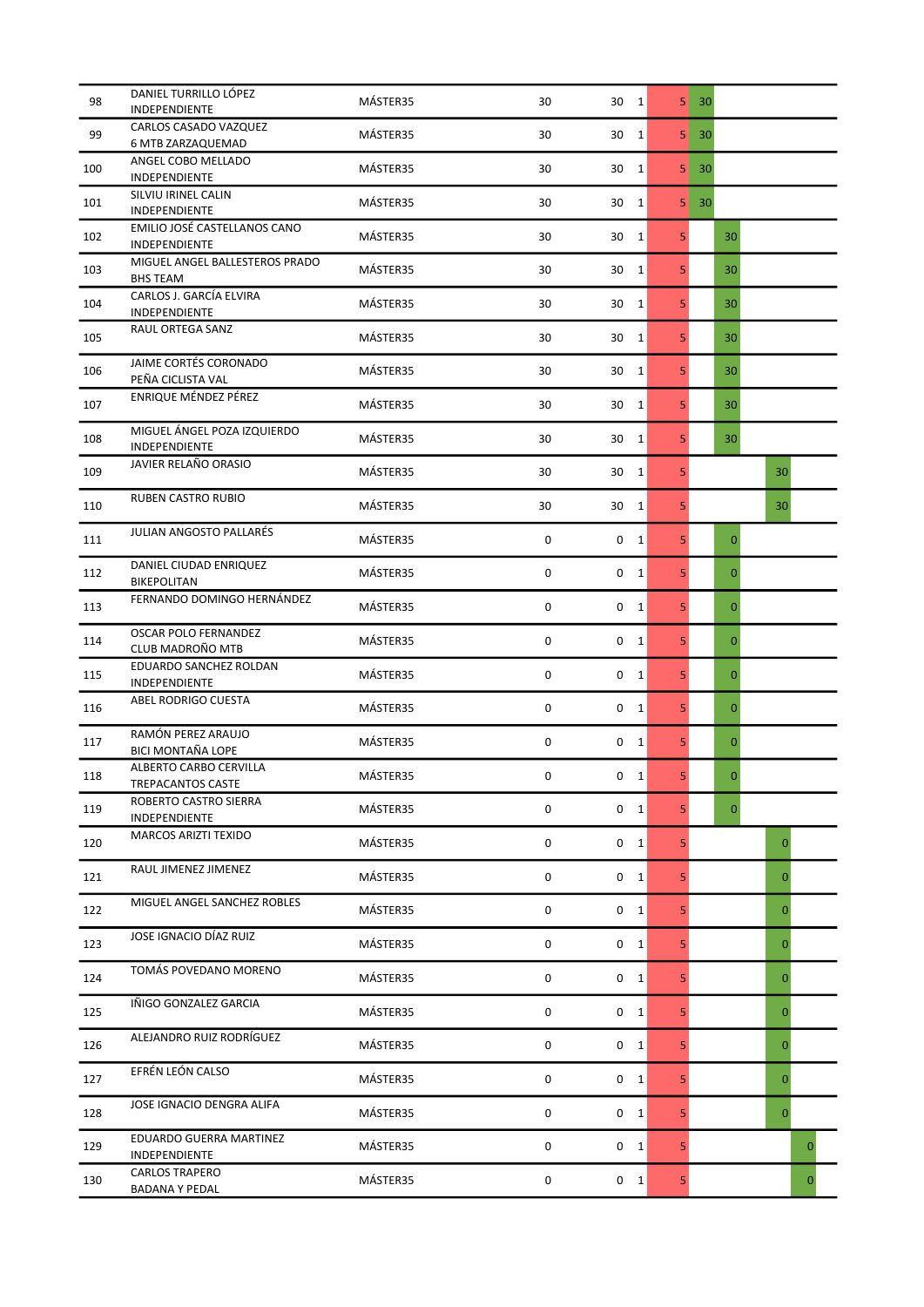| Posición       | orsal | <b>Nombre</b>                                        | Categoría | <b>SUMA</b><br><b>TOTAL DE</b><br><b>PUNTOS</b> | <b>Puntuación</b><br>Total | ruebas         | v <sup>o</sup> Pruebas<br>estantes | Robledo             | a del Maz     | Navaluenga | a Mequeria            | Sevillanovense | <b>Transcimas</b> |  |  |
|----------------|-------|------------------------------------------------------|-----------|-------------------------------------------------|----------------------------|----------------|------------------------------------|---------------------|---------------|------------|-----------------------|----------------|-------------------|--|--|
| $\mathbf{1}$   |       | DAVID NAVARRO GÓMEZ<br>OFIALIA NAVARRO T             | MÁSTER40  | 745                                             | 745 5                      |                |                                    |                     |               |            | 1 160 100 200 160 125 |                |                   |  |  |
| $\overline{2}$ |       | JUAN CARLOS MONTOYA GONZÁLEZ<br>ARCICOLLEROS         | MÁSTER40  | 720                                             | 720                        | 5              |                                    |                     |               |            | 1 140 110 160 200 110 |                |                   |  |  |
| 3              |       | DAVID SANCHO DARGEL<br>INDEPENDIENTE                 | MÁSTER40  | 635                                             |                            | 635 5          |                                    |                     |               |            | 1 125 90 140 140 140  |                |                   |  |  |
| 4              |       | PEDRO PACHE CAÑEQUE<br>XC13 IVECO-FACTOR             | MÁSTER40  | 405                                             |                            | 405 5          |                                    |                     |               |            | 1 105 30 110 95 65    |                |                   |  |  |
| 5              |       | <b>CARLOS PARGA GUTIÉRREZ</b><br>INDEPENDIENTE       | MÁSTER40  | 365                                             | 365 5                      |                |                                    |                     |               |            | 1 90 30 100 85 60     |                |                   |  |  |
| 6              |       | GUSTAVO GUTIÉRREZ SÁNCHEZ<br><b>KENZA SPORT TEAM</b> | MÁSTER40  | 310                                             | 310 3                      |                |                                    |                     | 3 200 70      |            |                       | 40             |                   |  |  |
| $\overline{7}$ |       | OSCAR DAVID QUILON HUERTAS<br>MOTOFACTORY            | MÁSTER40  | 255                                             |                            | 255 3          |                                    | 3 80                |               |            | 85                    | 90             |                   |  |  |
| 8              |       | JULIAN RODRÍGUEZ MOYA<br>SPORTSDEALER RACI           | MÁSTER40  | 230                                             | 230 3                      |                |                                    |                     | 3 95 30 105   |            |                       |                |                   |  |  |
| 9              |       | JOSE CARLOS HERNANZ ANTUNEZ<br>ENTRENAMIENTOCICL     | MÁSTER40  | 220                                             |                            | 220 3          | 3                                  |                     | 105           |            |                       | 0 115          |                   |  |  |
| 10             |       | <b>IAGO PASCUAL</b>                                  | MÁSTER40  | 200                                             |                            | 200 1          | 5                                  |                     |               |            |                       | 200            |                   |  |  |
| 11             |       | ÁLVARO BERNAL ABELEIRA<br>INDEPENDIENTE              | MÁSTER40  | 200                                             |                            | 200 2          | $\overline{a}$                     |                     | 75            |            | 125                   |                |                   |  |  |
| 12             |       | ROBERTO SERRANO VAZQUEZ<br>INDEPENDIENTE             | MÁSTER40  | 200                                             |                            | 200 1          | 5                                  |                     | 200           |            |                       |                |                   |  |  |
| 13             |       | ALBERTO DE LA ROSA HERRANZ<br>INDEPENDIENTE          | MÁSTER40  | 175                                             | 175                        | $\overline{4}$ |                                    |                     | $2 \ 30 \ 30$ |            | 65 50                 |                |                   |  |  |
| 14             |       | <b>ENRIQUE BLANCO SANZ</b><br><b>BIKINEROS</b>       | MÁSTER40  | 170                                             | 170 2                      |                | 4                                  |                     | 140           |            | 30                    |                |                   |  |  |
| 15             |       | LUIS ORTIZ SAFON<br>INDEPENDIENTE                    | MÁSTER40  | 165                                             | 165                        | $\overline{4}$ |                                    | $2 \mid 60$         | $\mathbf{0}$  |            |                       | 0 105          |                   |  |  |
| 16             |       | JOSÉ MANUEL FERNÁNDEZ CORROCHA<br>INDEPENDIENTE      | MÁSTER40  | 160                                             |                            | 160 1          | 5                                  |                     |               |            |                       | 160            |                   |  |  |
| 17             |       | ANTONIO AGUAYO CARRILLO<br>INDEPENDIENTE             | MÁSTER40  | 160                                             |                            | 160 1          | 5                                  |                     | 160           |            |                       |                |                   |  |  |
| 18             |       | <b>MARCEL CRISAN</b><br>INDEPENDIENTE                | MÁSTER40  | 145                                             |                            | 145 2          | $\overline{4}$                     |                     |               | 30 115     |                       |                |                   |  |  |
| 19             |       | CARLOS SERRANO MARTIN                                | MÁSTER40  | 140                                             |                            | 140 3          | 3                                  |                     |               |            | 30 40 70              |                |                   |  |  |
| 20             |       | PABLO MASA TIMÓN<br>INDEPENDIENTE                    | MÁSTER40  | 140                                             |                            | $140$ 4        |                                    |                     | 2 40 30 70    |            |                       | $\overline{0}$ |                   |  |  |
| 21             |       | CARLOS JAVIER GARCIA MORENO<br>SPORTSDEALER RACI     | MÁSTER40  | 130                                             |                            | 130 2          |                                    |                     | 4 75 55       |            |                       |                |                   |  |  |
| 22             |       | <b>CESAR MORENO GARCIA</b><br>ARGUSTEC - DESOKU      | MÁSTER40  | 125                                             |                            | $125 \quad 1$  | 5 <sub>1</sub>                     |                     |               | 125        |                       |                |                   |  |  |
| 23             |       | SERGIO CAÑETE MARTIN<br><b>BIZZIS MAJADAHOND</b>     | MÁSTER40  | 125                                             |                            | $125 \quad 1$  | 5 <sup>1</sup>                     |                     | 125           |            |                       |                |                   |  |  |
| 24             |       | PABLO JOSE COBO FRANCO<br>FLOP-CMC SAPIM             | MÁSTER40  | 120                                             |                            | $120 \quad 2$  | $\overline{4}$                     |                     | 30            |            | 90                    |                |                   |  |  |
| 25             |       | ANGEL MANUEL OREIRO SANCHEZ                          | MÁSTER40  | 115                                             | 115 1                      |                | 5 <sup>1</sup>                     |                     |               |            | 115                   |                |                   |  |  |
| 26             |       | RAFAEL VINUESA BERDION<br><b>GRUPETO LA TRAMPA</b>   | MÁSTER40  | 115                                             | 115 1                      |                | 5 <sup>1</sup>                     |                     | 115           |            |                       |                |                   |  |  |
| 27             |       | SERGIO GUTIÉRREZ HERRERO<br>PANTER BIKE RACIN        | MÁSTER40  | 115                                             |                            | 115 1          |                                    | $5 \vert 115 \vert$ |               |            |                       |                |                   |  |  |
| 28             |       | <b>IVAN PLAZA COSME</b>                              | MÁSTER40  | 110                                             |                            | $110$ 1        | 5 <sub>1</sub>                     |                     |               |            | 110                   |                |                   |  |  |
| 29             |       | EDUARDO HERVAS NUÑEZ<br><b>GRUPO DEPORTIVO T</b>     | MÁSTER40  | 110                                             |                            | 110 1          |                                    | 5 110               |               |            |                       |                |                   |  |  |
| 30             |       | EDUARDO BARRIGON PINILLA                             | MÁSTER40  | 105                                             |                            | 105 1          | 5                                  |                     |               |            | 105                   |                |                   |  |  |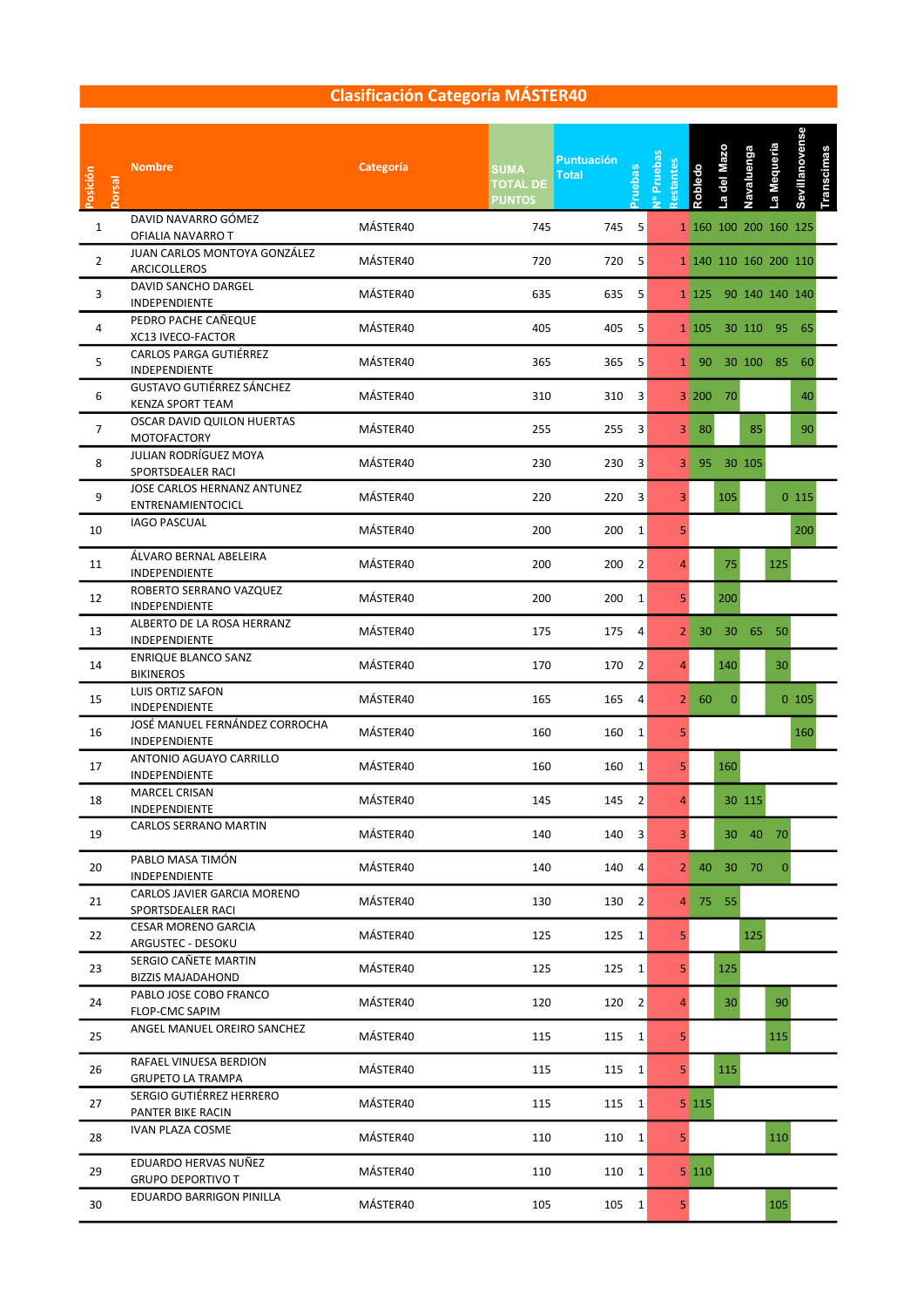| 31 | JAVIER DE LA FLOR DÍAZ DE TUES<br>INDEPENDIENTE      | MÁSTER40 | 100 | 100 1                | 5              |                       |    | 100             |
|----|------------------------------------------------------|----------|-----|----------------------|----------------|-----------------------|----|-----------------|
| 32 | SAMUEL PEÑA RUIZ                                     | MÁSTER40 | 100 | 100<br>$\mathbf{1}$  | 5              |                       |    | 100             |
| 33 | <b>CÉSAR MARTÍN ROBLES</b><br>XC13 IVECO-FACTOR      | MÁSTER40 | 100 | 2<br>100             |                | $\mathbf{0}$<br>4 100 |    |                 |
| 34 | JAVIER SOLER GONZÁKEZ<br>PERSONAL RUNNING            | MÁSTER40 | 100 | 100<br>2             | 4              | 70<br>30 <sup>°</sup> |    |                 |
| 35 | EDUARDO FERNANDEZ NAVARRO                            | MÁSTER40 | 95  | 95<br>$\mathbf{1}$   | 5              |                       |    | 95              |
| 36 | JUAN MANUEL MARTOS TABLADO<br>INDEPENDIENTE          | MÁSTER40 | 95  | 95<br>$\overline{2}$ | 4              | $30^{\circ}$          |    | 65              |
| 37 | DANIEL CEREZO PEÑA<br><b>OROBIKE</b>                 | MÁSTER40 | 95  | 95<br>$\mathbf{1}$   | 5              |                       | 95 |                 |
| 38 | <b>JESUS LOPEZ BUSCATO</b><br>SAGRA BIKE             | MÁSTER40 | 95  | 95<br>$\mathbf{1}$   | 5              | 95                    |    |                 |
| 39 | JOSE ROQUEÑÍ MIGUEL<br><b>BUHOBIKE CONTRA E</b>      | MÁSTER40 | 95  | 95<br>$\overline{2}$ | 4              | 65<br>30              |    |                 |
| 40 | CÉSAR FERNÁNDEZ BERMEJO                              | MÁSTER40 | 90  | 90<br>$\overline{2}$ | $\overline{4}$ | 30                    |    | 60              |
| 41 | ALBERTO BARBERO CAPA<br><b>INDEPENDIENTE</b>         | MÁSTER40 | 90  | 90<br>$\mathbf{1}$   | 5              |                       | 90 |                 |
| 42 | IVÁN BARRIENTOS BULLIDO<br>TRIATLON TRIINFIT         | MÁSTER40 | 85  | 85<br>$\mathbf{1}$   | 5              |                       |    | 85              |
| 43 | DAVID BARRANTES MARTIN<br><b>BIZZIS PINTO</b>        | MÁSTER40 | 85  | 85<br>$\mathbf{1}$   | 5              | 85                    |    |                 |
| 44 | VÍCTOR LANDROVE PARRA<br>CAMPURRIANOS TEAM           | MÁSTER40 | 85  | 85<br>$\mathbf{1}$   | 5              | 85                    |    |                 |
| 45 | JULIO LOZANO SANCHEZ                                 | MÁSTER40 | 80  | $\overline{2}$<br>80 | 4              |                       |    | 0 <sub>80</sub> |
| 46 | DAVID GARCIA CANCELA                                 | MÁSTER40 | 80  | 80<br>$\mathbf{1}$   | 5              |                       |    | 80              |
| 47 | RAUL MANZANO GARCIA<br>INDEPENDIENTE                 | MÁSTER40 | 80  | 80<br>$\mathbf{1}$   | 5              |                       | 80 |                 |
| 48 | JOSÉ GUSTAVO OCAMPO RUEDA<br><b>ESCARABAJOS TEAM</b> | MÁSTER40 | 80  | 80<br>$\mathbf{1}$   | 5              | 80                    |    |                 |
| 49 | SERGIO GARCÍA NUÑEZ<br>INDEPENDIENTE                 | MÁSTER40 | 75  | $\mathbf{1}$<br>75   | 5              |                       |    | 75              |
| 50 | <b>RUBEN GRANDE AVILA</b>                            | MÁSTER40 | 75  | 75 1                 | 5              |                       |    | 75              |
| 51 | JAVIER ROMANO GARCINUÑO<br><b>CLUB CICLISTA CAL</b>  | MÁSTER40 | 75  | 75 1                 | 5              |                       | 75 |                 |
| 52 | <b>JULIAN SALMERON GALLARDO</b><br>INDEPENDIENTE     | MÁSTER40 | 70  | 70<br>$\mathbf{1}$   | 5 <sup>1</sup> |                       |    | 70              |
| 53 | ÁLVARO LÓPEZ GIL<br>INDEPENDIENTE                    | MÁSTER40 | 65  | 65<br>$\overline{2}$ | 4              | 30                    | 35 |                 |
| 54 | RAUL GÓMEZ CALLEJO<br><b>BIZZIS TEAM</b>             | MÁSTER40 | 65  | 65<br>$\mathbf{1}$   | 5              | 65                    |    |                 |
| 55 | <b>CESAR DE LA TORRE</b><br>DE REOJO                 | MÁSTER40 | 60  | 60<br>3              | 3 <sup>1</sup> | 30<br>30              |    | $\overline{0}$  |
| 56 | ALVARO MUÑOZ GARVIN<br>INDEPENDIENTE                 | MÁSTER40 | 60  | 60<br>$\mathbf{1}$   | 5              |                       | 60 |                 |
| 57 | <b>GUSTAVO IGLESIAS EXPOSITO</b><br>CORONARIDERS     | MÁSTER40 | 60  | 60<br>$\overline{2}$ | $\overline{4}$ | 30                    | 30 |                 |
| 58 | RUBÉN SAN MIGUEL VELÁZQUEZ<br>INDEPENDIENTE          | MÁSTER40 | 60  | 60<br>$\overline{2}$ | $\overline{4}$ | 30                    | 30 |                 |
| 59 | DANIEL VALERA GOMEZ<br>C.C.BICICLETAS JO             | MÁSTER40 | 60  | 60<br>1              | 5 <sup>1</sup> | 60                    |    |                 |
| 60 | MANUEL PINO GARCÍA<br>INDEPENDIENTE                  | MÁSTER40 | 60  | 60<br>$\overline{2}$ | 4              | 30<br>30              |    |                 |
| 61 | ROBERTO FREY MORENO                                  | MÁSTER40 | 55  | 55<br>1              | 5              |                       |    | 55              |
| 62 | JULIO BUITRAGO PAVON                                 | MÁSTER40 | 55  | 55<br>1              | 5              |                       |    | 55              |
| 63 | DANIEL LAMELA HERNANDEZ<br>INDEPENDIENTE             | MÁSTER40 | 55  | 55<br>$\mathbf{1}$   | 5 <sub>1</sub> |                       | 55 |                 |
|    |                                                      |          |     |                      |                |                       |    |                 |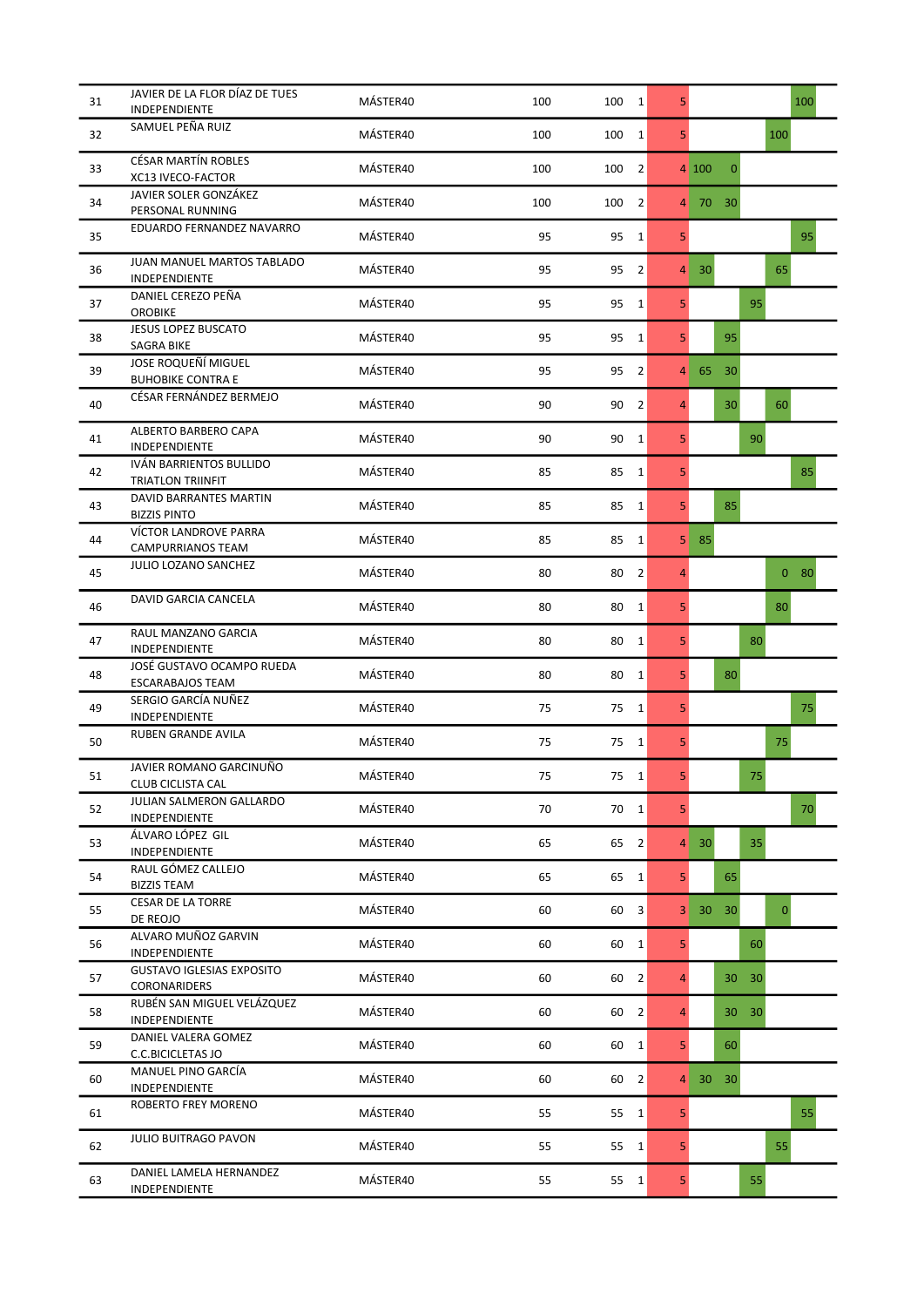| 64 | SERGIO COUSILLAS ALLO<br>AL-SAQRA XC RACIN               | MÁSTER40 | 55     | 55 1                 |                | $5 \quad 55$    |                |
|----|----------------------------------------------------------|----------|--------|----------------------|----------------|-----------------|----------------|
| 65 | RUBÉN BARBERO BAZ<br>INDEPENDIENTE                       | MÁSTER40 | 50     | 50 1                 | 5              |                 | 50             |
| 66 | JAVIER RECIO DA SILVA<br>CLUB CICLISTA NAV               | MÁSTER40 | 50     | 50<br>$\mathbf{1}$   | 5              |                 | 50             |
| 67 | MARCOS MUÑOZ ALONSO                                      | MÁSTER40 | 50     | 50<br>$\mathbf{1}$   | 5 <sup>1</sup> |                 | 50             |
| 68 | JUAN BATICÓN NIETO<br><b>INDEPENDIENTE</b>               | MÁSTER40 | 50     | 50<br>$\mathbf{1}$   | 5              | 50              |                |
| 69 | ÁLVARO JIMÉNEZ BARBERO<br>LA FINCA / SERAL               | MÁSTER40 | 45     | 45<br>$\mathbf{1}$   | 5              |                 | 45             |
| 70 | MIGUEL ANGEL CALVO MARTINEZ                              | MÁSTER40 | 45     | 45<br>$\mathbf{1}$   | 5              |                 | 45             |
| 71 | DAVID ZAPATA TORRIJOS<br><b>TURBOBIKE</b>                | MÁSTER40 | 45     | 45<br>$\mathbf{1}$   | 5              |                 | 45             |
| 72 | MARIO HUGO GALAN CALVO<br>INDEPENDIENTE                  | MÁSTER40 | 45     | 45<br>$\mathbf{1}$   | 5              |                 | 45             |
| 73 | <b>IVAN GARCIA DE PAZ</b><br><b>ARZ BIKERS</b>           | MÁSTER40 | 45     | 45<br>1              | 5              | 45              |                |
| 74 | JOSÉ MANUEL MATEO ANDRES                                 | MÁSTER40 | 40     | 40<br>$\mathbf{1}$   | 5              |                 | 40             |
| 75 | DAVID MARTÍN COBOS<br><b>TEAM BIZZIS</b>                 | MÁSTER40 | 40     | 40<br>$\mathbf{1}$   | 5 <sup>1</sup> |                 | 40             |
| 76 | SERGIO PEREZ MILLAN<br>INDEPENDIENTE                     | MÁSTER40 | 35     | 35<br>$\mathbf{1}$   | 5              |                 | 35             |
| 77 | <b>IVAN GRANDE AVILA</b>                                 | MÁSTER40 | 35     | $\mathbf{1}$<br>35   | 5              |                 | 35             |
| 78 | RÉMI GROSSAT<br>C.D. VALDEBEBAS                          | MÁSTER40 | 35     | 35<br>$\mathbf{1}$   | 5              |                 | 35             |
| 79 | SERGIO MARTNEZTRILLO<br>INDEPENDIENTE                    | MÁSTER40 | 35     | 35<br>1              | 5              | 35 <sup>2</sup> |                |
| 80 | JOSE SANCHEZ MOSQUERO<br>AMIGOS DE JAKOMOT               | MÁSTER40 | 30     | 30<br>$\overline{2}$ | 4              | 30              | $\overline{0}$ |
| 81 | SERGIO TORRECILLA GONZALEZ<br>CHAMPÁN O CUNETA           | MÁSTER40 | 30     | 30<br>$\mathbf{1}$   | 5              |                 | 30             |
| 82 | YESID ARMANDO FERNÁNDEZ MARIN<br><b>ESCARABAJOS TEAM</b> | MÁSTER40 | 30     | 30<br>1              | 5              |                 | 30             |
| 83 | ALVARO BARRADO FERNANDEZ                                 | MÁSTER40 | 30     | $\mathbf{1}$<br>30   | 5              |                 | 30             |
| 84 | <b>FRANCISCO JOSE GRANDE</b><br><b>BUSTARBIKE</b>        | MÁSTER40 | 30     | $30 \quad 1$         | 5              |                 | 30             |
| 85 | TOMAS JIMENEZ CALCEDO<br><b>TST TORREJON</b>             | MÁSTER40 | 30     | 30 <sub>1</sub>      | 5              |                 | 30             |
| 86 | FRANCISCO JOSE CABALLERO CASTR                           | MÁSTER40 | 30     | 30<br>$\mathbf{1}$   | 5              |                 | 30             |
| 87 | CARLOS MAYO<br><b>BIKINEROS</b>                          | MÁSTER40 | 30     | 30<br>$\mathbf{1}$   | 5 <sup>1</sup> |                 | 30             |
| 88 | RUBÉN LÓPEZ CERNADA<br>INDEPENDIENTE                     | MÁSTER40 | 30     | 30<br>$\mathbf{1}$   | 5              |                 | 30             |
| 89 | SERGIO RODRIGUEZ DORADO<br>RETOALALZHEIMER B             | MÁSTER40 | $30\,$ | 30<br>$\mathbf{1}$   | 5              |                 | 30             |
| 90 | <b>GUSTAVO URREA</b>                                     | MÁSTER40 | 30     | 30<br>$\mathbf{1}$   | 5              |                 | 30             |
| 91 | JOSÉ CARLOS CEMBRANOS VILLADA<br><b>JABATOS TEAM</b>     | MÁSTER40 | 30     | 30<br>$\mathbf{1}$   | 5 <sup>1</sup> |                 | 30             |
| 92 | MIKEL AURREKOETXEA GÓMEZ<br>DESNIVEL +                   | MÁSTER40 | 30     | 30<br>1              | 5 <sup>1</sup> |                 | 30             |
| 93 | <b>JORGE ARROYO SANTIRSO</b><br>JABATOS TEAM             | MÁSTER40 | 30     | 30<br>$\mathbf{1}$   | 5              |                 | 30             |
| 94 | <b>IGNACIO JARNE TIZNEL</b><br>MTB PARACUELLOS           | MÁSTER40 | 30     | 30<br>$\mathbf{1}$   | 5              |                 | 30             |
| 95 | ÁLVARO FLORES ALARCÓN<br>INDEPENDIENTE                   | MÁSTER40 | 30     | 30<br>1              | 5              |                 | 30             |
| 96 | SERGIO VELAYOS TOMÁS<br>C.C. GUISANDO-GRE                | MÁSTER40 | 30     | 30<br>$\mathbf{1}$   | 5 <sup>1</sup> |                 | 30             |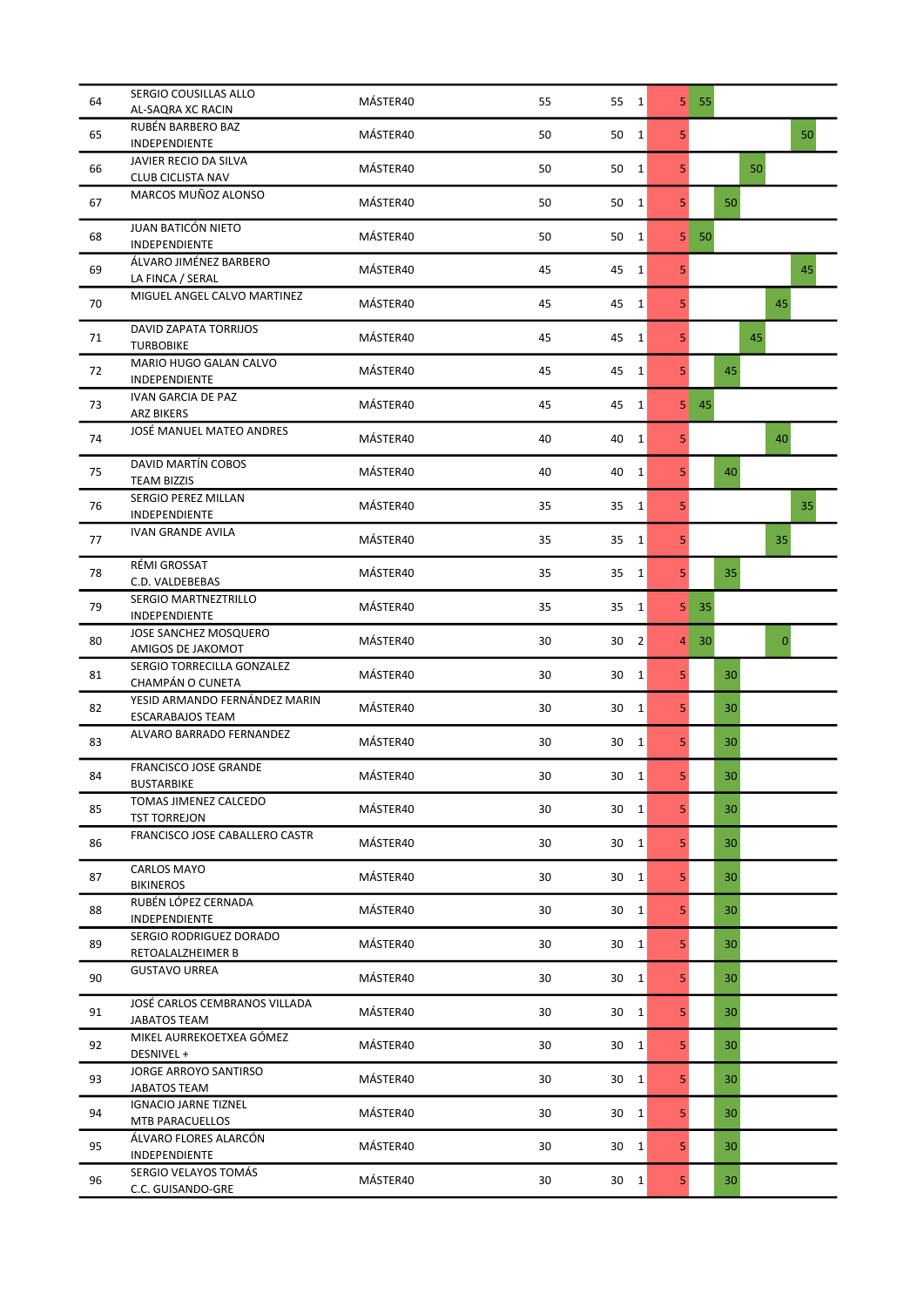| 97  | JAVIER GARCÍA CARRASCO<br>INDEPENDIENTE            | MÁSTER40 | 30 | 30<br>$\overline{1}$ | 5              | 30           |    |                              |
|-----|----------------------------------------------------|----------|----|----------------------|----------------|--------------|----|------------------------------|
| 98  | <b>IGNACIO GARCÍA MORALES</b><br>LA FINCA          | MÁSTER40 | 30 | 30<br>$\mathbf{1}$   | 5              | 30           |    |                              |
| 99  | MARIANO MATAS GARCÍA<br>INDEPENDIENTE              | MÁSTER40 | 30 | 30<br>1              | 5              | 30           |    |                              |
| 100 | RUBÉN GONZÁLEZ MORENO<br>INDEPENDIENTE             | MÁSTER40 | 30 | 30<br>$\mathbf{1}$   | 5              | 30           |    |                              |
| 101 | JORGE MARTÍNEZ JEREZ<br>C.C. YEPES                 | MÁSTER40 | 30 | 30<br>1              | 5              | 30           |    |                              |
| 102 | CHEMA LAZARO NAVACERRADA<br><b>BHS TEAM</b>        | MÁSTER40 | 30 | 30<br>1              | 5              | 30           |    |                              |
| 103 | EDUARDO ARRIOLA ARRIOLA<br>LOS JABATOS             | MÁSTER40 | 30 | 30<br>$\mathbf{1}$   | 5              | 30           |    |                              |
| 104 | RAÚL GARCÍA GARCÍA<br>SPORTS DEALER RAC            | MÁSTER40 | 30 | 30<br>1              | 5 <sub>1</sub> | 30           |    |                              |
| 105 | MILO LOBATO<br>INDEPENDIENTE                       | MÁSTER40 | 30 | 30<br>$\mathbf{1}$   | 5              | 30           |    |                              |
| 106 | VICTOR GOMEZ RECUERO<br>INDEPENDIENTE              | MÁSTER40 | 30 | 30<br>1              | 5              | 30           |    |                              |
| 107 | JOSÉ ROJO TEJEDA<br><b>CLUB MADROÑO MTB</b>        | MÁSTER40 | 30 | 30<br>1              | 5              | 30           |    |                              |
| 108 | JORGE MANSILLA ALVAREZ<br>INDEPENDIENTE            | MÁSTER40 | 30 | 30<br>$\mathbf{1}$   | 5              | 30           |    |                              |
| 109 | EDUARDO HARO MALDONADO<br>INDEPENDIENTE            | MÁSTER40 | 30 | 30<br>1              | 5              | 30           |    |                              |
| 110 | JOSÉ VICENTE CANTÓ PÉREZ                           | MÁSTER40 | 30 | 30<br>1              | 5              | 30           |    |                              |
| 111 | NICOLÁS MURILLO SÁNCHEZ<br>CLUB MADROÑO            | MÁSTER40 | 30 | $\mathbf{1}$<br>30   | 5              | 30           |    |                              |
| 112 | DAVID GARRIZ GRANDE<br>CLUB MADROÑO MTB            | MÁSTER40 | 30 | 30<br>$\mathbf{1}$   | 5              | 30           |    |                              |
| 113 | <b>ISAAC MILAN VERGARA</b><br>RETOALALZHEIMER B    | MÁSTER40 | 30 | 30<br>$\mathbf{1}$   | 5              | 30           |    |                              |
| 114 | SERGIO SÁEZ FERNÁNDEZ<br>INDEPENDIENTE             | MÁSTER40 | 30 | 30<br>$\mathbf{1}$   | 5              | 30           |    |                              |
| 115 | JOSÉ IVÁN HERRERO SÁNCHEZ DE C                     | MÁSTER40 | 30 | 30<br>1              | 5              | 30           |    |                              |
| 116 | ANTONIO CASTILLO ALONSO<br>INDEPENDIENTE           | MÁSTER40 | 30 | 30<br>$\mathbf{1}$   | 5              | 30           |    |                              |
| 117 | PABLO CORREA SANCHO<br><b>INDEPENDIENTE</b>        | MÁSTER40 | 30 | 30 1                 | 5              |              | 30 |                              |
| 118 | CARLOS MARTIN CARRILLO<br><b>BOA BIKE TORRIJOS</b> | MÁSTER40 | 30 | 30<br>$\mathbf{1}$   | 5              |              | 30 |                              |
| 119 | SERGIO MAGANTO ROMERA<br>INDEPENDIENTE             | MÁSTER40 | 30 | $\overline{2}$<br>30 | $\overline{4}$ |              | 30 | $\mathbf{0}$                 |
| 120 | LUIS MIGUEL PARRAS PARRAS<br>CC NAVAS DEL REY      | MÁSTER40 | 30 | 30<br>1              | 5              |              | 30 |                              |
| 121 | SERGIO MARTIN MEJIAS<br>INDEPENDIENTE              | MÁSTER40 | 30 | 30<br>1              | 5              |              | 30 |                              |
| 122 | DANIEL PARRO IZQUIERDO<br>INDEPENDIENTE            | MÁSTER40 | 30 | 30<br>$\mathbf{1}$   | 5              |              | 30 |                              |
| 123 | JUAN JOSE PADILLA LOPEZ<br>INDEPENDIENTE           | MÁSTER40 | 30 | 30<br>1              | 5              |              | 30 |                              |
| 124 | FRANCISCO JAVIER BERBEL DURAN                      | MÁSTER40 | 30 | 30<br>1              | 5              |              |    | 30                           |
| 125 | VÍCTOR MORALES SANCHEZ                             | MÁSTER40 | 30 | 30<br>1              | 5              |              |    | 30                           |
| 126 | JOSE RODRÍGUEZ CASTRO                              | MÁSTER40 | 30 | 30<br>$\mathbf{1}$   | 5              |              |    | 30                           |
| 127 | ÁNGEL PEÑARANDA SÁNCHEZ                            | MÁSTER40 | 30 | 30<br>1              | 5              |              |    | 30                           |
| 128 | JOSE RAMON DEL REY TORIBIO                         | MÁSTER40 | 30 | 30<br>1              | 5              |              |    | 30                           |
| 129 | DAVID LÓPEZ SÁEZ<br>MOSQUITO BIKERS                | MÁSTER40 | 0  | 0<br>3               | 3              | $\mathbf{0}$ |    | $\mathbf{0}$<br>$\mathbf{0}$ |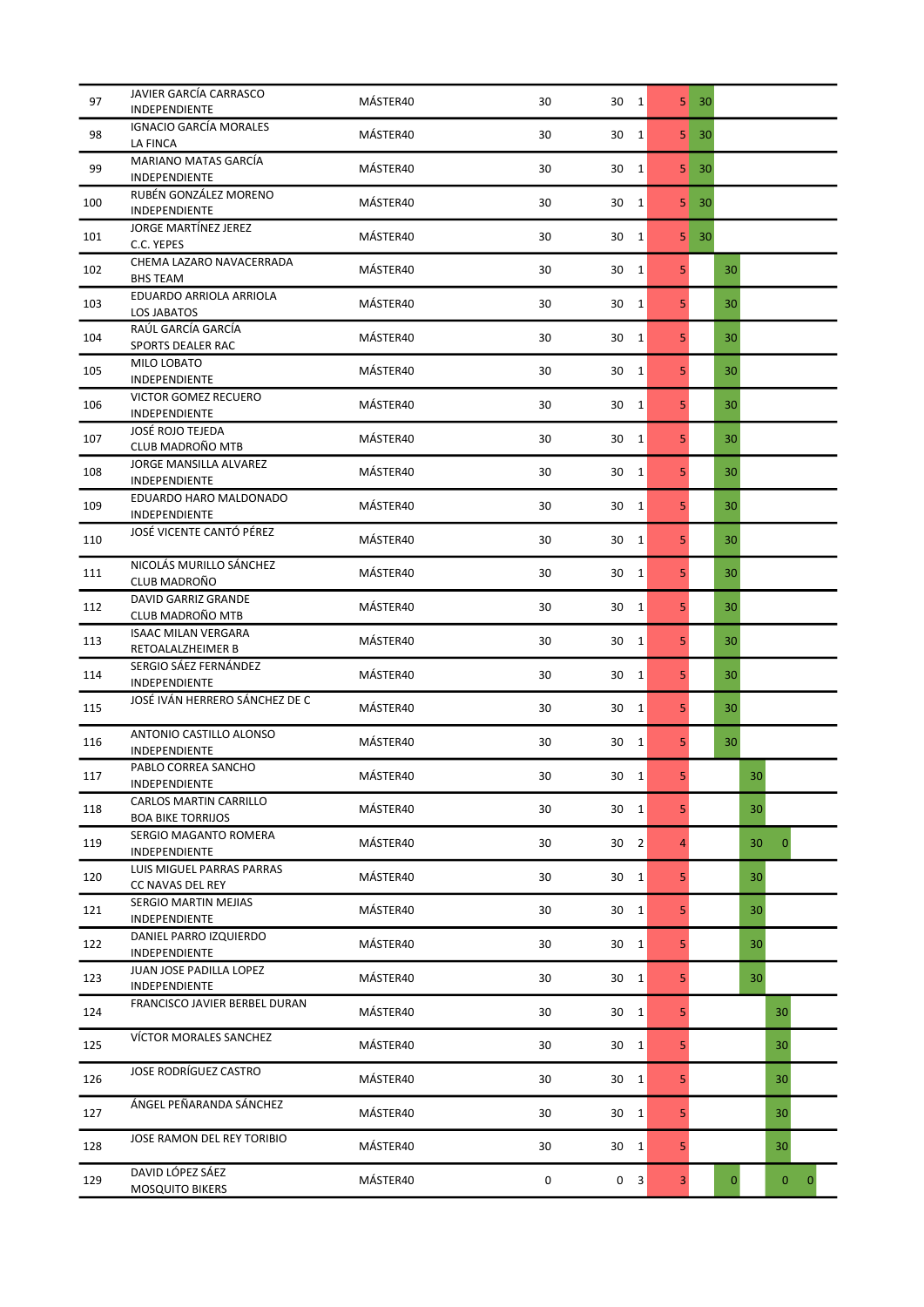| 130 | SANTIAGO ROMAN LOPEZ<br><b>CORONARIDERS</b>           | MÁSTER40 | 0           | $\mathbf 0$<br>1            | 5. | $\Omega$ |              |
|-----|-------------------------------------------------------|----------|-------------|-----------------------------|----|----------|--------------|
| 131 | ANDRÉS JARAMILLO<br><b>ESCARABAJOSTEAM</b>            | MÁSTER40 | 0           | $\mathbf 0$<br>$\mathbf{1}$ | 5. | $\Omega$ |              |
| 132 | DAVID VERA RODRIGUEZ<br><b>LOS MATAOS MTB</b>         | MÁSTER40 | 0           | $\mathbf 0$<br>1            | 5. |          | $\Omega$     |
| 133 | JESÚS GONZÁLEZ BLANCO                                 | MÁSTER40 | 0           | $\mathbf 0$<br>1            | 5. |          | $\Omega$     |
| 134 | ROBERTO CANTOS REMESAL                                | MÁSTER40 | $\mathbf 0$ | $\mathbf 0$<br>1            | 5  |          | $\mathbf{0}$ |
| 135 | RAÚL GRIÑÁN M.                                        | MÁSTER40 | 0           | 0<br>1                      | 5  |          | $\Omega$     |
| 136 | RUBEN RODRÍGUEZ LÓPEZ                                 | MÁSTER40 | 0           | 0<br>1                      | 5  |          | $\Omega$     |
| 137 | CRISTIAN PAU RODRIGUEZ MARTINE                        | MÁSTER40 | 0           | 0<br>1                      | 5  |          | $\Omega$     |
| 138 | JOSE EDWARD ORTIZ ALCALDE                             | MÁSTER40 | 0           | $\mathbf 0$<br>1            | 5  |          | $\Omega$     |
| 139 | JULIO RUBIO PALOMO                                    | MÁSTER40 | 0           | 0<br>1                      | 5. |          | $\Omega$     |
| 140 | JAIME DE LA OLIVA SIERRA<br><b>BADANA Y PEDAL</b>     | MÁSTER40 | 0           | 0<br>$\mathbf{1}$           | 5. |          | O            |
| 141 | JOSÉ ÁNGEL RODRIGUEZ APARICIO<br><b>INDEPENDIENTE</b> | MÁSTER40 | $\mathbf 0$ | $\mathbf 0$<br>$\mathbf{1}$ | 5. |          | n            |
| 142 | RUBÉN YUSTE DE LA FUENTE<br><b>BADANA Y PEDAL</b>     | MÁSTER40 | 0           | 0<br>1                      | 5. |          | O            |

| Posición<br><b>Dorsal</b> | <b>Nombre</b>                                     | Categoría | <b>SUMA</b><br><b>TOTAL DE</b><br><b>PUNTOS</b> | <b>Puntuación</b><br><b>Total</b> | <b>Pruebas</b> | vº Pruebas<br>Restantes | Robledo  | a del Mazo | Navaluenga | a Mequeria           | Sevillanovense | <b>Transcimas</b> |  |  |
|---------------------------|---------------------------------------------------|-----------|-------------------------------------------------|-----------------------------------|----------------|-------------------------|----------|------------|------------|----------------------|----------------|-------------------|--|--|
| $\mathbf{1}$              | SERGIO POZA LÓPEZ<br>SPORTPLA                     | MÁSTER45  | 675                                             | 675                               | 5              |                         | 1 160    |            |            | 90 125 140 160       |                |                   |  |  |
| $\overline{2}$            | RUBÉN VAQUERO DELGADO<br><b>BLACKDIAMODS</b>      | MÁSTER45  | 645                                             | 645                               | 5              |                         |          |            |            | 1 200 85 140 115 105 |                |                   |  |  |
| 3                         | FELIPE SANCHIDRIAN GARRO<br>UC MORALEJA DE EN     | MÁSTER45  | 545                                             | 545                               | $\overline{4}$ | 2 <sup>1</sup>          |          |            |            | 60 160 125 200       |                |                   |  |  |
| 4                         | <b>RUBEN RODRIGUEZ</b><br><b>INDEPENDIENTE</b>    | MÁSTER45  | 325                                             | 325                               | $\overline{2}$ |                         | 4 125    |            | 200        |                      |                |                   |  |  |
| 5                         | FERNANDO MARTIN RODRIGUEZ<br><b>FITSTUDIO</b>     | MÁSTER45  | 270                                             | 270                               | 3              | 3 <sup>1</sup>          | 95       |            |            |                      | 80 95          |                   |  |  |
| 6                         | RUBÉN RODRÍGUEZ DOMÍNGUEZ<br>CACTUS TEAM FACTO    | MÁSTER45  | 270                                             | 270                               | 2              | Δ                       |          | 110        |            | 160                  |                |                   |  |  |
| $\overline{7}$            | <b>MANUEL MARTÍN RAMOS</b><br>INDEPENDIENTE       | MÁSTER45  | 265                                             | 265                               | 3              | 3                       | 80       | 70         |            |                      | 115            |                   |  |  |
| 8                         | JULIÁN AMORRICH<br>INDEPENDIENTE                  | MÁSTER45  | 255                                             | 255                               | 4              | $\overline{2}$          |          |            |            | 55 105 95            | $\Omega$       |                   |  |  |
| 9                         | <b>OSCAR BERROCAL PEREZ</b><br><b>DUO BIKE</b>    | MÁSTER45  | 250                                             | 250                               | 3              | 3                       |          | 30 105 115 |            |                      |                |                   |  |  |
| 10                        | PABLO JOSE TOLEDO FERNÁNDEZ                       | MÁSTER45  | 240                                             | 240                               | $\overline{2}$ | 4                       |          |            |            |                      | 100 140        |                   |  |  |
| 11                        | TADEO COLASTRA MILÁN<br>INDEPENDIENTE             | MÁSTER45  | 235                                             | 235                               | 5              |                         |          |            |            | 1 30 30 90 85        | $\Omega$       |                   |  |  |
| 12                        | CARLOS REGACHO NOTARIO<br>MARLINS TRIATLÓN        | MÁSTER45  | 210                                             | 210                               | $\overline{2}$ |                         | 4 115 95 |            |            |                      |                |                   |  |  |
| 13                        | RAUL VARELA PEREZ<br>CAPRICCIO DI MITT            | MÁSTER45  | 205                                             | 205                               | 3              |                         | 3 60 45  |            |            |                      | 100            |                   |  |  |
| 14                        | <b>JUAN LUIS RODRIGUEZ MARTINEZ</b>               | MÁSTER45  | 200                                             | 200 1                             |                | 5                       |          |            |            | 200                  |                |                   |  |  |
| 15                        | FEDERICO NEFA GAILLEZ<br><b>CICLISTA COLMENAR</b> | MÁSTER45  | 200                                             | 200                               | $\overline{4}$ |                         |          |            |            | 2 55 30 65 50        |                |                   |  |  |
| 16                        | ANTONIO RASTROJO GODOY<br>AC HOTELES BY MAR       | MÁSTER45  | 200                                             | 200 1                             |                | 5 <sup>1</sup>          |          | 200        |            |                      |                |                   |  |  |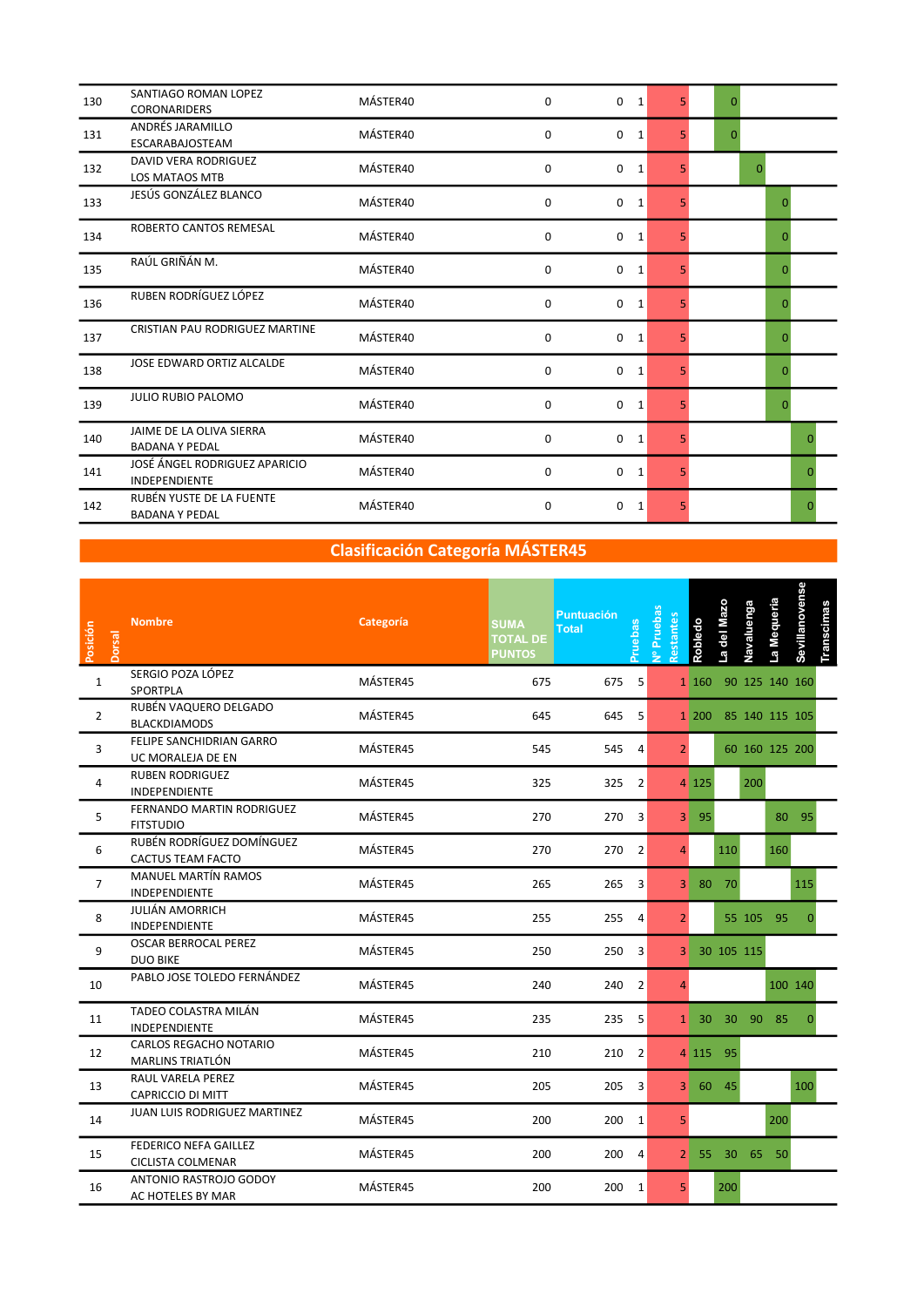| 17 | RAUL ROLDAN DURAN<br>LA FABRICA 246                    | MÁSTER45 | 180 | 180<br>3              | 3 <sup>1</sup> | 70                          | $0$ 110  |
|----|--------------------------------------------------------|----------|-----|-----------------------|----------------|-----------------------------|----------|
| 18 | JAVIER GARCIA COSTELL<br>INDEPENDIENTE                 | MÁSTER45 | 160 | 160<br>$\mathbf{1}$   | 5              | 160                         |          |
| 19 | RUBÉN DEL MAZO SANZ<br>C.C. MEJORADA DEL               | MÁSTER45 | 155 | 155<br>3              | 3              | 30 <sup>°</sup><br>30<br>95 |          |
| 20 | <b>GABRIEL DE LA TORRIENTE PULIDO</b><br>INDEPENDIENTE | MÁSTER45 | 140 | 140<br>$\mathbf{1}$   | 5              | 140                         |          |
| 21 | JORGE CALVO FERNÁNDEZ<br>SPORTDEALER RACIN             | MÁSTER45 | 140 | 140<br>2              |                | 4 110<br>30                 |          |
| 22 | GERMÁN GONZÁLEZ GÓMEZ<br>INDEPENDIENTE                 | MÁSTER45 | 140 | 140<br>1              |                | 5 140                       |          |
| 23 | ALEJANDRO GÓMEZ ROSENDE<br>INDEPENDIENTE               | MÁSTER45 | 130 | 130<br>3              | 3              | 30 70<br>30 <sub>1</sub>    |          |
| 24 | ALBERTO BENITO ARRANZ<br>INDEPENDIENTE                 | MÁSTER45 | 125 | 125<br>$\mathbf{1}$   | 5              |                             | 125      |
| 25 | LUIS ANTONIO ALVES PIRES                               | MÁSTER45 | 125 | 125<br>$\overline{2}$ | $\overline{4}$ |                             | 80<br>45 |
| 26 | IGNACIO ROMERO DE LA VEGA<br>SAMBURIEL                 | MÁSTER45 | 125 | 125<br>$\mathbf{1}$   | 5              | 125                         |          |
| 27 | FERNANDO ROBLES VALLEJO                                | MÁSTER45 | 115 | 115<br>$\mathbf{1}$   | 5              | 115                         |          |
| 28 | <b>CESAR VALERO RUEDA</b>                              | MÁSTER45 | 110 | 110<br>$\mathbf{1}$   | 5              |                             | 110      |
| 29 | <b>HIBAN PALACIOS</b><br>C.C.ALUTXE                    | MÁSTER45 | 110 | $\overline{2}$<br>110 | 4              | 0110                        |          |
| 30 | LUCAS ESCARDO ETCHENIQUE<br>INDEPENDIENTE              | MÁSTER45 | 110 | 2<br>110              | $\overline{4}$ | 30<br>- 80                  |          |
| 31 | JON PAREJO AMANTEGUI<br>INDEPENDIENTE                  | MÁSTER45 | 110 | 3<br>110              | 3              | 30 <sup>°</sup><br>50<br>30 |          |
| 32 | ROBERTO FERNANDEZ FERNANDEZ                            | MÁSTER45 | 105 | 105<br>1              | 5              |                             | 105      |
| 33 | FRANCISCO MÉRIDA ROLDÁN<br>C.D. MTBCABRA               | MÁSTER45 | 105 | 105<br>$\overline{2}$ | 4              | 75 30                       |          |
| 34 | <b>JULIAN CARRASCO `PARRA</b><br>TR3CEBIKE             | MÁSTER45 | 105 | 105<br>$\mathbf{1}$   |                | $5 \, 105$                  |          |
| 35 | DANIEL MARTÍN LARA<br>INDEPENDIENTE                    | MÁSTER45 | 100 | 100<br>1              | 5              | 100                         |          |
| 36 | SERGIO DE LA RUBIA LOPEZ<br><b>GRUPETO LA TRAMPA</b>   | MÁSTER45 | 100 | $\mathbf{1}$<br>100   | 5 <sup>1</sup> | 100                         |          |
| 37 | CARLOS BALLESTEROS ALARCÓN<br>CULB DEPORTIVO BA        | MÁSTER45 | 100 | 100<br>1              |                | $5\vert 100$                |          |
| 38 | <b>ENRICO FAVA</b><br>PC ONDARRETA ALCO                | MÁSTER45 | 90  | 90<br>1               | 5              |                             | 90       |
| 39 | LUIS BARRAGAN NAVARRETE                                | MÁSTER45 | 90  | 90<br>$\mathbf{1}$    | 5              |                             | 90       |
| 40 | <b>OSCAR MORENO ALPAL</b><br><b>EVOLUTION BIKES</b>    | MÁSTER45 | 90  | 90<br>$\mathbf{1}$    | 5              | 90                          |          |
| 41 | JOSE MARÍA BAENA NAVACERRADA<br>INDEPENDIENTE          | MÁSTER45 | 85  | 85<br>$\mathbf{1}$    | 5              |                             | 85       |
| 42 | CARLOS GONZÁLEZ SIMÓN<br><b>CICLISTA SAN MART</b>      | MÁSTER45 | 85  | 85<br>$\mathbf{1}$    | 5 <sub>1</sub> | 85                          |          |
| 43 | JORGE PRIETO SAN MARTÍN<br><b>ENDURAIR</b>             | MÁSTER45 | 85  | 85<br>1               | 5              | 85                          |          |
| 44 | GERMÁN GONZÁLEZ GÓMEZ                                  | MÁSTER45 | 80  | 80<br>$\mathbf{1}$    | 5              | 80                          |          |
| 45 | ANTONIO HIDALGO GUERRA<br>INDEPENDIENTE                | MÁSTER45 | 75  | 75 1                  | 5              |                             | 75       |
| 46 | <b>DAVID BALAGUER</b>                                  | MÁSTER45 | 75  | 75 1                  | 5              |                             | 75       |
| 47 | BERNARDO MARTIN MAILLO<br>CORRETAJEROS                 | MÁSTER45 | 75  | 75 1                  | 5              | 75                          |          |
| 48 | DANIEL ÁLVAREZ DIAZ<br>CLUB BTT LIN DE C               | MÁSTER45 | 75  | 75<br>$\mathbf{1}$    | 5              | 75                          |          |
| 49 | ANSELMO DEL VALLE ÁLVAREZ                              | MÁSTER45 | 70  | 70 1                  | 5 <sup>1</sup> |                             | 70       |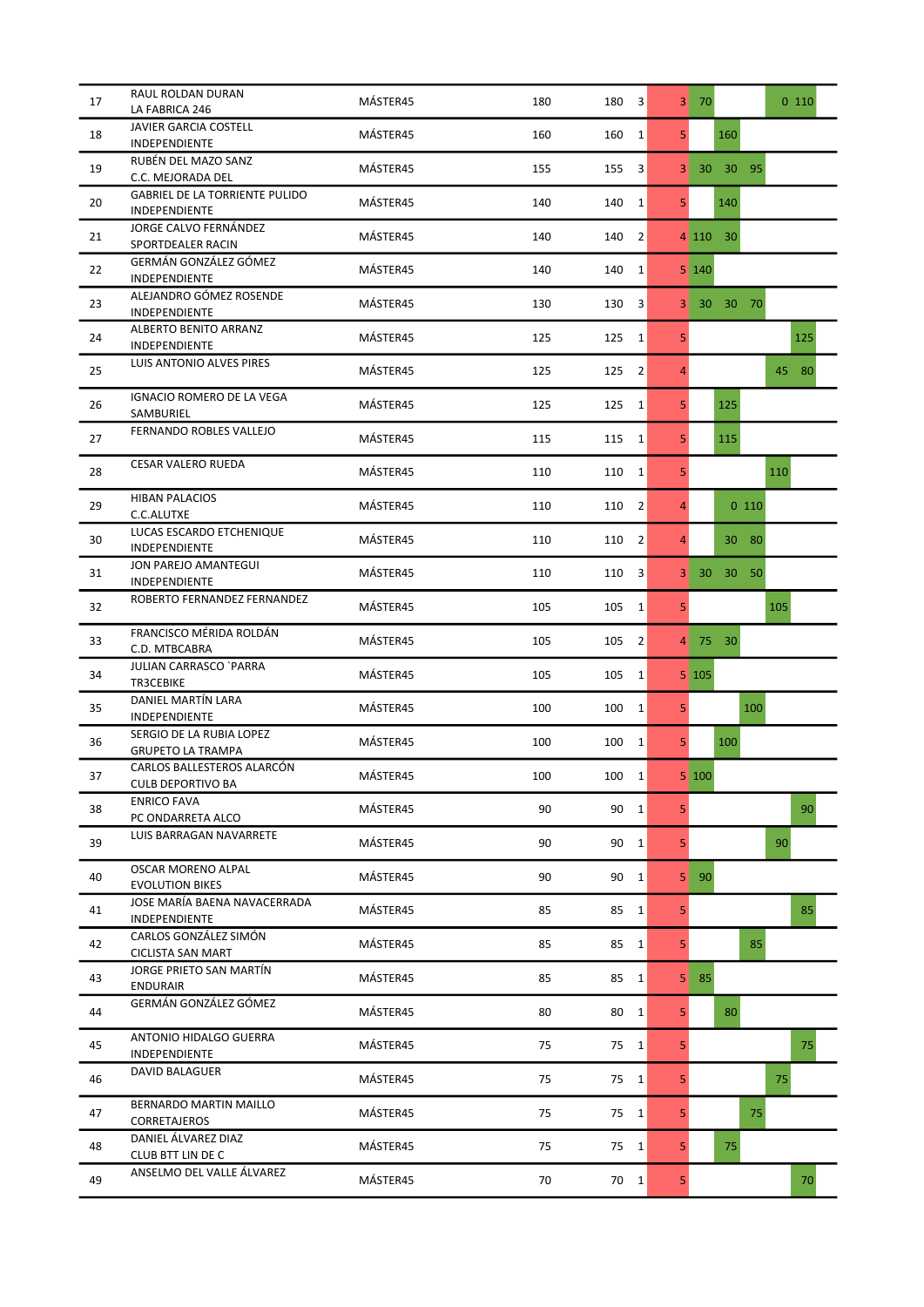| 50 | MARIO ZARCO MORENO                                        | MÁSTER45 | 70 | 70<br>$\overline{1}$ | 5              |                    | 70 |
|----|-----------------------------------------------------------|----------|----|----------------------|----------------|--------------------|----|
| 51 | <b>IGNACIO CRESPO LOPEZ</b><br><b>CORONARIDERS 2.0</b>    | MÁSTER45 | 70 | $\overline{2}$<br>70 | 4              | 40<br>30           |    |
| 52 | <b>GUSTAVO PICAZO HERRAEZ</b><br><b>GLOBEROS TODOTERR</b> | MÁSTER45 | 65 | 65<br>$\mathbf{1}$   | 5              |                    | 65 |
| 53 | RUBÉN CABALLERO PRADA<br>RETO AL ALZHEIMER                | MÁSTER45 | 65 | 65<br>2              | $\overline{4}$ | $\Omega$           | 65 |
| 54 | RAÚL GARCÍA BARBERO<br>INDEPENDIENTE                      | MÁSTER45 | 65 | 65<br>1              | 5              | 65                 |    |
| 55 | <b>JULIAN VERBO FERNANDEZ</b><br>INDEPENDIENTE            | MÁSTER45 | 65 | 65<br>$\overline{2}$ | 4              | 65<br>$\mathbf{0}$ |    |
| 56 | JOSE ALBERTO GONZALEZ CARPINTE<br><b>LEON TRAIL</b>       | MÁSTER45 | 60 | 60<br>$\mathbf{1}$   | 5              |                    | 60 |
| 57 | JOSE ANTONIO LOPEZ RUBIO                                  | MÁSTER45 | 60 | 60<br>1              | 5              |                    | 60 |
| 58 | LUIS GIL SAN SEGUNDO<br>INDEPENDIENTE                     | MÁSTER45 | 60 | 60<br>1              | 5              |                    | 60 |
| 59 | FERNANDO LEDESMA CHACÓN<br>INDEPENDIENTE                  | MÁSTER45 | 55 | 55<br>1              | 5              |                    | 55 |
| 60 | <b>JAVIER HERRERA NIETO</b>                               | MÁSTER45 | 55 | 55<br>$\mathbf{1}$   | 5              |                    | 55 |
| 61 | JOSE IGNACIO GÓMEZ PARRAS<br>INDEPENDIENTE                | MÁSTER45 | 55 | 55<br>$\mathbf{1}$   | 5              |                    | 55 |
| 62 | JULIÁN GUTIÉRREZ FERNÁNDEZ                                | MÁSTER45 | 50 | 50<br>1              | 5              |                    | 50 |
| 63 | JOSE CARLOS RODRIGUEZ MENENDEZ<br>COC TEAM                | MÁSTER45 | 50 | 50<br>1              | 5              | 50                 |    |
| 64 | FRANCISCO NOGUEIRA COSTA FILHO<br>PRA VO6 BIKERS.         | MÁSTER45 | 50 | 50<br>1              | 5              | 50                 |    |
| 65 | <b>ANTONIO VIQUE</b><br><b>INDEPENDIENTE</b>              | MÁSTER45 | 45 | 45<br>1              | 5              |                    | 45 |
| 66 | ARTURO GALLEGO CARRILLO<br><b>MATAOS MTB</b>              | MÁSTER45 | 45 | 45<br>$\mathbf{1}$   | 5              |                    | 45 |
| 67 | ANTONIO DE LA ROSA CRUZ<br>INDEPENDIENTE                  | MÁSTER45 | 45 | 45<br>2              | 4              | 45<br>$\mathbf{0}$ |    |
| 68 | RAFAEL PEREZ GUTIERREZ<br>INDEPENDIENTE                   | MÁSTER45 | 40 | 40<br>1              | 5              |                    | 40 |
| 69 | FRANCISCO OLIVEIRA ESCOBAR                                | MÁSTER45 | 40 | 40<br>1              | 5              |                    | 40 |
| 70 | <b>IGNACIO PARIS RODRIGUEZ</b><br><b>INDEPENDIENTE</b>    | MÁSTER45 | 40 | 40<br>1              | 5              | 40                 |    |
| 71 | BORJA IBÁÑEZ<br>INDEPENDIENTE                             | MÁSTER45 | 35 | 35 1                 | 5              |                    | 35 |
| 72 | SAMUEL ROMAN LOPEZ                                        | MÁSTER45 | 35 | 35 1                 | 5              |                    | 35 |
| 73 | MIGUEL ÁNGEL FERNÁNDEZ GUIJARR<br><b>BUSTARBIKE</b>       | MÁSTER45 | 35 | 35<br>$\mathbf{1}$   | 5              | 35                 |    |
| 74 | CESAR GONZÁLEZ MARTIN<br>INDEPENDIENTE                    | MÁSTER45 | 35 | 35<br>$\mathbf{1}$   | 5 <sub>l</sub> | 35                 |    |
| 75 | DAVID GARCIA LOPEZ                                        | MÁSTER45 | 30 | 30<br>$\mathbf{1}$   | 5              |                    | 30 |
| 76 | DAVID PRIETO RODRÍGUEZ<br>JABATOS TEAM                    | MÁSTER45 | 30 | 30<br>1              | 5              | 30                 |    |
| 77 | FRANCISCO DAVID DIAZ LOPEZ<br>CICLISMO EN CADEN           | MÁSTER45 | 30 | 30<br>$\mathbf{1}$   | 5              | 30                 |    |
| 78 | <b>JULIO FRETES</b>                                       | MÁSTER45 | 30 | 30<br>1              | 5              | 30                 |    |
| 79 | DANIEL SOLA LOPEZ<br>INDEPENDIENTE                        | MÁSTER45 | 30 | 30 1                 | 5              | 30                 |    |
| 80 | DAVID BENITEZ PUERTO<br><b>BIKETOWN</b>                   | MÁSTER45 | 30 | 30<br>$\mathbf{1}$   | 5              | 30                 |    |
| 81 | CARLOS GONZÁLEZ GÓMEZ<br>SAGRABIKE                        | MÁSTER45 | 30 | 30<br>1              | 5              | 30                 |    |
| 82 | CARLOS CUESTA GOMEZ                                       | MÁSTER45 | 30 | 30 1                 | 5              | 30 <sup>°</sup>    |    |
|    |                                                           |          |    |                      |                |                    |    |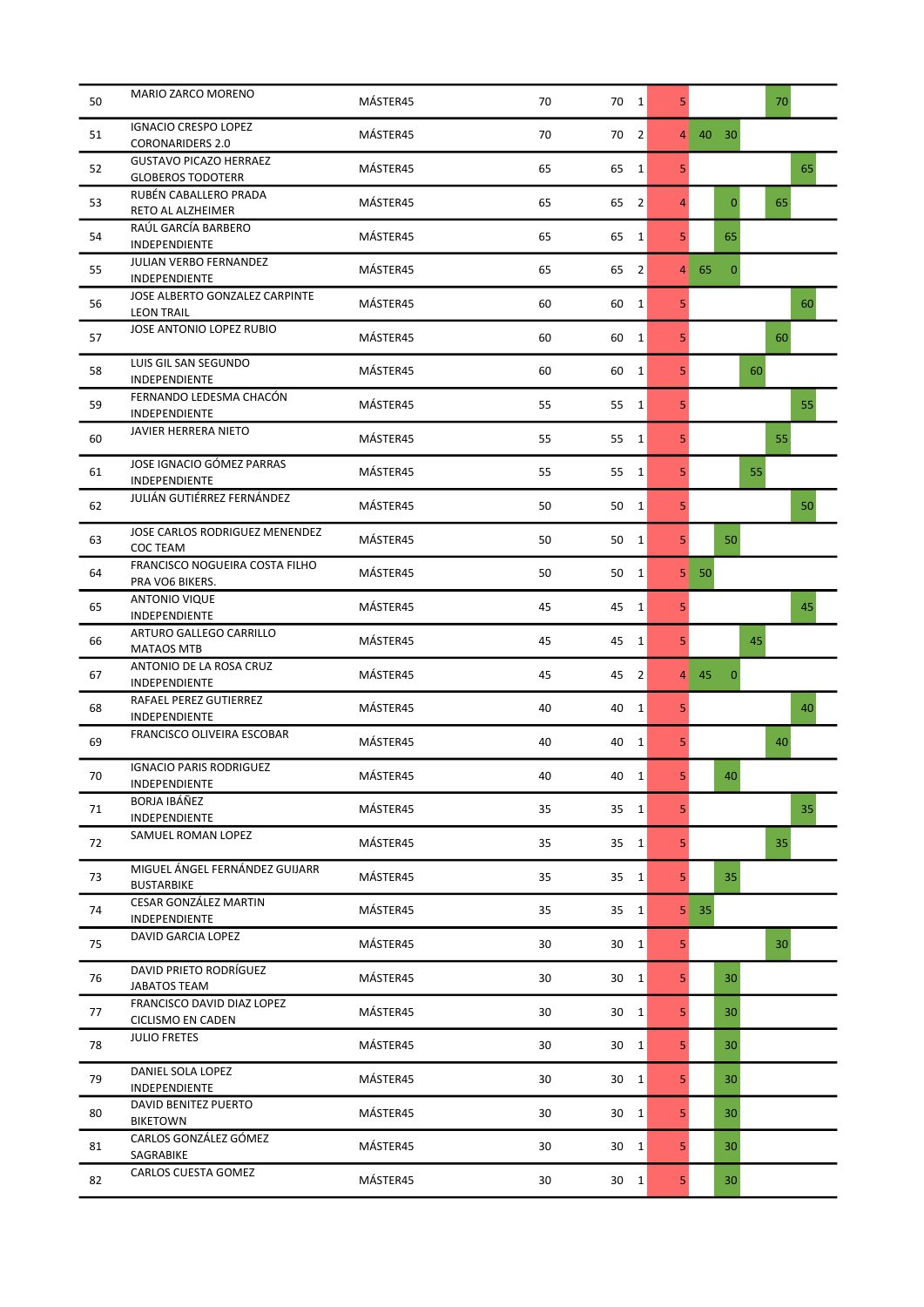| 83  | RUBEN BLAZQUEZ HERRERA<br><b>ENEBROBIKE</b>            | MÁSTER45 | 30                  | 30 1                | 5       | 30           |                 |
|-----|--------------------------------------------------------|----------|---------------------|---------------------|---------|--------------|-----------------|
| 84  | MIGUEL ÁNGEL ESPINILLA TREJO<br>CORONARIDERS           | MÁSTER45 | 30                  | 30<br>$\mathbf{1}$  | 5       | 30           |                 |
| 85  | OSCAR HINOJOSA JIMENEZ<br><b>CORRELIBRE ESTUDI</b>     | MÁSTER45 | 30                  | 30<br>1             | 5       | 30           |                 |
| 86  | ALBERTO GAÑAN CAÑIBANO<br>INDEPENDIENTE                | MÁSTER45 | 30                  | 30<br>$\mathbf{1}$  | 5       | 30           |                 |
| 87  | <b>DAVID GARCIA CUBAS</b><br><b>BIZZIS TEAM</b>        | MÁSTER45 | 30                  | 30<br>$\mathbf{1}$  | 5       | 30           |                 |
| 88  | RAÚL MENÉNDEZ RIESOC<br>COMANDO GUADARRAM              | MÁSTER45 | 30                  | 30<br>$\mathbf{1}$  | 5       | 30           |                 |
| 89  | MANUEL DEL BOSQUE                                      | MÁSTER45 | 30                  | 30<br>$\mathbf{1}$  | 5       | 30           |                 |
| 90  | ABRAHAM MARDONES SAN JOSÉ<br>MADROÑO                   | MÁSTER45 | 30                  | 30<br>$\mathbf{1}$  | 5       | 30           |                 |
| 91  | <b>CESAR VICENTE GAGO</b><br>INDEPENDIENTE             | MÁSTER45 | 30                  | 30<br>$\mathbf{1}$  | 5       | 30           |                 |
| 92  | MIGUEL GONZALEZ<br>MADROÑO MTB                         | MÁSTER45 | 30                  | 30<br>$\mathbf{1}$  | 5       | 30           |                 |
| 93  | RAUL NAHARRO RISCO<br>INDEPENDIENTE                    | MÁSTER45 | 30                  | 30<br>1             | 5       | 30           |                 |
| 94  | MIGUEL ROA RAMIREZ<br>INDEPENDIENTE                    | MÁSTER45 | 30                  | 30<br>$\mathbf{1}$  | 5       | 30           |                 |
| 95  | MATEO PLAZA JIMÉNEZ<br>INDEPENDIENTE                   | MÁSTER45 | 30                  | 30<br>$\mathbf{1}$  | 5       | 30           |                 |
| 96  | ALEJANDRO BERODAS GONZÁLEZ<br><b>CLUB CICLISTA TOR</b> | MÁSTER45 | 30                  | $\mathbf{1}$<br>30  | 5       | 30           |                 |
| 97  | DAVID SACRISTÁN<br>MADROÑO                             | MÁSTER45 | 30                  | $\mathbf{1}$<br>30  | 5       | 30           |                 |
| 98  | ALEJANDRO RUIZ-CARRILLO GODÍN<br><b>CCEP</b>           | MÁSTER45 | 30                  | 30<br>1             | 5<br>30 |              |                 |
| 99  | DANIEL DE LA MUELA DEL OLMO<br><b>BCNMAD TRIATLÓN</b>  | MÁSTER45 | 30                  | 30<br>$\mathbf{1}$  | 5<br>30 |              |                 |
| 100 | JOSE LUIS LILLO ARRIBAS<br>INDEPENDIENTE               | MÁSTER45 | 30                  | 30<br>$\mathbf{1}$  | 5<br>30 |              |                 |
| 101 | JESUS GARCÍA FELIX<br>INDEPENDIENTE                    | MÁSTER45 | 30                  | 30<br>1             | 5<br>30 |              |                 |
| 102 | LUIS IGNACIO IBAÑEZ RON                                | MÁSTER45 | 30                  | 30<br>$\mathbf{1}$  | 5       |              | 30              |
| 103 | FELIPE PEZUELA RODRÍGUEZ                               | MÁSTER45 | 30                  | 30<br><sup>1</sup>  | 5       |              | 30 <sup>°</sup> |
| 104 | DAVID HIDALGO GÓMEZ                                    | MÁSTER45 | 30                  | 30 1                | 5       |              | 30              |
| 105 | JOSÉ NÚÑEZ PÉREZ                                       | MÁSTER45 | 30                  | $\mathbf{1}$<br>30  | 5       |              | 30              |
| 106 | JAIME HIDALGO MOLINA                                   | MÁSTER45 | 30                  | 30<br>$\mathbf{1}$  | 5       |              | 30              |
| 107 | <b>JOSE MANUEL FERNANDEZ</b>                           | MÁSTER45 | 30                  | 30<br>$\mathbf{1}$  | 5       |              | 30              |
| 108 | JAVIER GIMÉNEZ MUÑOZ                                   | MÁSTER45 | 30                  | $\mathbf{1}$<br>30  | 5       |              | 30              |
| 109 | JUAN-JOSE GARRIDO-SANCHEZ                              | MÁSTER45 | 30                  | 30<br>1             | 5       |              | 30              |
| 110 | MAX EDWIN CAICEDO OSORIO                               | MÁSTER45 | 30                  | 30<br>$\mathbf{1}$  | 5       |              | 30              |
| 111 | JOSE RAMON RODRIGO GONZALEZ<br>INDEPENDIENTE           | MÁSTER45 | 30                  | 30<br>1             | 5       |              | 30              |
| 112 | DAVID MILAN VERGARA<br>RETOALALZHEIMER B               | MÁSTER45 | 0                   | 0<br>1              | 5       | $\mathbf{0}$ |                 |
| 113 | JUAN DANIEL GORDILLO DEL POZO<br>INDEPENDIENTE         | MÁSTER45 | 0                   | 0<br>$\mathbf{1}$   | 5       | 0            |                 |
| 114 | FRANCISCO RAMOS HIDALGO<br>SPORTPLA                    | MÁSTER45 | $\mathsf{O}\xspace$ | 0<br>$\overline{2}$ | 4       | $\mathbf{0}$ | $\mathbf{0}$    |
| 115 | SERGIO ROLDÁN RICO                                     | MÁSTER45 | 0                   | 0<br>$\mathbf{1}$   | 5       |              | $\mathbf{0}$    |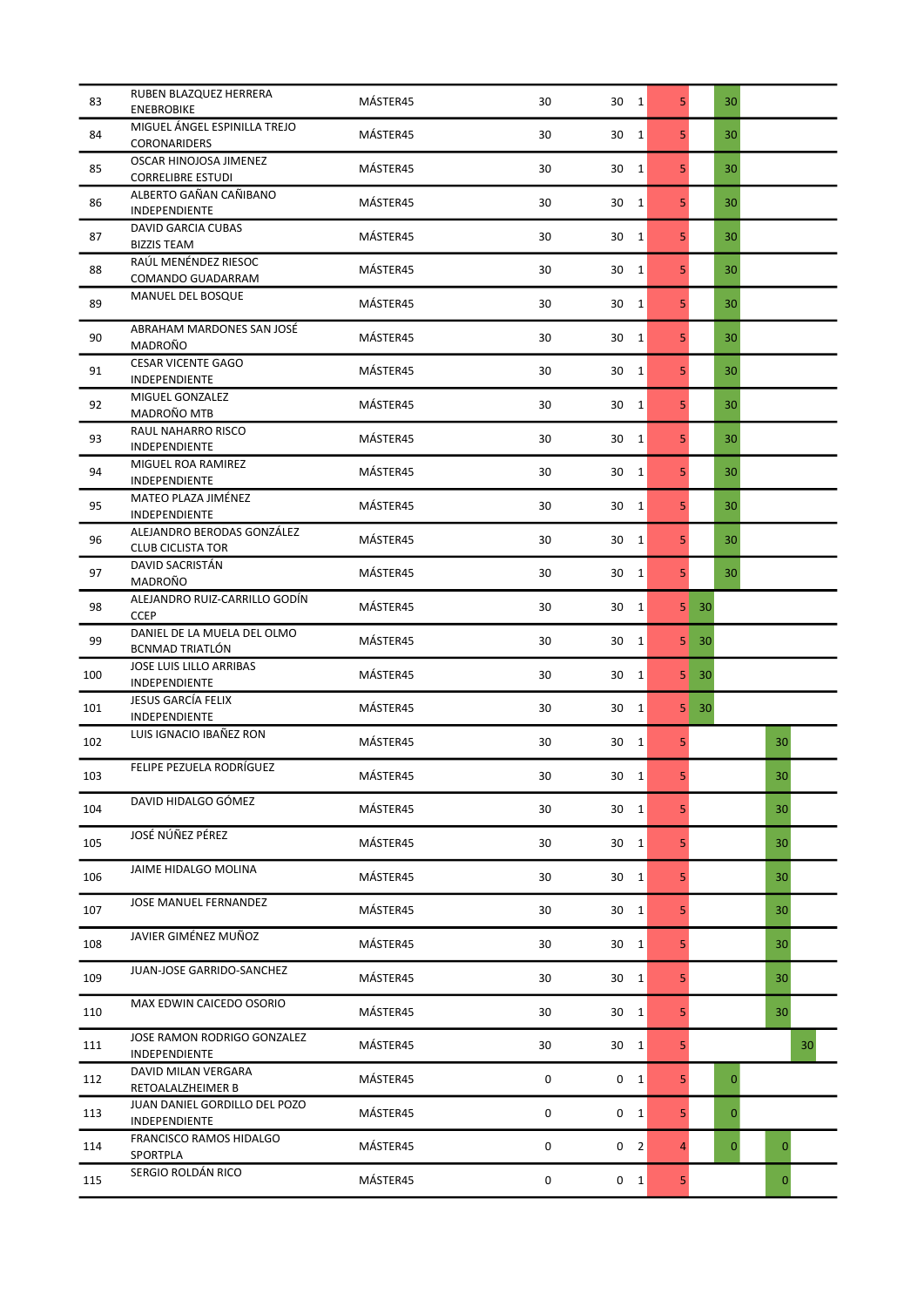| 116 | JOSE LUIS GALACHE VIELBA                         | MÁSTER45 | $\mathbf 0$ | 0<br>1           |    | $\Omega$ |  |
|-----|--------------------------------------------------|----------|-------------|------------------|----|----------|--|
| 117 | JOSÉ MANUEL RODRIGUEZ                            | MÁSTER45 | $\mathbf 0$ | 0<br>1           |    |          |  |
| 118 | DAVID DE LA CRUZ BONET                           | MÁSTER45 | $\mathbf 0$ | 0                |    | n        |  |
| 119 | RAUL NIETO BALDOMINOS                            | MÁSTER45 | 0           | 0                |    |          |  |
| 120 | <b>MARIO GARCÍA SANTOS</b>                       | MÁSTER45 | 0           | 0                |    |          |  |
| 121 | MICHELE ABAGNALE                                 | MÁSTER45 | 0           | $\mathbf 0$<br>1 |    | 0        |  |
| 122 | ÁNGEL BARRIOS FERNÁNDEZ<br><b>BADANA Y PEDAL</b> | MÁSTER45 | 0           | $\mathbf 0$<br>1 |    |          |  |
| 123 | ANTONINO CANO MILLAN<br>XC13 IVECO-FACTOR        | MÁSTER45 | $\mathbf 0$ | $\mathbf 0$<br>1 | 5. |          |  |
| 124 | ÁNGEL CHICHARRO GARCÍA<br><b>INDEPENDIENTE</b>   | MÁSTER45 | $\mathbf 0$ | 0<br>1           |    |          |  |

| Posición<br>Dorsal | <b>Nombre</b>                                           | Categoría | <b>SUMA</b><br><b>TOTAL DE</b><br><b>PUNTOS</b> | <b>Puntuación</b><br><b>Total</b> | cepas          | v <sup>o</sup> Pruebas<br>Restantes | <b>Robledo</b> | del Mazo<br>$\overline{\mathbf{a}}$ | Navaluenga | La Mequeria           | Sevillanovense | nscimas |  |  |
|--------------------|---------------------------------------------------------|-----------|-------------------------------------------------|-----------------------------------|----------------|-------------------------------------|----------------|-------------------------------------|------------|-----------------------|----------------|---------|--|--|
| $\mathbf{1}$       | FERNANDO GÓMEZ SALCEDO<br>INDEPENDIENTE                 | MÁSTER50  | 770                                             | 770 5                             |                |                                     |                |                                     |            | 1 160 125 200 125 160 |                |         |  |  |
| $\overline{2}$     | RICARDO ARAUJO MUÑOZ<br>INDEPENDIENTE                   | MÁSTER50  | 675                                             | 675 4                             |                |                                     |                | 2 200 115 160                       |            |                       | 200            |         |  |  |
| 3                  | CESAR AUGUSTO ARENAS ACEVEDO<br><b>ESCARABAJOS TEAM</b> | MÁSTER50  | 670                                             | 670                               | 5              |                                     |                |                                     |            | 1 125 105 140 160 140 |                |         |  |  |
| $\overline{4}$     | <b>ROBERTO ANELLI</b><br>XC13IVECOFACTORY               | MÁSTER50  | 625                                             | 625 5                             |                |                                     |                |                                     |            | 1 140 95 125 140 125  |                |         |  |  |
| 5                  | JUAN ANTONIO GUERRA BRAVO                               | MÁSTER50  | 445                                             | 445 4                             |                | $\overline{2}$                      |                |                                     |            | 160 90 100 95         |                |         |  |  |
| 6                  | ANTONIO MITTENDORFER VALERO<br>INDEPENDIENTE            | MÁSTER50  | 410                                             | 410                               | 3              |                                     | 3 110          |                                     |            | 100 200               |                |         |  |  |
| $\overline{7}$     | RAUL MOLNE RUIZ<br>INDEPENDIENTE                        | MÁSTER50  | 250                                             | 250 3                             |                |                                     |                | $3 100$ 45                          |            |                       | 105            |         |  |  |
| 8                  | JAVIER MARTN SANCHEZ<br>ESKALADORES                     | MÁSTER50  | 205                                             | 205 2                             |                |                                     |                | 4 115 90                            |            |                       |                |         |  |  |
| 9                  | ALFONSO RODRIGUEZ GONZALEZ                              | MÁSTER50  | 200                                             | 200                               | $\mathbf{1}$   | 5 <sup>1</sup>                      |                | 200                                 |            |                       |                |         |  |  |
| 10                 | MIGUEL ANGEL ANTIN LOPEZ<br>CORONARIDERS                | MÁSTER50  | 165                                             | 165 2                             |                | $\overline{4}$                      |                |                                     | 55 110     |                       |                |         |  |  |
| 11                 | <b>GONZALO DE FRUTOS</b><br>INDEPENDIENTE               | MÁSTER50  | 140                                             | 140 1                             |                | 5 <sup>1</sup>                      |                | 140                                 |            |                       |                |         |  |  |
| 12                 | MANUEL IZAGUIRRE GONZALEZ<br>INDEPENDIENTE              | MÁSTER50  | 140                                             | 140                               | $\overline{2}$ |                                     |                | 4 90 50                             |            |                       |                |         |  |  |
| 13                 | CARLOS GUERRA CRESPO<br>ZERRO ZYCLING                   | MÁSTER50  | 125                                             | 125 2                             |                |                                     | $\overline{4}$ | 85 40                               |            |                       |                |         |  |  |
| 14                 | ALFREDO PARDO ORTIZ<br>SPORTPLA                         | MÁSTER50  | 115                                             | 115 1                             |                | 5                                   |                |                                     |            |                       | 115            |         |  |  |
| 15                 | JAVIER CERDEIRA MELERO                                  | MÁSTER50  | 115                                             | 115 1                             |                | 5                                   |                |                                     |            | 115                   |                |         |  |  |
| 16                 | MIGUEL PASTRANA VILLA<br>INDEPENDIENTE                  | MÁSTER50  | 115                                             | 115 1                             |                | 5                                   |                |                                     | 115        |                       |                |         |  |  |
| 17                 | DAVID BERMEJO LUCIO<br>SPORTSDEALER RACI                | MÁSTER50  | 110                                             | 110 1                             |                | 5                                   |                |                                     |            |                       | 110            |         |  |  |
| 18                 | ALBERTO HERRANZ SALADO                                  | MÁSTER50  | 110                                             | 110 1                             |                | 5                                   |                |                                     |            | 110                   |                |         |  |  |
| 19                 | MARIO NAVARRO MEANA<br>INDEPENDIENTE                    | MÁSTER50  | 110                                             | 110 1                             |                | 5 <sup>1</sup>                      |                | 110                                 |            |                       |                |         |  |  |
| 20                 | LUIS SAGUAR MUIÑA<br>INDEPENDIENTE                      | MÁSTER50  | 110                                             | 110 2                             |                | Δ                                   |                | 80 30                               |            |                       |                |         |  |  |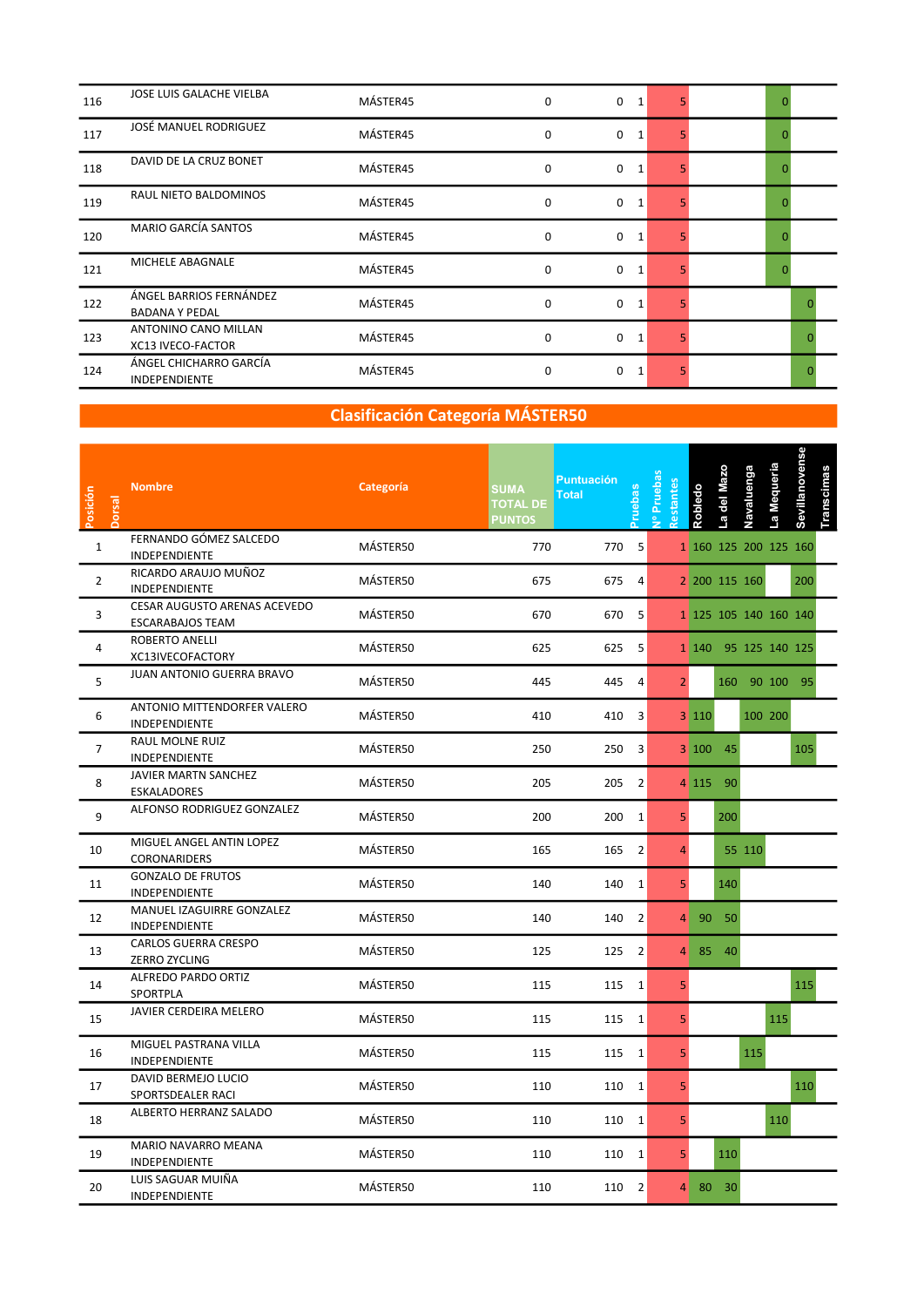| 21 | ONESIMO SECO MUÑOZ                              | MÁSTER50 | 105 | 105<br>$\overline{1}$ | 5              | 105                 |
|----|-------------------------------------------------|----------|-----|-----------------------|----------------|---------------------|
| 22 | LUIS MIGUEL PASCUAL MORENO<br>INDEPENDIENTE     | MÁSTER50 | 105 | $\overline{2}$<br>105 | $\overline{4}$ | 105<br>$\mathbf{0}$ |
| 23 | <b>JESUS GRACIA MORENO</b><br>C.C. LAS ROZAS    | MÁSTER50 | 105 | 105<br>1              |                | $5 \; 105$          |
| 24 | JORGE FERNÁNDEZ RECIO<br><b>KBC</b>             | MÁSTER50 | 100 | 100<br>$\mathbf{1}$   | 5              | 100                 |
| 25 | JOSE JAVIER CASTILLO BRONCHALO<br>INDEPENDIENTE | MÁSTER50 | 100 | 100<br>1              | 5              | 100                 |
| 26 | OSCAR GONZALEZ MAYORAL                          | MÁSTER50 | 95  | 95<br>$\mathbf{1}$    | 5              | 95                  |
| 27 | RAFAEL VALERA ACEDO<br><b>MOSKITO BIKERS</b>    | MÁSTER50 | 95  | 95<br>$\mathbf{1}$    | 5              | 95                  |
| 28 | JOSÉ ANTONIO RÍOS GALLEGO<br><b>LICORETAS</b>   | MÁSTER50 | 95  | 95<br>$\mathbf{1}$    | 5              | 95                  |
| 29 | DAVID MONTERO PEREZ<br>LOS MACHOTES             | MÁSTER50 | 90  | 90<br>1               | 5              | 90                  |
| 30 | MIGUEL ANGEL BARBA RODRIGUEZ                    | MÁSTER50 | 90  | 90<br>$\mathbf{1}$    | 5              | 90                  |
| 31 | MOISES CÁRDENAS NAVAS<br>INDEPENDIENTE          | MÁSTER50 | 85  | 85<br>1               | 5              | 85                  |
| 32 | CÉSAR MEDIAVILLA PÉREZ                          | MÁSTER50 | 85  | 85<br>$\mathbf{1}$    | 5              | 85                  |
| 33 | <b>JOSE LUIS FRUTOS</b>                         | MÁSTER50 | 85  | 85<br>1               | 5              | 85                  |
| 34 | RICARDO ROBLEDO NUÑO                            | MÁSTER50 | 80  | 80<br>$\mathbf{1}$    | 5              | 80                  |
| 35 | ANTONIO ÁLVAREZ PUYOL                           | MÁSTER50 | 80  | 80<br>1               | 5              | 80                  |
| 36 | MIGUEL GARCÍA ÁLVAREZ<br><b>ESKALADORES</b>     | MÁSTER50 | 80  | 80<br>$\mathbf{1}$    | 5              | 80                  |
| 37 | JOSE AVELINO DEL CASAR GONZALE<br>INDEPENDIENTE | MÁSTER50 | 75  | 75<br>$\mathbf{1}$    | 5              | 75                  |
| 38 | CARLOS PEREZ DE FELIPE                          | MÁSTER50 | 75  | 75<br>$\mathbf{1}$    | 5              | 75                  |
| 39 | JAVIER PINTO GARCÍA<br><b>BIKE MADRID</b>       | MÁSTER50 | 75  | 75<br>1               | 5              | 75                  |
| 40 | <b>EMILIO SANCHIS</b><br>INDEPENDIENTE          | MÁSTER50 | 75  | $\mathbf{1}$<br>75    | 5              | 75                  |
| 41 | LUIS GARCIA BLANCO<br>INDEPENDIENTE             | MÁSTER50 | 70  | 70<br>1               | 5              | 70                  |
| 42 | DAVID VALENTÍN RÍOS<br>INDEPENDIENTE            | MÁSTER50 | 70  | 70 1                  | 5              | 70                  |
| 43 | FILIPPO D'AMICO<br>XC13 IVECO-FACTOR            | MÁSTER50 | 65  | 65<br>$\mathbf{1}$    | 5              | 65                  |
| 44 | JUAN VICENTE CORCHERO RODRIGUE<br>INDEPENDIENTE | MÁSTER50 | 65  | 65<br>$\mathbf{1}$    | 5              | 65                  |
| 45 | FERNANDO YIANACOU LÓPEZ<br>ROCK BIKE TEAM       | MÁSTER50 | 60  | 60<br>$\mathbf{1}$    | 5              | 60                  |
| 46 | ENRIQUE BERRUGUETE SANCHO<br>INDEPENDIENTE      | MÁSTER50 | 35  | 35<br>$\mathbf{1}$    | 5              | 35                  |
| 47 | JAVIER ABELLÁN CASTILLO                         | MÁSTER50 | 30  | 30<br>$\mathbf{1}$    | 5              | 30                  |
| 48 | ANTONIO DIEGO BENITEZ PUERTO                    | MÁSTER50 | 30  | 30<br>$\mathbf{1}$    | 5              | 30                  |
| 49 | ANTONIO ROMERO DE LA VEGA<br>INDEPENDIENTE      | MÁSTER50 | 30  | 30<br>1               | 5              | 30                  |
| 50 | LUIS MIGUEL RAMÍREZ PRIETO<br>MARLINS TRIATLÓN  | MÁSTER50 | 30  | 30<br>$\mathbf{1}$    | 5              | 30                  |
| 51 | <b>GONZALO DE DIEGO</b><br><b>CLUB MAMMOTH</b>  | MÁSTER50 | 30  | 30<br>$\mathbf{1}$    | 5              | 30                  |
| 52 | JOSE PIRES ROLDAN<br>RETOALALZHEIMER B          | MÁSTER50 | 30  | 30<br>1               | 5              | 30                  |
| 53 | MARCO ANTONIO MUÑOZ SÁNCHEZ                     | MÁSTER50 | 30  | 30<br>$\mathbf{1}$    | 5              | 30                  |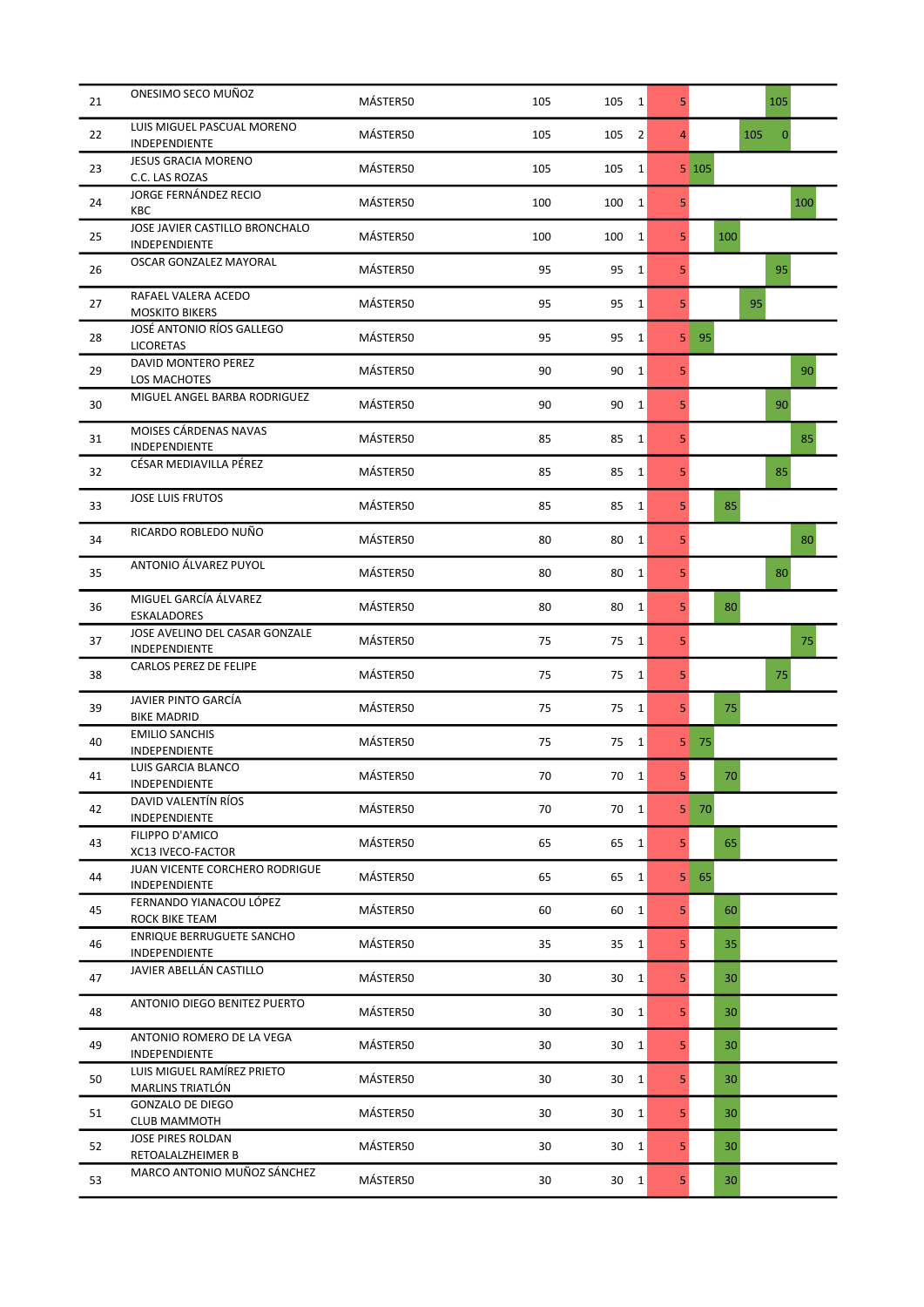| 54 | LUIS ALBERTO LÓPEZ DE SAN VICE<br><b>INDEPENDIENTE</b> | MÁSTER50 | 30          | 30<br>1          | 5.             | 30              |          |
|----|--------------------------------------------------------|----------|-------------|------------------|----------------|-----------------|----------|
| 55 | <b>JUAN CARLOS CARRION SAN CECILI</b>                  | MÁSTER50 | 30          | 30<br>1          | 5              | 30 <sup>°</sup> |          |
| 56 | ALEX CASTELLANO MATAS                                  | MÁSTER50 | 30          | 30<br>1          | 5.             | 30              |          |
| 57 | CARLOS LÁZARO DÍAZ PALLARES<br><b>INDEPENDIENTE</b>    | MÁSTER50 | 30          | 30<br>1          | 5              | 30              |          |
| 58 | JAVIER MARTINEZ NOTARIO                                | MÁSTER50 | 0           | $\mathbf 0$<br>1 | 5.             | $\Omega$        |          |
| 59 | LUIS DELGADO BURGOS<br><b>INDEPENDIENTE</b>            | MÁSTER50 | 0           | $\mathbf 0$<br>1 | 5.             | $\Omega$        |          |
| 60 | <b>JUAN MARIA ROJO CARRASCOSA</b><br>C. D. E. CLUB TRI | MÁSTER50 | 0           | 0<br>1           | 5.             | $\Omega$        |          |
| 61 | <b>OSCAR RODRIGUEZ TORRALBA</b>                        | MÁSTER50 | $\mathbf 0$ | 0<br>1           | 5.             |                 | 0        |
| 62 | <b>VENANCIO GARCIA GARCIA</b>                          | MÁSTER50 | 0           | $\mathbf 0$<br>1 | 5 <sup>1</sup> |                 | $\Omega$ |
| 63 | <b>JAVIER CANO MEDINA</b><br><b>INDEPENDIENTE</b>      | MÁSTER50 | 0           | $\mathbf 0$<br>1 | 5.             |                 | n        |
| 64 | <b>MAECOS GARCIA ALCOLEA</b><br><b>LOS MACHOTES</b>    | MÁSTER50 | 0           | $\mathbf 0$<br>1 | 5 <sup>1</sup> |                 | O        |
| 65 | FERNANDO MENDEZ MARTINEZ<br><b>INDEPENDIENTE</b>       | MÁSTER50 | 0           | $\mathbf 0$<br>1 | 5              |                 | $\Omega$ |
| 66 | <b>MARIO RIVERO HERNANDEZ</b><br><b>INDEPENDIENTE</b>  | MÁSTER50 | 0           | 0<br>1           | 5.             |                 | 0        |

| Posición<br><b>Dorsal</b> | <b>Nombre</b>                                          | Categoría | <b>SUMA</b><br><b>TOTAL DE</b><br><b>PUNTOS</b> | <b>Puntuación</b><br><b>Total</b> | ruebas         | Nº Pruebas<br>Restantes | Robledo                           | a del Mazo    | Navaluenga | La Mequeria  | Sevillanovense | Transcimas |  |  |  |
|---------------------------|--------------------------------------------------------|-----------|-------------------------------------------------|-----------------------------------|----------------|-------------------------|-----------------------------------|---------------|------------|--------------|----------------|------------|--|--|--|
| $\mathbf{1}$              | JOSE MARCOS RAMOS PAGAN<br><b>FACTORY CACTUS TE</b>    | MÁSTER55  | 520                                             | 520                               | 5              |                         |                                   | 1 200 160 160 |            | $\mathbf{0}$ | 0              |            |  |  |  |
| $\overline{2}$            | FRANCISCO FUENTES CAÑAVATE<br><b>FACTORY CACTUS TE</b> | MÁSTER55  | 405                                             | 405                               | 5              |                         |                                   | 1 140 125 140 |            | $\mathbf{0}$ | $\Omega$       |            |  |  |  |
| 3                         | JUAN MIGUEL CARABEL RIVEIRO<br>INDEPENDIENTE           | MÁSTER55  | 265                                             | 265                               | 3              | 3 <sup>1</sup>          |                                   | 90 85 90      |            |              |                |            |  |  |  |
| 4                         | LUIS SIMARRO RODRIGUEZ                                 | MÁSTER55  | 235                                             | 235                               | $\overline{2}$ | Δ                       |                                   |               |            |              | 125 110        |            |  |  |  |
| 5                         | ORLANDO VARGAS HILLON<br><b>ESCARABAJOS TEAM</b>       | MÁSTER55  | 205                                             | 205                               | $\overline{2}$ |                         |                                   | 4 110 95      |            |              |                |            |  |  |  |
| 6                         | MIGUEL ÁNGEL MUÑOZ SÁNCHEZ<br>INDEPENDIENTE            | MÁSTER55  | 200                                             | 200 1                             |                | 5                       |                                   |               |            |              | 200            |            |  |  |  |
| $\overline{7}$            | JOSE MARIA GIL HUMANES                                 | MÁSTER55  | 200                                             | 200 1                             |                | 5                       |                                   |               |            | 200          |                |            |  |  |  |
| 8                         | LUIS CUENCA<br>CHAMARTIN                               | MÁSTER55  | 200                                             | 200 1                             |                | 5                       |                                   |               | 200        |              |                |            |  |  |  |
| 9                         | PEDRO ESPINOSA CUENA<br><b>INDEPENDIENTE</b>           | MÁSTER55  | 200                                             | 200                               | 1              | 5                       |                                   | 200           |            |              |                |            |  |  |  |
| 10                        | <b>GUSTAVO JOSE NEFA GAILLEZ</b><br><b>WISS BIKERS</b> | MÁSTER55  | 190                                             | 190                               | $\overline{2}$ |                         | 4 105                             |               | 85         |              |                |            |  |  |  |
| 11                        | RAUL LOPEZ GRAÑEDA<br><b>CLUB TRIATLON LAS</b>         | MÁSTER55  | 160                                             | 160                               | 1              | 5 <sup>1</sup>          |                                   |               |            |              | 160            |            |  |  |  |
| 12                        | ISMAEL BARRERA LÁZARO                                  | MÁSTER55  | 160                                             | 160                               | 1              | 5 <sup>1</sup>          |                                   |               |            | 160          |                |            |  |  |  |
| 13                        | MIGUEL ANGEL GARCIA YAÑEZ<br>INDEPENDIENTE             | MÁSTER55  | 160                                             | 160                               | 1              |                         | $5 \overline{\smash{\big)}\ 160}$ |               |            |              |                |            |  |  |  |
| 14                        | <b>JOSE GOMEZ MARTIN</b><br>EL CALDERO MTB             | MÁSTER55  | 140                                             | 140 1                             |                | 5 <sup>1</sup>          |                                   |               |            |              | 140            |            |  |  |  |
| 15                        | IGNACIO GONZÁLEZ LÓPEZ                                 | MÁSTER55  | 140                                             | 140 1                             |                | 5 <sup>1</sup>          |                                   |               |            | 140          |                |            |  |  |  |
| 16                        | <b>EMILIO LUCAS ROMERO</b><br><b>BUHOBIKE CONTRA E</b> | MÁSTER55  | 140                                             | 140 1                             |                | 5 <sup>1</sup>          |                                   | 140           |            |              |                |            |  |  |  |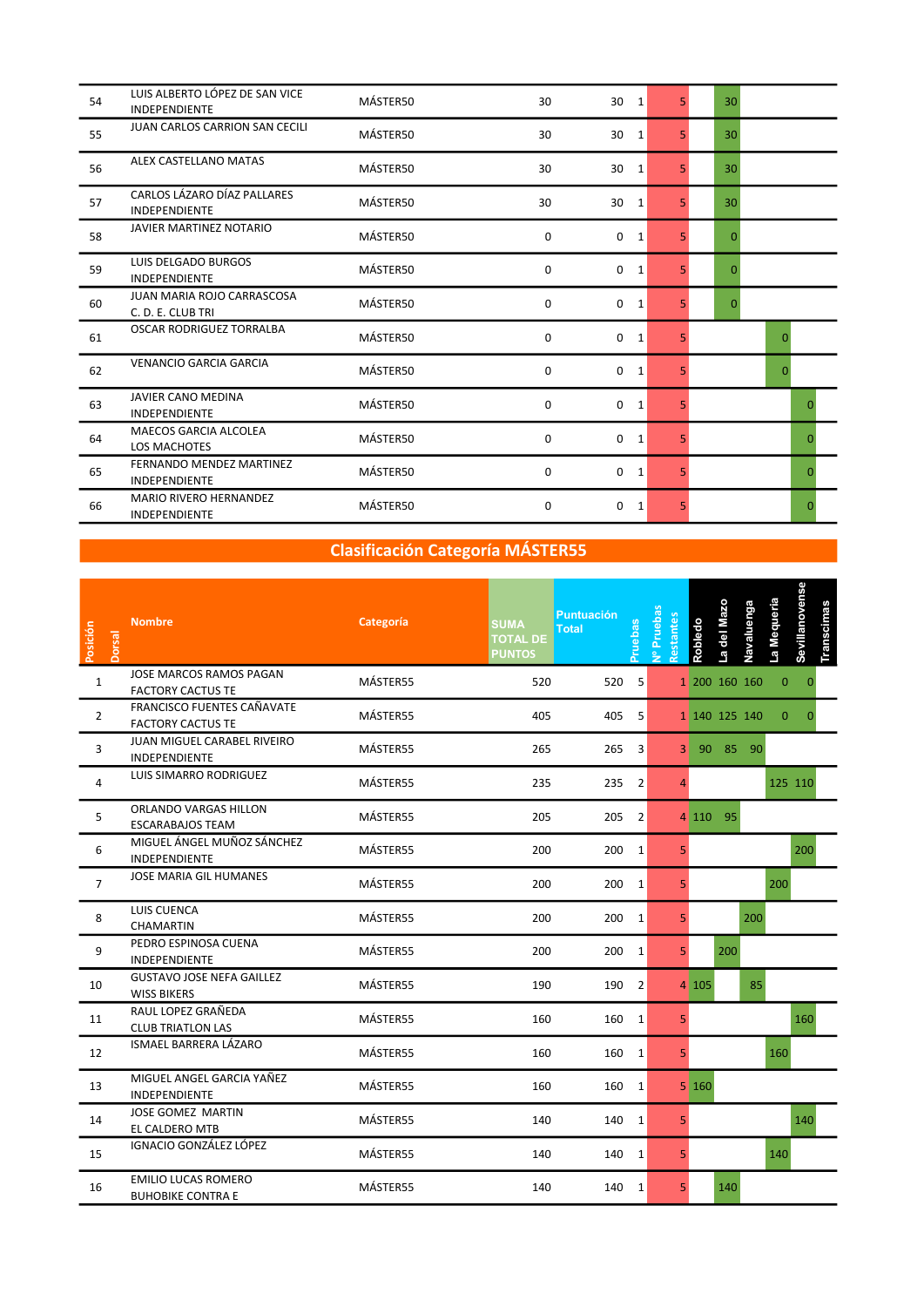| 17 | ROBERTO FAUS ANTÓN                                     | MÁSTER55 | 125 | 125            | $\mathbf{1}$ | 5              |                         |     | 125          |
|----|--------------------------------------------------------|----------|-----|----------------|--------------|----------------|-------------------------|-----|--------------|
| 18 | ALFONSO CARLOS ALONSO GARCIA<br>INDEPENDIENTE          | MÁSTER55 | 125 | 125            | $\mathbf{1}$ | 5              |                         | 125 |              |
| 19 | <b>IGNACIO FAURO LOPEZ</b><br>INDEPENDIENTE            | MÁSTER55 | 125 | 125            | $\mathbf{1}$ |                | $5 \; 125$              |     |              |
| 20 | <b>JULIAN GOMEZ POZUELO</b><br>INDEPENDIENTE           | MÁSTER55 | 115 | 115            | $\mathbf{1}$ | 5              |                         |     | 115          |
| 21 | LUIS MORENO TEJERO                                     | MÁSTER55 | 115 | 115            | 1            | 5              |                         |     | 115          |
| 22 | <b>CHRISTOPHE LARROSA</b><br>INDEPENDIENTE             | MÁSTER55 | 115 | 115            | 1            | 5              |                         | 115 |              |
| 23 | JOSE ANTONIO MUÑOZ<br><b>BIKERS DEL SUR</b>            | MÁSTER55 | 115 | 115            | $\mathbf{1}$ | 5              | 115                     |     |              |
| 24 | <b>CARLOS RENTERO GARCIA</b><br>INDEPENDIENTE          | MÁSTER55 | 115 | 115            | 2            |                | $\mathbf{0}$<br>4 1 1 5 |     |              |
| 25 | PEDRO JOAQUIN MARTÍN ALMOHALLA<br>CLUB PIEDRAHÍTA M    | MÁSTER55 | 110 | 110            | $\mathbf{1}$ | 5              |                         | 110 |              |
| 26 | ANTONIO ARIZA DIEZ                                     | MÁSTER55 | 110 | 110            | 1            | 5              | 110                     |     |              |
| 27 | JAVIER SORIANO PATIÑO                                  | MÁSTER55 | 105 | 105            | 2            | $\overline{4}$ |                         |     | 0105         |
| 28 | FRANCISCO MELERO GONZALEZ<br>CD FRANCISCO MANC         | MÁSTER55 | 105 | 105            | $\mathbf{1}$ | 5              |                         | 105 |              |
| 29 | <b>WIESLAW PALKA</b><br>INDEPENDIENTE                  | MÁSTER55 | 105 | 105            | $\mathbf{1}$ | 5              | 105                     |     |              |
| 30 | <b>FRANCISCO JESUS MARTINEZ HOMBR</b>                  | MÁSTER55 | 100 | 100            | 1            | 5              |                         |     | 100          |
| 31 | JOSE LUIS SANCHEZ ALVARO<br>INDEPENDIENTE              | MÁSTER55 | 100 | 100            | $\mathbf{1}$ | 5              |                         | 100 |              |
| 32 | <b>JOSE ALMARZA TRIGO</b>                              | MÁSTER55 | 100 | 100            | 1            | 5              | 100                     |     |              |
| 33 | CARLOS JIMÉNEZ LUCÍA<br>INDEPENDIENTE                  | MÁSTER55 | 100 | 100            | $\mathbf{1}$ |                | 5 100                   |     |              |
| 34 | EDUARDO GALÁN HERNÁNDEZ<br>CANAL DE ISABEL I           | MÁSTER55 | 95  | 95             | $\mathbf{1}$ | 5              |                         |     | 95           |
| 35 | SEBASTIAN CALDERON BARREIRO<br>MALARRUTA               | MÁSTER55 | 95  | 95             | 1            | 5              |                         | 95  |              |
| 36 | FRANCISCO PITA AVAREZ<br>INDEPENDIENTE                 | MÁSTER55 | 95  | 95             | 1            | 5              | 95                      |     |              |
| 37 | JOSE ANTONIO CHAMIZO DE CACERE<br><b>INDEPENDIENTE</b> | MÁSTER55 | 90  | 90             | 1            | 5              | 90                      |     |              |
| 38 | FRANCISCO CALDERÓN DELGADO<br>INDEPENDIENTE            | MÁSTER55 | 85  | 85             | $\mathbf{1}$ | 5              | 85                      |     |              |
| 39 | IGNACIO BELTRÁN JARILLO<br>ATMOSFÉRICOZ                | MÁSTER55 | 80  | 80             | 1            | 5              |                         | 80  |              |
| 40 | JOSE ENRIQUE DE DIOS PEREZ                             | MÁSTER55 | 80  | 80             | $\mathbf{1}$ | 5              | 80                      |     |              |
| 41 | <b>JUAN PADILLA PACHE</b><br>INDEPENDIENTE             | MÁSTER55 | 75  | 75             | $\mathbf{1}$ | 5              |                         | 75  |              |
| 42 | ALBERTO ARIAS FERNÁNDEZ<br><b>BIKE BHROTES</b>         | MÁSTER55 | 75  | 75             | $\mathbf{1}$ | 5              | 75                      |     |              |
| 43 | ANTONIO MARTIN DELGADO<br>C.C. GUISANDO-GRE            | MÁSTER55 | 70  | 70 1           |              | 5              | 70                      |     |              |
| 44 | JOSE ENRIQUE BARRAL CASADO                             | MÁSTER55 | 65  | 65             | $\mathbf{1}$ | 5              | 65                      |     |              |
| 45 | ALBERTO SANTAMARIA PAGAN                               | MÁSTER55 | 60  | 60             | 1            | 5              | 60                      |     |              |
| 46 | JOSE VICENTE DE VICENTE DIAZ                           | MÁSTER55 | 55  | 55 1           |              | 5              | 55                      |     |              |
| 47 | ANGEL LUIS DE LA FUENTE PASCUA                         | MÁSTER55 | 0   | 0 <sub>1</sub> |              | 5              |                         |     | $\mathbf{0}$ |
| 48 | JUAN CARLOS JIMENEZ RODRÍGUEZ<br>INDEPENDIENTE         | MÁSTER55 | 0   | $\mathbf{0}$   | $\mathbf{1}$ | 5              |                         |     | $\Omega$     |
| 49 | JESUS PEÑA PINEDA<br>PEÑATRON CYCLING                  | MÁSTER55 | 0   | $0\quad 1$     |              | 5              |                         |     | 0            |
|    |                                                        |          |     |                |              |                |                         |     |              |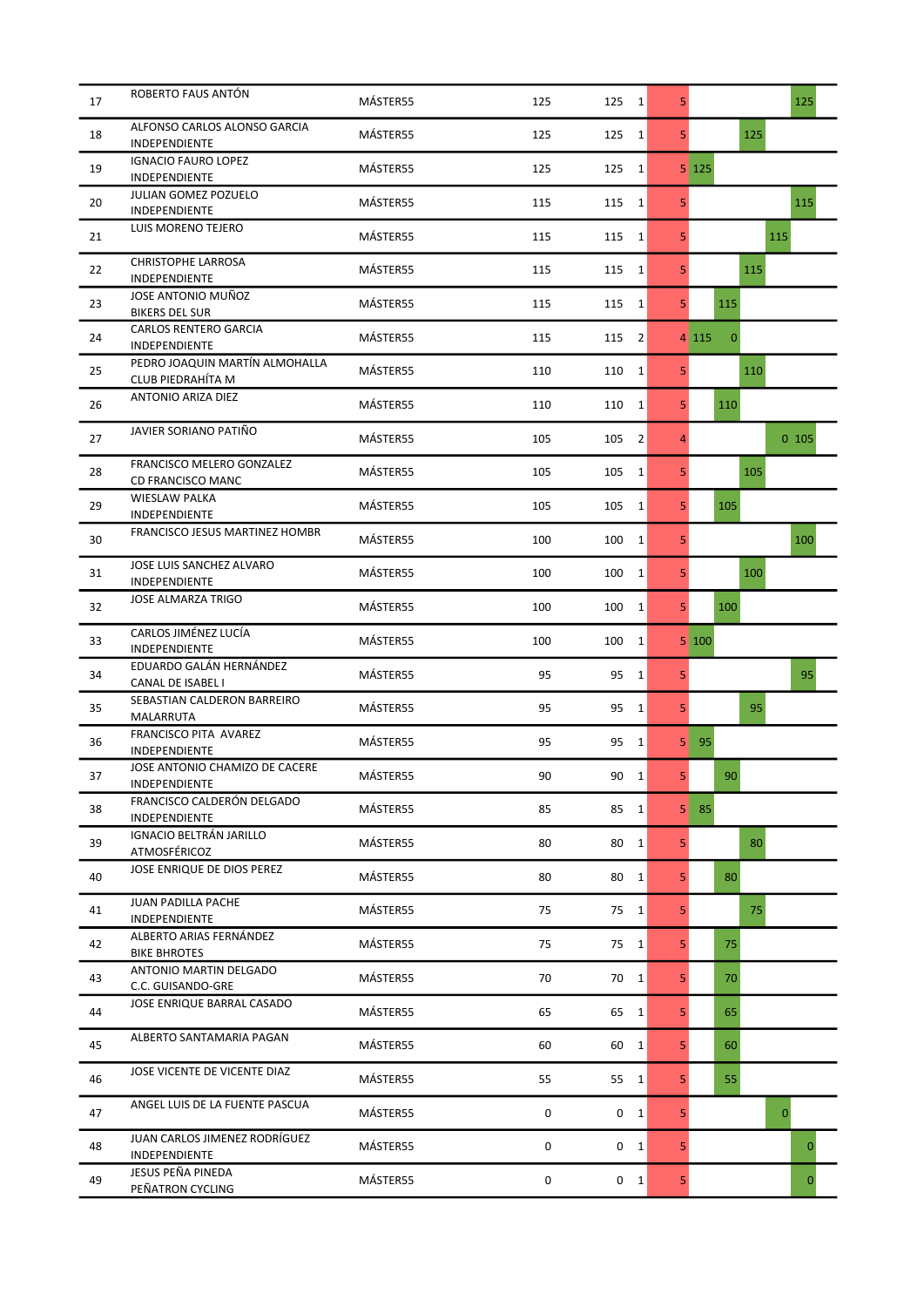### Clasificación Categoría E-BIKE

| Posición       | Dorsal | <b>Nombre</b>                                  | Categoría | <b>SUMA</b><br><b>TOTAL DE</b><br><b>PUNTOS</b> | <b>Puntuación</b><br><b>Total</b> | ruebas       | Nº Pruebas<br>Restantes | Robledo                          | del Mazo<br>ą | Navaluenga | La Mequeria  | Sevillanovense        | <b>Transcimas</b> |  |  |
|----------------|--------|------------------------------------------------|-----------|-------------------------------------------------|-----------------------------------|--------------|-------------------------|----------------------------------|---------------|------------|--------------|-----------------------|-------------------|--|--|
| $\mathbf{1}$   |        | <b>CARLES MARTIN</b><br>INDEPENDIENTE          | E-BIKE    | 820                                             | 820 5                             |              |                         |                                  |               |            |              | 1 200 200 140 140 140 |                   |  |  |
| $\overline{2}$ |        | ALVARO NARANJO POLO<br>ENTRENAMIENTOCICL       | E-BIKE    | 805                                             | 805 5                             |              |                         |                                  |               |            |              | 1 140 140 200 125 200 |                   |  |  |
| 3              |        | <b>ISRAEL SEGOVIANO PRADO</b><br>INDEPENDIENTE | E-BIKE    | 425                                             | 425 5                             |              |                         |                                  | 1 115 80 115  |            |              | $0\;115$              |                   |  |  |
| 4              |        | OSCAR FUENTES LOZANO<br>INDEPENDIENTE          | E-BIKE    | 415                                             | 415 4                             |              |                         |                                  | 2 95 105      |            |              | 105 110               |                   |  |  |
| 5              |        | RICARDO GARCIA FERNANDEZ                       | E-BIKE    | 325                                             | 325 2                             |              | 4                       |                                  |               |            |              | 200 125               |                   |  |  |
| 6              |        | ANTONIO VERDUGO SERNA                          | E-BIKE    | 320                                             | 320 2                             |              | 4                       |                                  |               |            |              | 160 160               |                   |  |  |
| $\overline{7}$ |        | JOSE LUIS VENTURA CARRILLO<br>INDEPENDIENTE    | E-BIKE    | 275                                             | 275 3                             |              |                         |                                  | 3 75 100 100  |            |              |                       |                   |  |  |
| 8              |        | JULIAN REVILLA GARCÍA<br>INDEPENDIENTE         | E-BIKE    | 265                                             | 265                               | 4            |                         |                                  | 2 80 90 95    |            | $\mathbf{0}$ |                       |                   |  |  |
| 9              |        | FEDERICO MARIN GALAN<br><b>MOSKITO BIKERS</b>  | E-BIKE    | 215                                             | 215 2                             |              | 4                       |                                  |               | 110        |              | 105                   |                   |  |  |
| 10             |        | EZEQUIEL ALONSO CABRILLO<br>INDEPENDIENTE      | E-BIKE    | 175                                             | 175 2                             |              | $\overline{4}$          |                                  | 75            |            |              | 100                   |                   |  |  |
| 11             |        | DAVID MOZOS FLORES<br><b>BUHOBIKE CONTRA E</b> | E-BIKE    | 160                                             | 160 1                             |              | 5 <sub>1</sub>          |                                  |               | 160        |              |                       |                   |  |  |
| 12             |        | ARTURO RODERA MOLINA                           | E-BIKE    | 160                                             | 160 1                             |              | 5 <sup>1</sup>          |                                  | 160           |            |              |                       |                   |  |  |
| 13             |        | ARTURO RODERA MOLINA<br>SPORTPLA               | E-BIKE    | 160                                             | 160 1                             |              |                         | 5 160                            |               |            |              |                       |                   |  |  |
| 14             |        | JOSÉ GONZÁLEZ MASA<br>INDEPENDIENTE            | E-BIKE    | 155                                             | 155 2                             |              |                         | $4 \overline{\smash{\big)}\ 70}$ | $\mathbf 0$   |            |              |                       |                   |  |  |
| 15             |        | FERNANDO MELLIZO GALLEGO<br>INDEPENDIENTE      | E-BIKE    | 125                                             | 125 1                             |              | 5                       |                                  |               | 125        |              |                       |                   |  |  |
| 16             |        | MAXIMILIANO CORTES ROMO<br><b>JVC NEIRA</b>    | E-BIKE    | 125                                             | 125 1                             |              | 5 <sup>1</sup>          |                                  | 125           |            |              |                       |                   |  |  |
| 17             |        | DAVID SABADELL PARRADO<br><b>TR3CEBIKE</b>     | E-BIKE    | 125                                             | 125 1                             |              |                         | 5 125                            |               |            |              |                       |                   |  |  |
| 18             |        | JOSE GARCÍA MAROTO                             | E-BIKE    | 115                                             | 115 1                             |              | 5                       |                                  |               |            | 115          |                       |                   |  |  |
| 19             |        | JUAN MIGUEL SANTOS CARRION<br>SPORTPLA         | E-BIKE    | 115                                             | 115 1                             |              | 5                       |                                  | 115           |            |              |                       |                   |  |  |
| 20             |        | <b>IONUT TUDOSE</b>                            | E-BIKE    | 110                                             | 110 1                             |              | 5 <sub>1</sub>          |                                  |               |            | 110          |                       |                   |  |  |
| 21             |        | ARTURO VEGA GONZALEZ                           | E-BIKE    | 110                                             | $110$ 1                           |              | 5 <sub>1</sub>          |                                  | 110           |            |              |                       |                   |  |  |
| 22             |        | JUAN GÓMEZ DURAN<br>DE REOJO                   | E-BIKE    | 110                                             | $110 \t1$                         |              |                         | 5 110                            |               |            |              |                       |                   |  |  |
| 23             |        | LUIS CANDIL VILLAR<br>INDEPENDIENTE            | E-BIKE    | 105                                             | 105 1                             |              | 5 <sub>1</sub>          |                                  |               | 105        |              |                       |                   |  |  |
| 24             |        | RICARDO MARTINEZ PEREZ<br>SOMBRA MTB           | E-BIKE    | 105                                             | $105 \quad 1$                     |              |                         | $5 \vert 105 \vert$              |               |            |              |                       |                   |  |  |
| 25             |        | FELIPE SIMÓN MOYANO                            | E-BIKE    | 100                                             | $100 \quad 1$                     |              | 5 <sub>1</sub>          |                                  |               |            | 100          |                       |                   |  |  |
| 26             |        | JAVIER CHICHARRO VILLALBA<br>INDEPENDIENTE     | E-BIKE    | 100                                             | $100 \quad 1$                     |              |                         | 5 100                            |               |            |              |                       |                   |  |  |
| 27             |        | FERNANDO MARTINEZ GONZALEZ                     | E-BIKE    | 95                                              |                                   | 95 1         | 5 <sub>1</sub>          |                                  |               |            | 95           |                       |                   |  |  |
| 28             |        | ANGEL MONTESINOS PLAZA                         | E-BIKE    | 95                                              |                                   | 95 1         | 5 <sup>1</sup>          |                                  | 95            |            |              |                       |                   |  |  |
| 29             |        | IVÁN JIMÉNEZ SAN VALENTÍN<br>INDEPENDIENTE     | E-BIKE    | 90                                              |                                   | $90 \quad 1$ | 5 <sub>1</sub>          |                                  |               | 90         |              |                       |                   |  |  |
| 30             |        | JESUS RODRIGUEZ IGLESIAS<br>INDEPENDIENTE      | E-BIKE    | 90                                              |                                   | 90 1         |                         | $5 \quad 90$                     |               |            |              |                       |                   |  |  |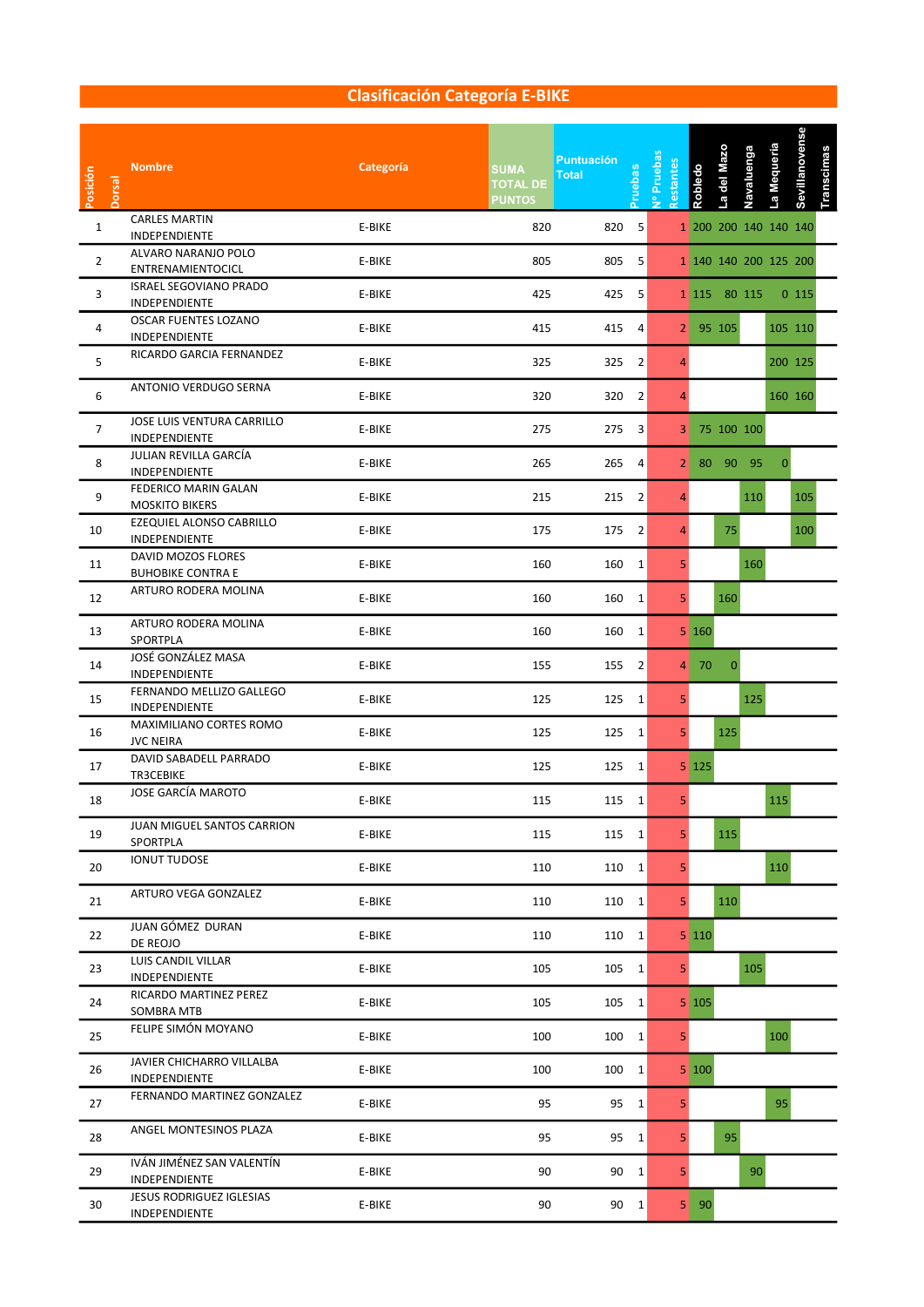| 31 | RAFAEL LIARTE BERRUECO<br><b>INDEPENDIENTE</b>      | E-BIKE | 85 | 85 | 1            | 5 | 85 |          |          |  |
|----|-----------------------------------------------------|--------|----|----|--------------|---|----|----------|----------|--|
| 32 | JESÚS JAVIER GONZÁLEZ CARRASCO<br><b>BICIKLETOS</b> | E-BIKE | 70 | 70 | 2            | 4 |    | 70       | 0        |  |
| 33 | JUAN GÓMEZ DURAN<br>DE REOJO TEAM                   | E-BIKE | 0  | 0  | 1            |   |    | $\Omega$ |          |  |
| 34 | CLAUDIO ZAGARI TUPINAMBÁ<br><b>INDEPENDIENTE</b>    | E-BIKE | 0  | 0  | 1            |   |    | 0        |          |  |
| 35 | DAVID RIOS GALLEGO                                  | E-BIKE | 0  | 0  | 1            |   |    |          |          |  |
| 36 | OSCAR VELA HEREDIA                                  | E-BIKE | 0  | 0  | $\mathbf{1}$ |   |    |          | $\Omega$ |  |

#### **Clasificación Categoría GRAVEL**

| Posición<br><b>Dorsal</b> | <b>Nombre</b>                                         | Categoría     | <b>SUMA</b><br><b>TOTAL DE</b><br><b>PUNTOS</b> | <b>Puntuación</b><br><b>Total</b> | ueba           | Nº Pruebas<br>estantes | Robledo       | a del Mazo   | Navaluenga | La Mequeria    | Sevillanovense<br>Transcimas |  |  |
|---------------------------|-------------------------------------------------------|---------------|-------------------------------------------------|-----------------------------------|----------------|------------------------|---------------|--------------|------------|----------------|------------------------------|--|--|
| $\mathbf{1}$              | RAIMUNDO CRUZ GÓMEZ<br>CACTUS TEAM FACTO              | GRAVEL        | 650                                             | 650                               | $\overline{4}$ |                        |               | 2 125 200    |            |                | 125 200                      |  |  |
| $\overline{2}$            | FELIPE RUIZ DE VELASCO REDONDO<br>INDEPENDIENTE       | GRAVEL        | 275                                             |                                   | 275 2          |                        | 4 160         |              |            | 115            |                              |  |  |
| 3                         | ANTONIO ANDRÉS REDONDO ESTAIRE<br>INDEPENDIENTE       | GRAVEL        | 255                                             |                                   | 255 2          |                        | 4 115         |              |            |                | 140                          |  |  |
| $\overline{4}$            | ALBERTO SANCHEZ SACEDA                                | GRAVEL        | 200                                             | 200 1                             |                | 5 <sup>1</sup>         |               |              |            | 200            |                              |  |  |
| 5                         | DANIEL CARRION CABALLERO<br><b>DESAM</b>              | GRAVEL        | 200                                             | 200 1                             |                |                        | 5 200         |              |            |                |                              |  |  |
| 6                         | RAUL SOLER MARTINEZ<br>SEVITEAM                       | GRAVEL        | 160                                             | 160 1                             |                | 5                      |               |              |            |                | 160                          |  |  |
| $\overline{7}$            | IGNACIO MERCHÁN NARBONA                               | GRAVEL        | 160                                             | 160                               | $\overline{2}$ | 4                      |               |              |            | 160            | $\Omega$                     |  |  |
| 8                         | ALFONSO MERCADO ALCÁZAR                               | GRAVEL        | 140                                             | 140                               | $\overline{1}$ | 5                      |               |              |            | 140            |                              |  |  |
| 9                         | <b>ISRAEL B. MORENO</b><br><b>CLUB MAMMOTH</b>        | <b>GRAVEL</b> | 140                                             |                                   | 140 2          |                        | 4 140         | $\mathbf{0}$ |            |                |                              |  |  |
| 10                        | <b>JORGE DE BLAS</b>                                  | GRAVEL        | 110                                             | 110 1                             |                | 5 <sup>1</sup>         |               |              |            | 110            |                              |  |  |
| 11                        | RAUL ROMERO CRESPO<br><b>CLUB CICLISTA LAS</b>        | GRAVEL        | 110                                             | 110 1                             |                |                        | 5 110         |              |            |                |                              |  |  |
| 12                        | MARIO SAN EMETERIO PRUDENCIO                          | GRAVEL        | 105                                             | 105 1                             |                | 5 <sup>1</sup>         |               |              |            | 105            |                              |  |  |
| 13                        | JUAN CARLOS SERRANO CAMACHO<br>INDEPENDIENTE          | GRAVEL        | 105                                             | 105 1                             |                |                        | $5 \vert 105$ |              |            |                |                              |  |  |
| 14                        | JOSE MARIA CORTÉS CASTEDO                             | GRAVEL        | 100                                             | 100                               | $\overline{2}$ | $\overline{4}$         |               | $\mathbf{0}$ |            | 100            |                              |  |  |
| 15                        | CÁRLOS REDONDO CORROCHANO<br><b>CLUB CICLISTA JOA</b> | GRAVEL        | 100                                             | 100                               | 1              |                        | 5 100         |              |            |                |                              |  |  |
| 16                        | JESUS GIMENO MORÁN<br>INDEPENDIENTE                   | <b>GRAVEL</b> | $\mathsf{O}\xspace$                             |                                   | 0 <sub>1</sub> | 5 <sup>1</sup>         |               | $\mathbf{0}$ |            |                |                              |  |  |
| 17                        | SERGIO MERINO MARTIN<br>ALG FISIO - ECIJA             | GRAVEL        | 0                                               |                                   | 0 <sub>1</sub> | 5                      |               | $\mathbf{0}$ |            |                |                              |  |  |
| 18                        | <b>GUILLERMO FRAILE DE LERMA</b>                      | GRAVEL        | 0                                               |                                   | 0 <sub>1</sub> | 5                      |               |              |            | $\mathbf 0$    |                              |  |  |
| 19                        | <b>IGNACIO GARCIA VARA</b>                            | GRAVEL        | $\mathbf 0$                                     |                                   | 0 <sub>1</sub> | 5                      |               |              |            | $\overline{0}$ |                              |  |  |
| 20                        | ÁLVARO GONZÁLEZ TARJUELO                              | GRAVEL        | $\mathsf{O}\xspace$                             |                                   | 0 <sub>1</sub> | 5                      |               |              |            | $\mathbf{0}$   |                              |  |  |
| 21                        | DIEGO AZOFRA DE LAS HERAS<br>INDEPENDIENTE            | GRAVEL        | 0                                               |                                   | 0 <sub>1</sub> | 5                      |               |              |            |                |                              |  |  |

Clasificación Categoría SÉNIOR FEMENINO